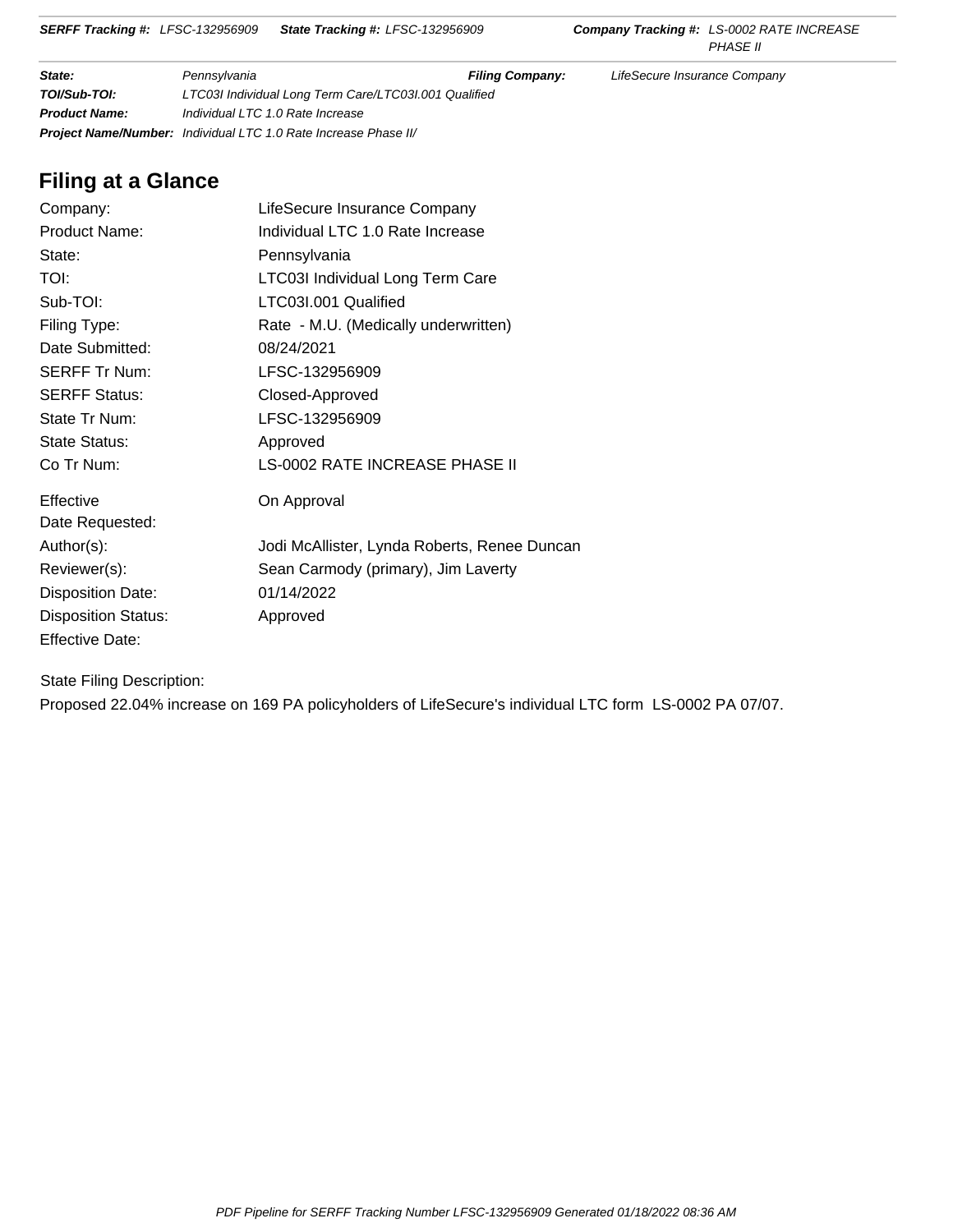# **General Information**

| Project Name: Individual LTC 1.0 Rate Increase Phase II | Status of Filing in Domicile: Pending                                           |
|---------------------------------------------------------|---------------------------------------------------------------------------------|
| Project Number:                                         | Date Approved in Domicile:                                                      |
| Requested Filing Mode: Review & Approval                | Domicile Status Comments: Filing has been submitted for<br>review and approval. |
| Explanation for Combination/Other:                      | Market Type: Individual                                                         |
| <b>Submission Type: New Submission</b>                  | Individual Market Type:                                                         |
| Overall Rate Impact: 22.04%                             | Filing Status Changed: 01/14/2022                                               |
|                                                         | State Status Changed: 01/14/2022                                                |
| Deemer Date:                                            | Created By: Marsha Tate                                                         |
| Submitted By: Marsha Tate                               | Corresponding Filing Tracking Number:                                           |
|                                                         | State TOI: LTC03I Individual Long Term Care                                     |

Filing Description: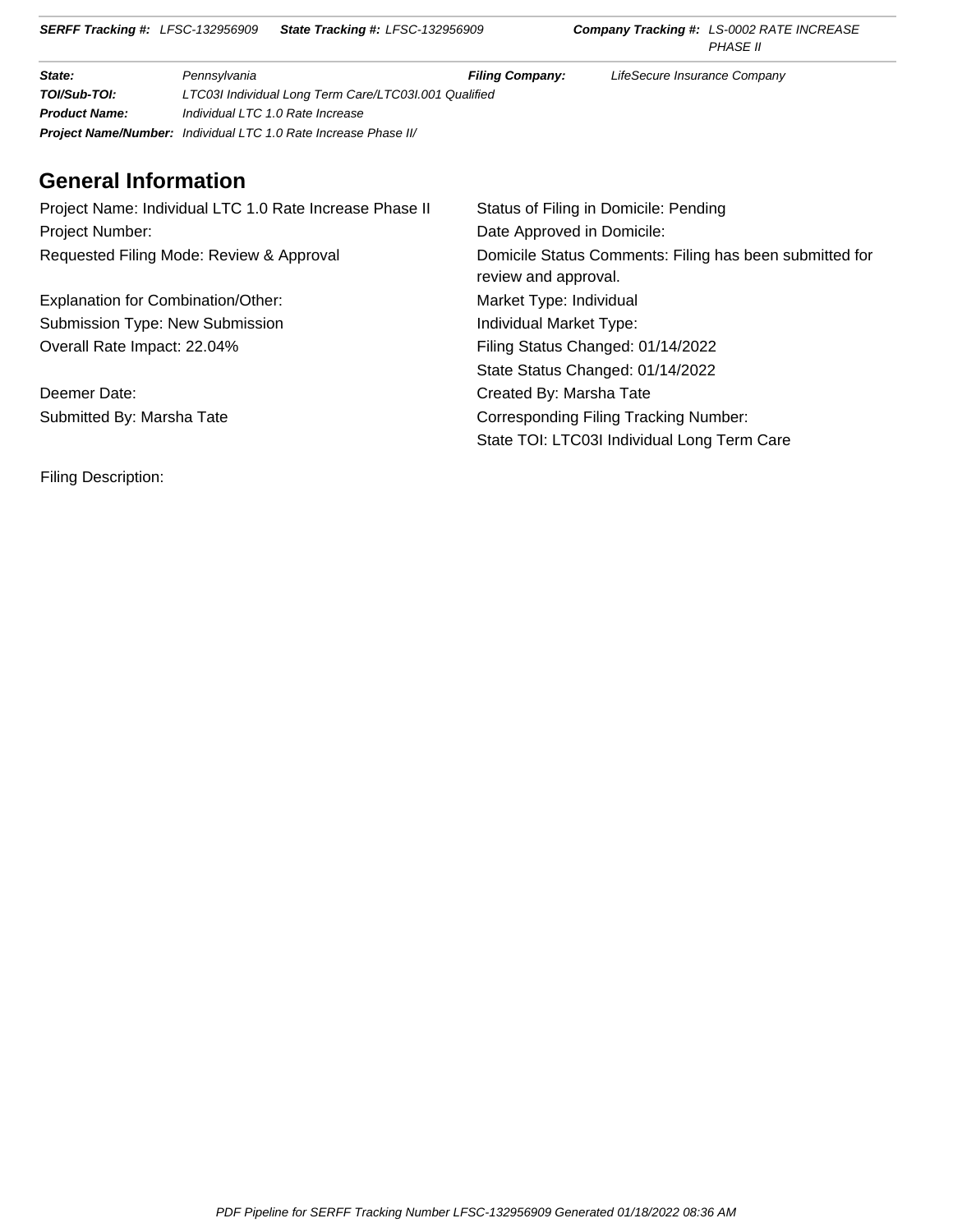Pennsylvania Insurance Department 1326 Strawberry Square Harrisburg PA 17120

RE: LifeSecure Insurance Company Company NAIC #: 77720 Rate Revision Filing on Long Term Care Policy Form: LS-0002, et al: Tax Qualified Individual Guaranteed Renewable LTC Insurance Policy

Enclosed for your review and approval are the Actuarial Memorandum and Rate Sheets for the proposed rate revision filing on the above-captioned Long Term Care policy form. This policy form was issued from December 2009 to September 2014 in Pennsylvania and from November 2006 to July 2015 nationwide.

This form is subject to the rate stability regulation and is not currently being marketed in any state or district. The Interstate Insurance Product Regulation Compact (IIPRC) policy forms of ICC13-LS-LTC-0004 and ICC13-LS-LTC-0005 were the replacement forms when LS-0002 was closed. Policy form ICC13-LS-LTC-0005 was then replaced by policy form ICC17-LS-LTC-0006, which is sold in the worksite market only. LifeSecure did not replace policy form ICC13-LS-LTC-0004 and, thus, does not currently sell any Long Term Care products in the individual market in any state or district.

LifeSecure is requesting a 22.4% rate increase in this filing for the policy form LS-0002.

While we strongly encourage policyholders to maintain coverage, we believe it is important to provide options to policyholders who wish to reduce benefits in order to keep their premium approximately the same. LifeSecure will offer policyholders who qualify the option of decreasing coverage in order to maintain approximately the same premium. In addition, policyholders who are eligible will be informed of their option to exercise their Shortened Nonforfeiture Benefit Option Rider or, if applicable, a Contingent Nonforfeiture Option.

Included in this filing, please find the following:

•Actuarial Memorandum; and •Proposed Rate Schedules

The actuarial memorandum includes a detailed rate increase justification.

We trust that you will find our filing to be in order, and that it will allow you to review and approve the rate revision filing request. Thank you for your time and consideration in the review of this filing for LifeSecure Insurance Company. Should you require further information, please do not hesitate to contact me at (P) 810-225-3557 and (E) jomcallister@yourlifesecure.com.

Sincerely,

Jodi McAllister Senior Actuarial Analyst LifeSecure Insurance Company

# **Company and Contact Filing Contact Information**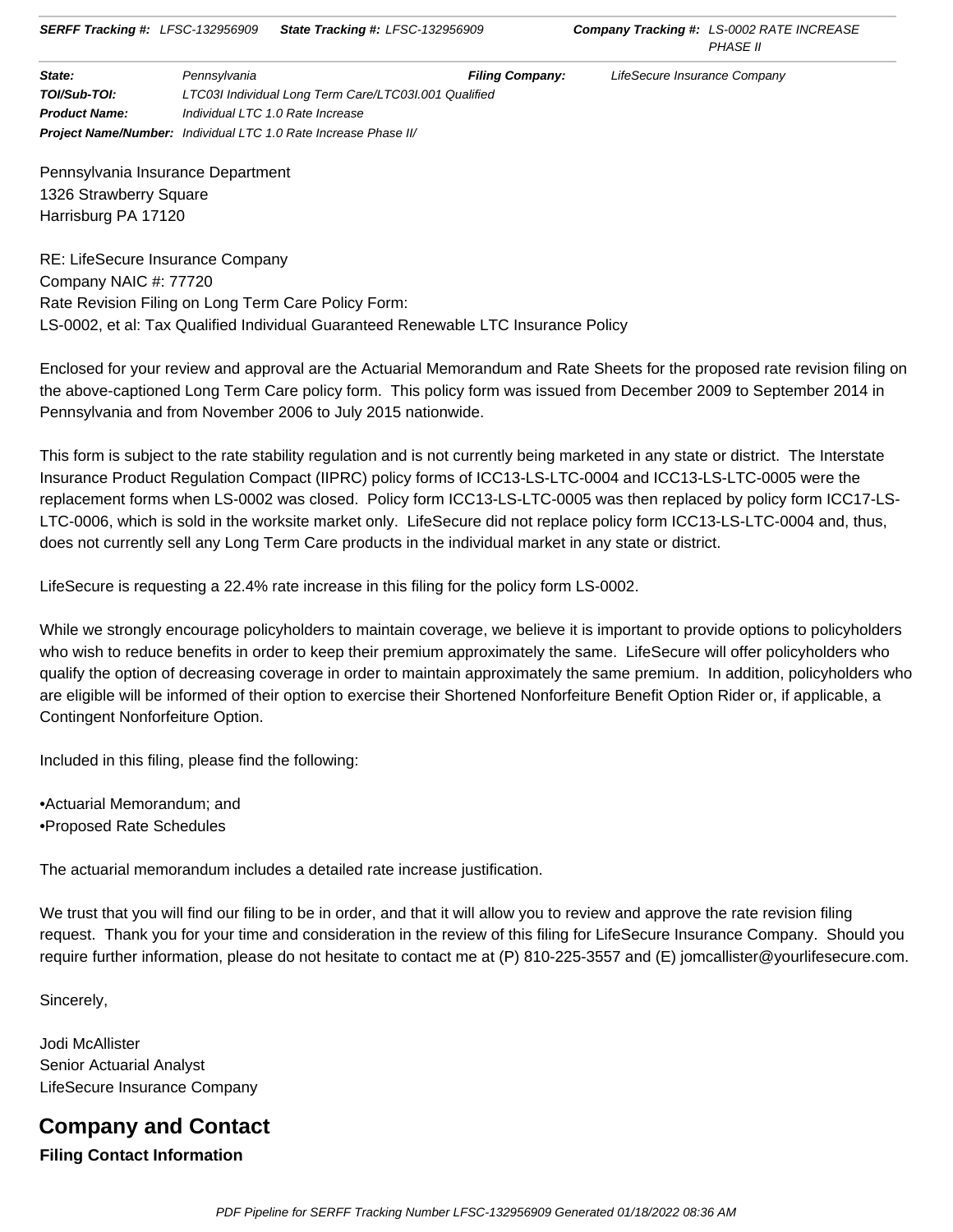| <b>SERFF Tracking #: LFSC-132956909</b> |                                                                 | <b>State Tracking #: LFSC-132956909</b>                                    |                              | <b>Company Tracking #: LS-0002 RATE INCREASE</b><br><b>PHASE II</b> |
|-----------------------------------------|-----------------------------------------------------------------|----------------------------------------------------------------------------|------------------------------|---------------------------------------------------------------------|
| State:                                  | Pennsylvania                                                    | <b>Filing Company:</b>                                                     | LifeSecure Insurance Company |                                                                     |
| TOI/Sub-TOI:                            |                                                                 | LTC03I Individual Long Term Care/LTC03I.001 Qualified                      |                              |                                                                     |
| <b>Product Name:</b>                    | Individual LTC 1.0 Rate Increase                                |                                                                            |                              |                                                                     |
|                                         | Project Name/Number: Individual LTC 1.0 Rate Increase Phase II/ |                                                                            |                              |                                                                     |
|                                         |                                                                 | Brian Vestergaard, Vice President, Product bvestergaard@yourlifesecure.com |                              |                                                                     |
| & Marketing                             |                                                                 |                                                                            |                              |                                                                     |
| 10559 Citation Drive                    |                                                                 | 810-220-8732 [Phone]                                                       |                              |                                                                     |
| Suite 300                               |                                                                 | 810-220-7707 [FAX]                                                         |                              |                                                                     |
| Brighton, MI 48116                      |                                                                 |                                                                            |                              |                                                                     |
| <b>Filing Company Information</b>       |                                                                 |                                                                            |                              |                                                                     |
| LifeSecure Insurance Company            |                                                                 | CoCode: 77720                                                              |                              | State of Domicile: Michigan                                         |
| 10559 Citation Drive                    |                                                                 | Group Code: 572                                                            |                              | Company Type: Life, A & H                                           |
| Suite 300                               |                                                                 | Group Name: BCBS of MI GRP                                                 |                              | State ID Number:                                                    |
| Brighton, MI 48116                      |                                                                 | FEIN Number: 75-0956156                                                    |                              |                                                                     |
| (810) 220-8774 ext. [Phone]             |                                                                 |                                                                            |                              |                                                                     |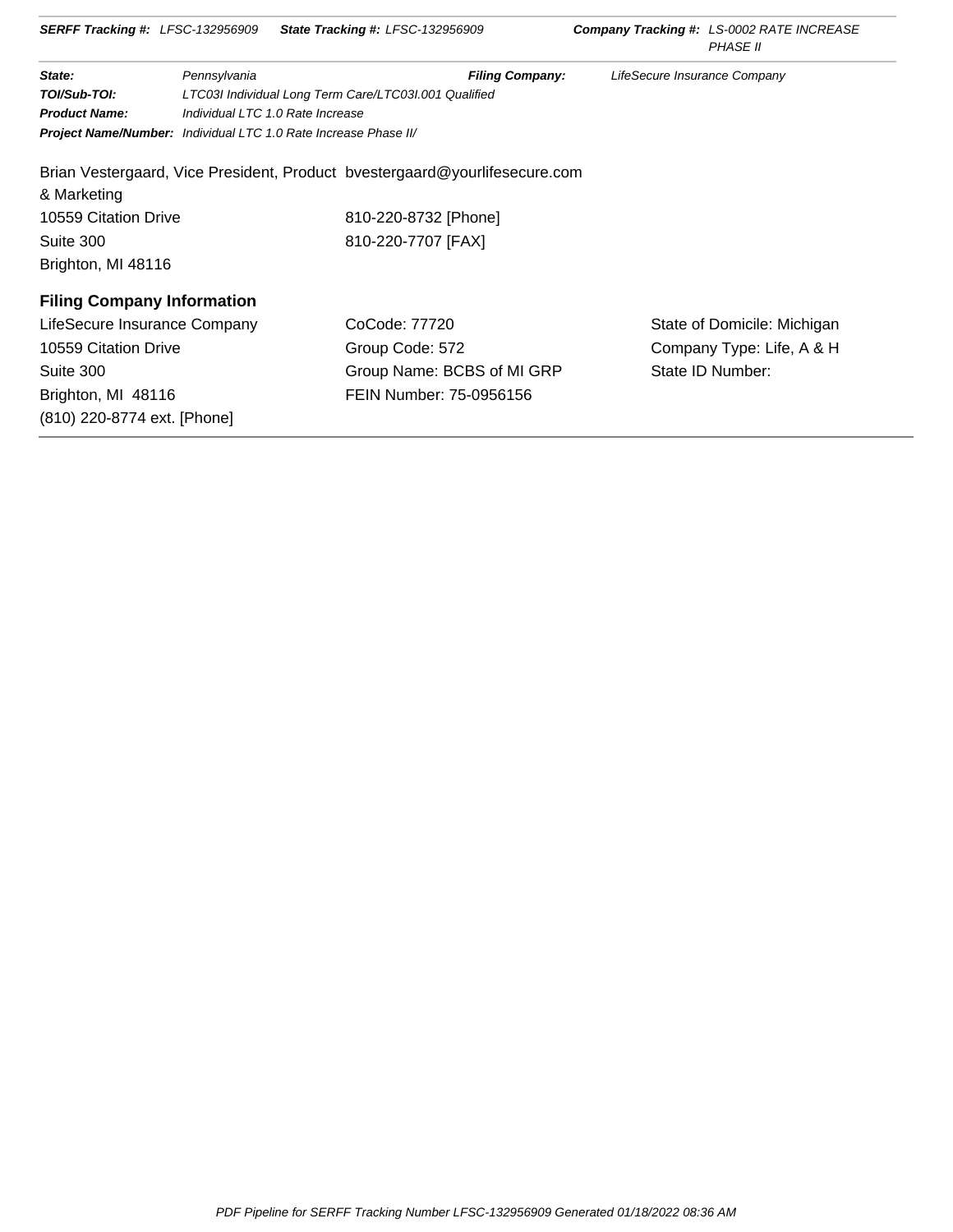| State:               | Pennsylvania                                                           | <b>Filing Company:</b> | LifeSecure Insurance Company |
|----------------------|------------------------------------------------------------------------|------------------------|------------------------------|
| TOI/Sub-TOI:         | LTC03I Individual Long Term Care/LTC03I.001 Qualified                  |                        |                              |
| <b>Product Name:</b> | Individual LTC 1.0 Rate Increase                                       |                        |                              |
|                      | <b>Project Name/Number:</b> Individual LTC 1.0 Rate Increase Phase II/ |                        |                              |

# **Filing Fees**

# **State Fees**

| Fee Required?    | Yes                                          |
|------------------|----------------------------------------------|
| Fee Amount:      | \$0.00                                       |
| Retaliatory?     | Yes                                          |
| Fee Explanation: | MI is our domicile and doesn't charge a fee. |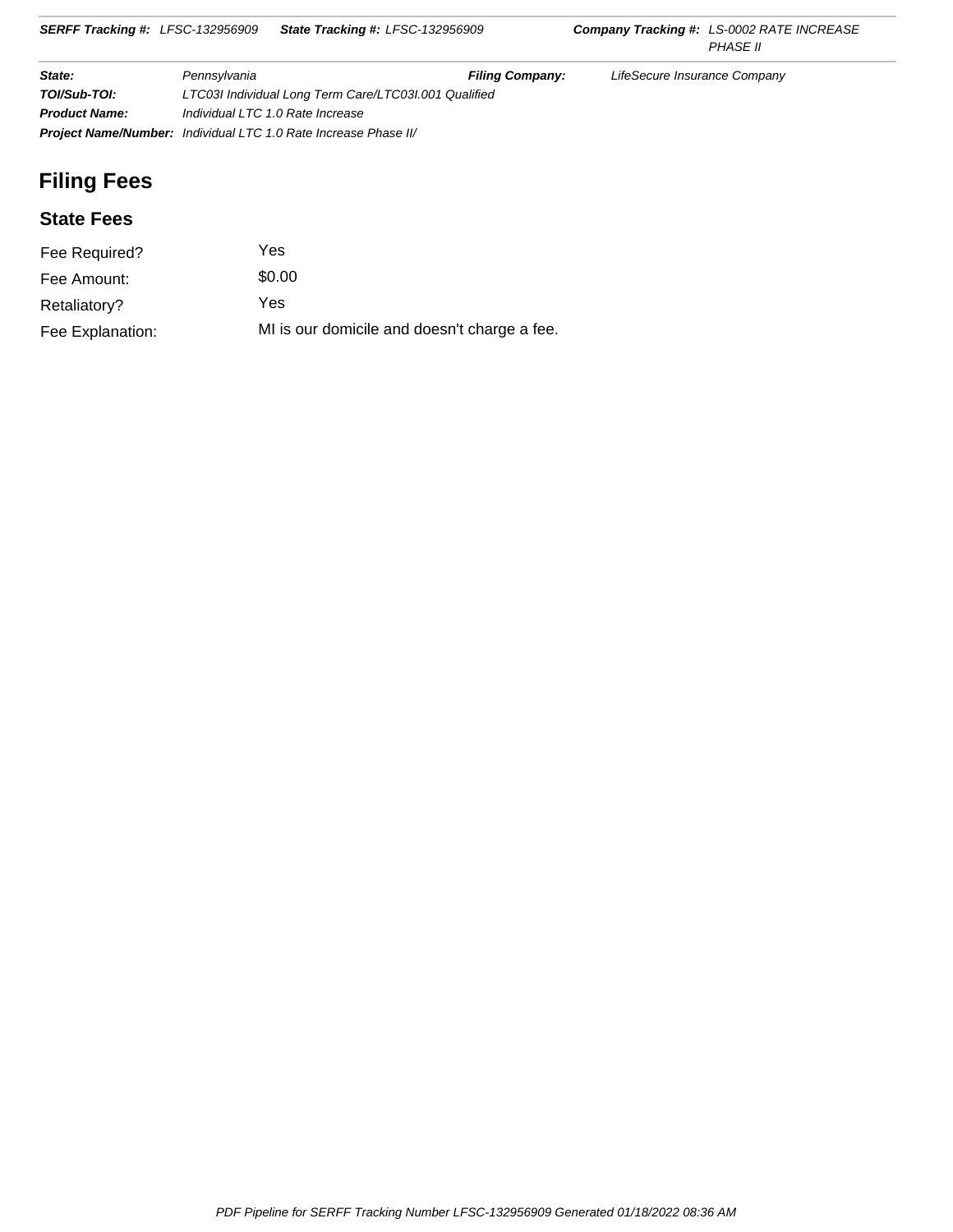| <b>SERFF Tracking #:</b>    | LFSC-132956909                   | <b>State Tracking #:</b>                              | LFSC-132956909         | Company Tracking #:          | LS-0002 RATE INCREASE PHASE II |  |
|-----------------------------|----------------------------------|-------------------------------------------------------|------------------------|------------------------------|--------------------------------|--|
| State:                      | Pennsvlvania                     |                                                       | <b>Filing Company:</b> | LifeSecure Insurance Company |                                |  |
| TOI/Sub-TOI:                |                                  | LTC03I Individual Long Term Care/LTC03I.001 Qualified |                        |                              |                                |  |
| <b>Product Name:</b>        | Individual LTC 1.0 Rate Increase |                                                       |                        |                              |                                |  |
| <b>Project Name/Number:</b> |                                  | Individual LTC 1.0 Rate Increase Phase II/            |                        |                              |                                |  |

# **Correspondence Summary**

# **Dispositions**

| <b>Status</b>   |                  | .UI   | <b>Submitted</b><br>Date   |
|-----------------|------------------|-------|----------------------------|
| <b>Annroved</b> | ∶armodv<br>`∩ר∩` | /2022 | /2022<br>⌒⊿<br>$^{\prime}$ |

# **Objection Letters and Response Letters**

| <b>Objection Letters</b> |                    |                   |                | <b>Response Letters</b> |                   |                |  |
|--------------------------|--------------------|-------------------|----------------|-------------------------|-------------------|----------------|--|
| <b>Status</b>            | <b>Created By</b>  | <b>Created On</b> | Date Submitted | <b>Responded By</b>     | <b>Created On</b> | Date Submitted |  |
| Disapproved              | Sean Carmody       | 01/05/2022        | 01/05/2022     | Lynda Roberts           | 01/13/2022        | 01/13/2022     |  |
| Disapproved              | <b>Jim Laverty</b> | 09/06/2021        | 09/06/2021     | Lynda Roberts           | 01/04/2022        | 01/04/2022     |  |

# **Amendments**

| <b>Schedule</b>        | <b>Schedule Item Name</b>           | <b>Created Bv</b> | <b>Created On</b> | Date Submitted |
|------------------------|-------------------------------------|-------------------|-------------------|----------------|
| Supporting<br>Document | LTC Rate Increase Acceptance Letter | Lvnda Roberts     | 01/13/2022        | 01/13/2022     |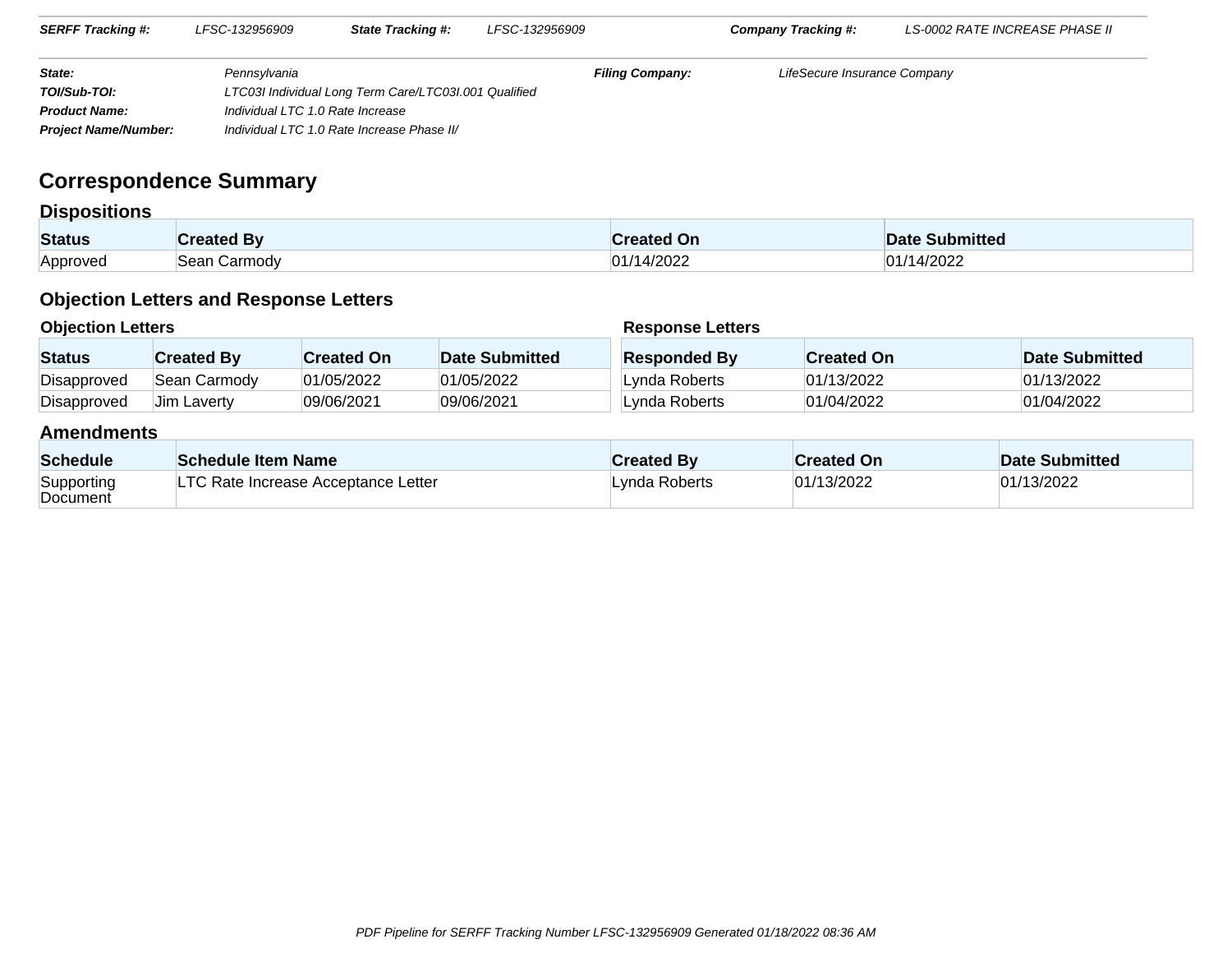| <b>SERFF Tracking #:</b>    | LFSC-132956909                   | <b>State Tracking #:</b>                              | LFSC-132956909         | <b>Company Tracking #:</b>   | LS-0002 RATE INCREASE PHASE II |
|-----------------------------|----------------------------------|-------------------------------------------------------|------------------------|------------------------------|--------------------------------|
| State:                      | Pennsvlvania                     |                                                       | <b>Filing Company:</b> | LifeSecure Insurance Company |                                |
| TOI/Sub-TOI:                |                                  | LTC03I Individual Long Term Care/LTC03I.001 Qualified |                        |                              |                                |
| <b>Product Name:</b>        | Individual LTC 1.0 Rate Increase |                                                       |                        |                              |                                |
| <b>Project Name/Number:</b> |                                  | Individual LTC 1.0 Rate Increase Phase II/            |                        |                              |                                |

# **Disposition**

Disposition Date: 01/14/2022Effective Date:Status: ApprovedComment: Jan 14, 2022

Brian Vestergaard, Vice President, Product & MarketingLifeSecure Insurance Company10559 Citation DriveSuite 300Brighton, MI 48116

RE: Proposed 22.04% increase on 169 PA policyholders of LifeSecure's individual LTC form LS-0002 PA 07/07.Pennsylvania Insurance Department ID #: LFSC-132956909

Dear Brian Vestergaard:

The Department approves a 20% increase on the form listed above.

Sincerely,

Sean Carmody Actuarial AssociateBureau of Accident & Health Insurance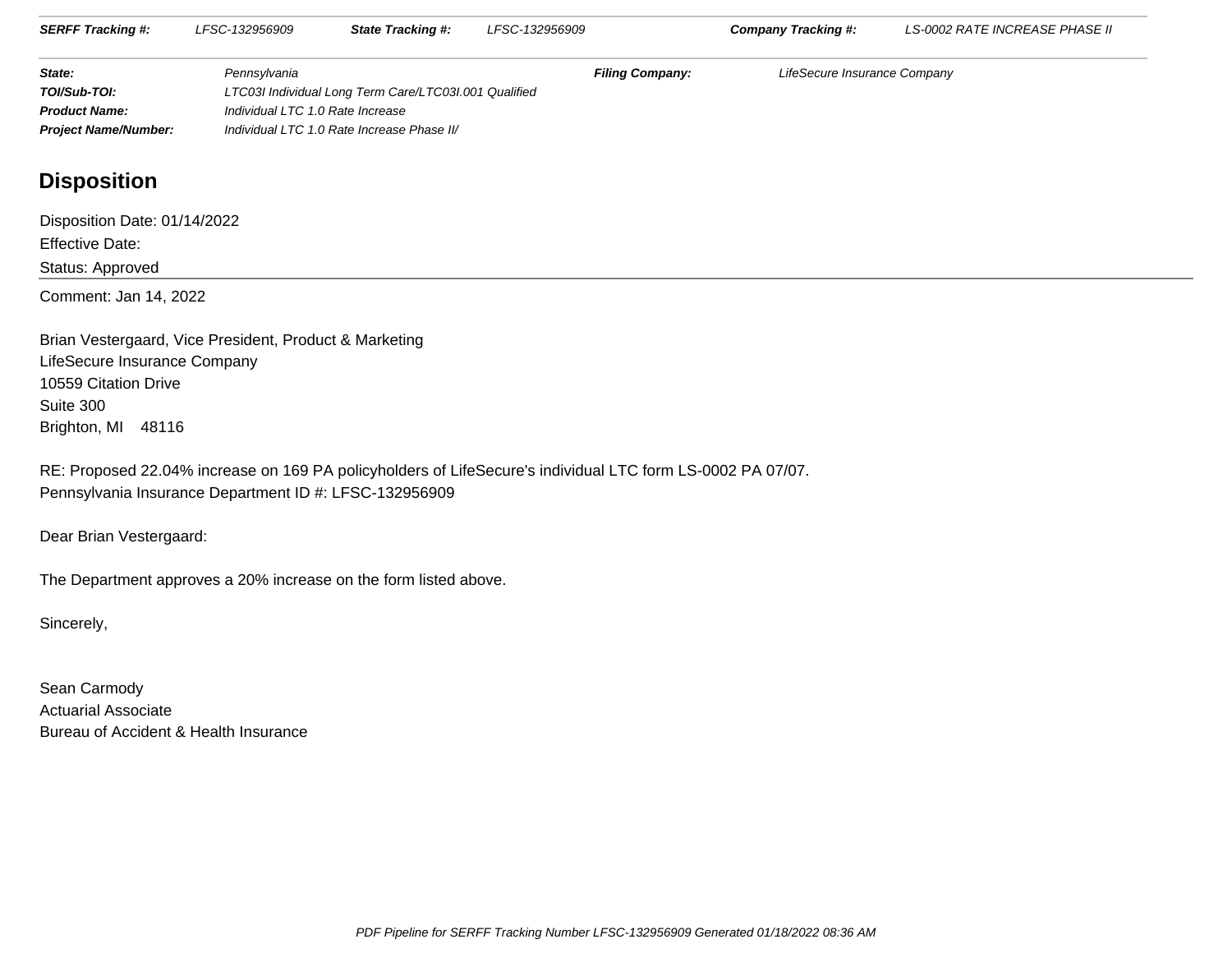| <b>SERFF Tracking #:</b>    | LFSC-132956909                   | <b>State Tracking #:</b>                              | LFSC-132956909         | Company Tracking #:          | <i>LS-0002 RATE INCREASE PHASE II</i> |  |
|-----------------------------|----------------------------------|-------------------------------------------------------|------------------------|------------------------------|---------------------------------------|--|
| State:                      | Pennsvlvania                     |                                                       | <b>Filing Company:</b> | LifeSecure Insurance Company |                                       |  |
| TOI/Sub-TOI:                |                                  | LTC03I Individual Long Term Care/LTC03I.001 Qualified |                        |                              |                                       |  |
| <b>Product Name:</b>        | Individual LTC 1.0 Rate Increase |                                                       |                        |                              |                                       |  |
| <b>Project Name/Number:</b> |                                  | Individual LTC 1.0 Rate Increase Phase II/            |                        |                              |                                       |  |

|                                 | Overall %        | Overall %  | <b>Written Premium</b> | <b>Number of Policy</b> | <b>Written</b>     | Maximum %      | Minimum %      |
|---------------------------------|------------------|------------|------------------------|-------------------------|--------------------|----------------|----------------|
| Company                         | <b>Indicated</b> | Rate       | <b>Change for</b>      | <b>Holders Affected</b> | <b>Premium for</b> | Change         | Change         |
| Name:                           | Change:          | Impact:    | this Program:          | for this Program:       | this Program:      | (where reg'd): | (where reg'd): |
| LifeSecure Insurance<br>Company | 22.040%          | $22.040\%$ | \$59,738               | 169                     | \$271,056          | 22.400%        | $0.000\%$      |

| <b>Schedule</b><br><b>Schedule Item</b> |                                                           | <b>Schedule Item Status</b> | <b>Public Access</b> |  |
|-----------------------------------------|-----------------------------------------------------------|-----------------------------|----------------------|--|
| <b>Supporting Document</b>              | Transmittal Letter (A&H)                                  |                             | Yes                  |  |
| <b>Supporting Document</b>              | <b>Actuarial Certification (A&amp;H)</b>                  |                             | Yes                  |  |
| <b>Supporting Document</b>              | Actuarial Memorandum and Explanatory Information<br>(A&H) |                             | Yes                  |  |
| <b>Supporting Document</b>              | Advertisements (A&H)                                      |                             | Yes                  |  |
| <b>Supporting Document</b>              | Authorization to File (A&H)                               |                             | Yes.                 |  |
| <b>Supporting Document</b>              | Insert Page Explanation (A&H)                             |                             | Yes.                 |  |
| <b>Supporting Document</b>              | Rate Table (A&H)                                          |                             | Yes                  |  |
| <b>Supporting Document</b>              | Replacement Form with Highlighted Changes (A&H)           |                             | Yes                  |  |
| <b>Supporting Document</b>              | <b>Advertisement Compliance Certification</b>             |                             | Yes                  |  |
| <b>Supporting Document</b>              | Reserve Calculation (A&H)                                 |                             | Yes.                 |  |
| <b>Supporting Document</b>              | Variability Explanation (A&H)                             |                             | Yes.                 |  |
| <b>Supporting Document</b>              | <b>LTC Rate Increase Letter</b>                           |                             | Yes.                 |  |
| <b>Supporting Document</b>              | Response Letter to Objection Due 1-4-22                   |                             | Yes                  |  |
| <b>Supporting Document</b>              | LTC Rate Increase Acceptance Letter                       |                             | Yes.                 |  |
| Rate                                    | Exhibit V and VI LS-0002 PA Proposed Rate Sheets 2021     |                             | Yes.                 |  |
| Rate                                    | <b>Exhibits II and III Estimate Projections</b>           |                             | Yes                  |  |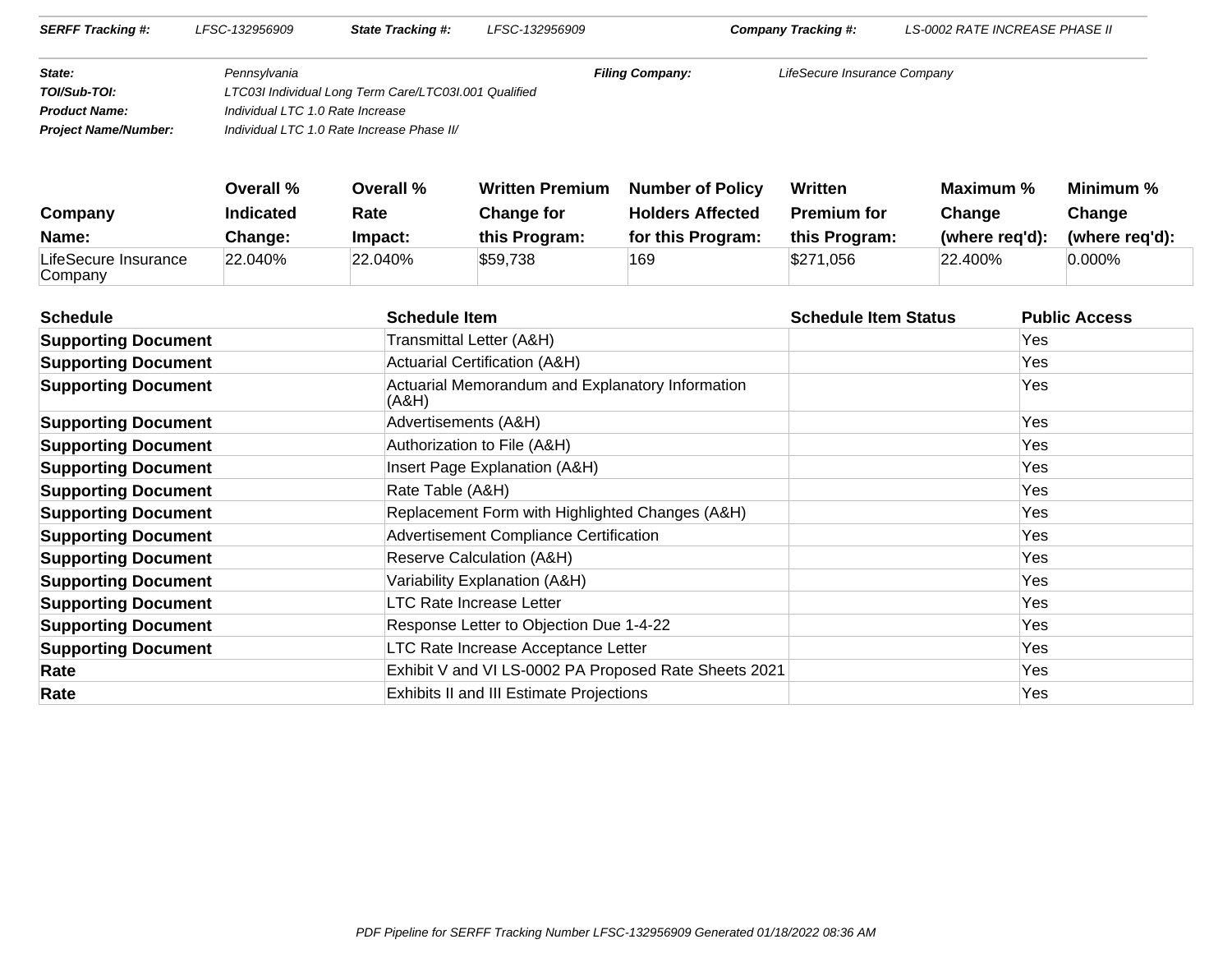| State:               | Pennsylvania                                                           | <b>Filing Company:</b> | LifeSecure Insurance Company |  |  |
|----------------------|------------------------------------------------------------------------|------------------------|------------------------------|--|--|
| TOI/Sub-TOI:         | LTC03I Individual Long Term Care/LTC03I.001 Qualified                  |                        |                              |  |  |
| <b>Product Name:</b> | Individual LTC 1.0 Rate Increase                                       |                        |                              |  |  |
|                      | <b>Project Name/Number:</b> Individual LTC 1.0 Rate Increase Phase II/ |                        |                              |  |  |

# **Objection Letter**

| <b>Objection Letter Status</b> | Disapproved |
|--------------------------------|-------------|
| <b>Objection Letter Date</b>   | 01/05/2022  |
| <b>Submitted Date</b>          | 01/05/2022  |
| Respond By Date                |             |

 Dear Brian Vestergaard,  **Introduction:** Jan 5, 2022

Brian Vestergaard, Vice President, Product & Marketing LifeSecure Insurance Company 10559 Citation Drive Suite 300 Brighton, MI 48116

RE: Proposed 22.04% increase on 169 PA policyholders of LifeSecure's individual LTC form LS-0002 PA 07/07. Pennsylvania Insurance Department ID #: LFSC-132956909

Dear Brian Vestergaard:

The captioned filing has been reviewed by the Pennsylvania Insurance Department. It has been determined that the filing fails to meet the requirements of our Insurance Company Laws or regulations and is therefore disapproved pursuant to the authority granted under Section 304(a) of Act 134, the Accident and Health Filing Reform Act. In the event you have any questions regarding the stated concerns, please feel free to contact the Department for further clarification.

The disapproved filing may be resubmitted within 120 days of the date of disapproval. If the Department does not hear from you within 120 days, the subject filing will be permanently closed. Such filings resubmitted after 120 days must be submitted as a new filing, inclusive of appropriate filing fees and disclosure of the closed filing SERFF tracking number.

The Department cannot approve this filing as submitted but we can offer a 20% increase on the above captioned form.

If LifeSecure would like to accept our offer, then please respond with an acceptance letter.

Sincerely,

Sean Carmody Actuarial Associate Bureau of Accident & Health Insurance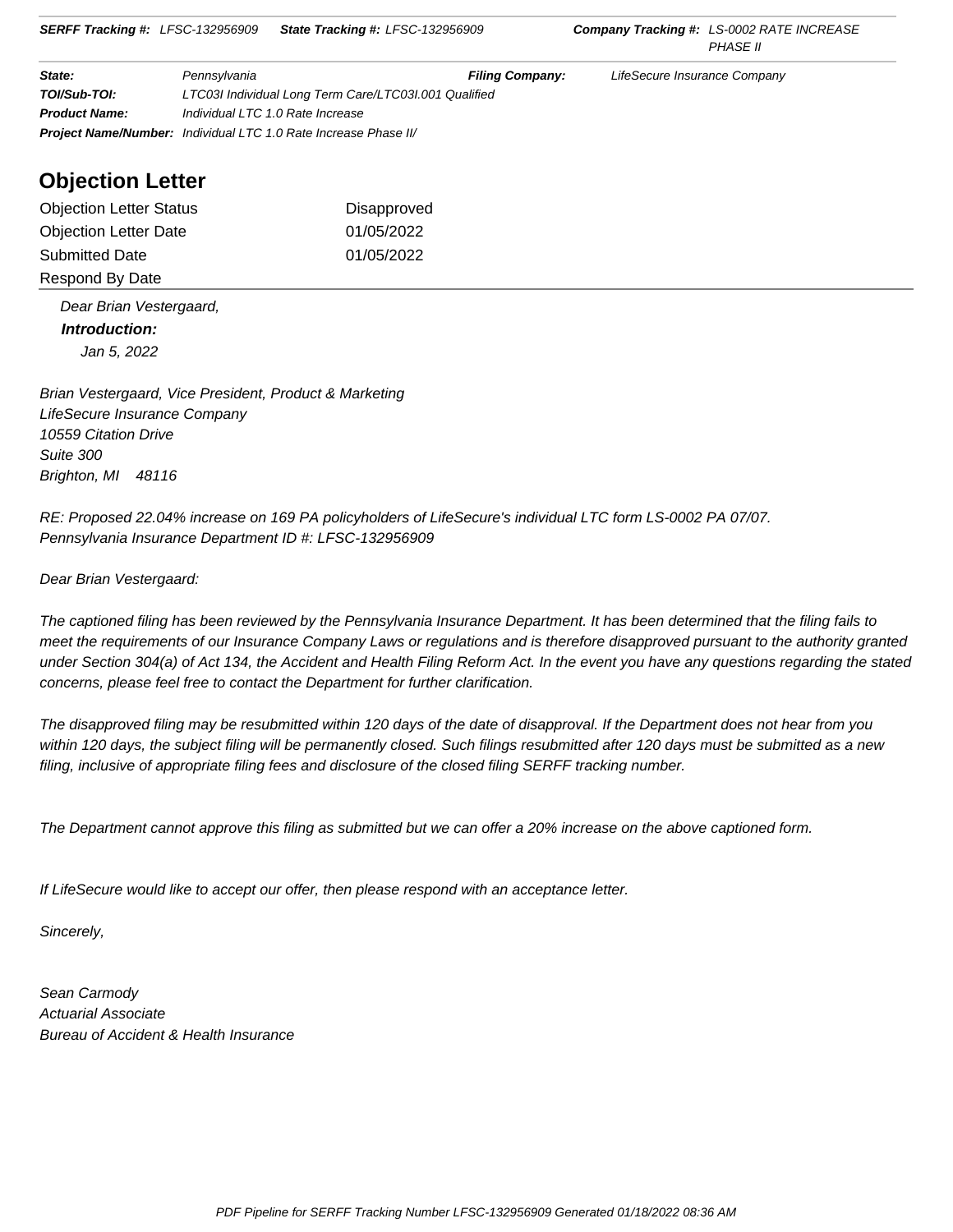#### **Conclusion:**

 Sincerely, Sean Carmody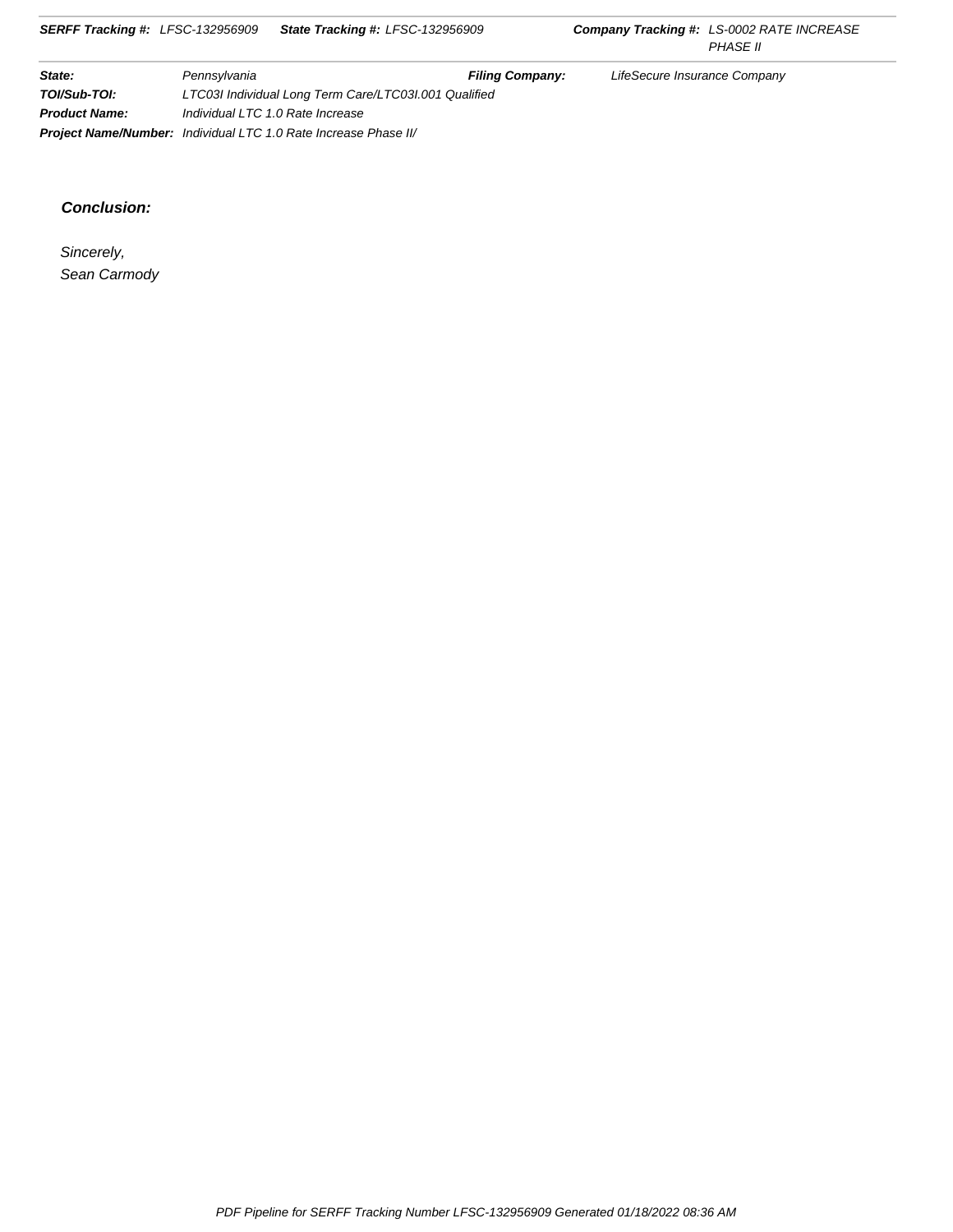| State:               | Pennsylvania                                                           | <b>Filing Company:</b> | LifeSecure Insurance Company |  |  |
|----------------------|------------------------------------------------------------------------|------------------------|------------------------------|--|--|
| TOI/Sub-TOI:         | LTC03I Individual Long Term Care/LTC03I.001 Qualified                  |                        |                              |  |  |
| <b>Product Name:</b> | Individual LTC 1.0 Rate Increase                                       |                        |                              |  |  |
|                      | <b>Project Name/Number:</b> Individual LTC 1.0 Rate Increase Phase II/ |                        |                              |  |  |

# **Objection Letter**

| <b>Objection Letter Status</b> | Disapproved |
|--------------------------------|-------------|
| <b>Objection Letter Date</b>   | 09/06/2021  |
| <b>Submitted Date</b>          | 09/06/2021  |
| Respond By Date                |             |

 Dear Brian Vestergaard,  **Introduction:**

Sept 6, 2021

Brian Vestergaard, Vice President, Product & Marketing LifeSecure Insurance Company 10559 Citation Drive, Suite 300 Brighton, MI 48116

RE: Proposed 22.04% increase on 169 PA policyholders of LifeSecure's individual LTC form LS-0002 PA 07/07. Pennsylvania Insurance Department ID #: LFSC-132956909

Dear Brian Vestergaard:

The captioned filing has been reviewed by the Pennsylvania Insurance Department. It has been determined that the filing fails to meet the requirements of our Insurance Company Laws or regulations and is therefore disapproved pursuant to the authority granted under Section 304(a) of Act 134, the Accident and Health Filing Reform Act. In the event you have any questions regarding the stated concerns, please feel free to contact the Department for further clarification.

The disapproved filing may be resubmitted within 120 days of the date of disapproval. If the Department does not hear from you within 120 days, the subject filing will be permanently closed. Such filings resubmitted after 120 days must be submitted as a new filing, inclusive of appropriate filing fees and disclosure of the closed filing SERFF tracking number.

Please furnish the following information to the Department.

1. It appears that LS-0002 PA 07/07 policyholders who do not purchase the 3% or 5% compound inflation options will automatically be given the GPO option. This means that all PA policyholders fall into one of three inflation indexing options: (i) GPO, (ii) 3% compound, or (iii) 5% compound. Please confirm if my impression is correct.

2. On Dec 6, 2017, the Department approved rate increases of 17%, 29%, and 29% for GPO, 3% Compound Inflation, and 5% Compound Inflation policies, respectively. How many current PA policies in force with the GPO option received a 17% increase? How many current PA policies in force with 3% compound inflation received a 29% increase?

How many current PA policies in force with 5% compound inflation received a 29% increase?

3. Is the 90-day elimination period the only choice available?

4. Please provide the rate increase history by state on this series (include a column that shows the cumulative increase) in an Excel spreadsheet.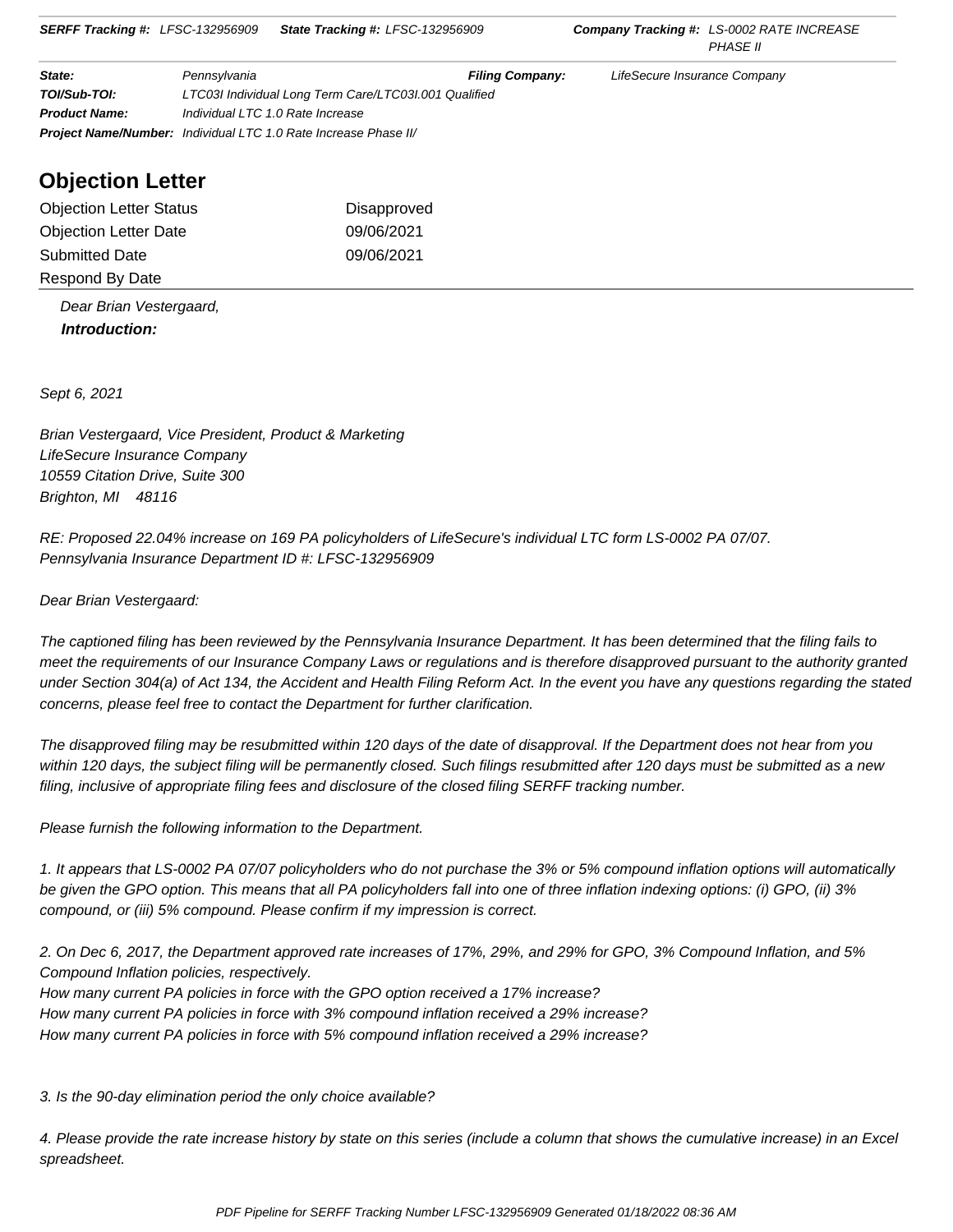| State:               | Pennsylvania                                                           | <b>Filing Company:</b> | LifeSecure Insurance Company |
|----------------------|------------------------------------------------------------------------|------------------------|------------------------------|
| TOI/Sub-TOI:         | LTC03I Individual Long Term Care/LTC03I.001 Qualified                  |                        |                              |
| <b>Product Name:</b> | Individual LTC 1.0 Rate Increase                                       |                        |                              |
|                      | <b>Project Name/Number:</b> Individual LTC 1.0 Rate Increase Phase II/ |                        |                              |

5. Please provide a table in an Excel spreadsheet (perhaps similar to Exhibit II) for this nationwide block of policies which shows the historical and projected nationwide earned premium and incurred claims on a calendar year basis assuming no rate increase is granted. Please restate the nationwide historical and projected earned premium so that the business from inception appears to have all been earned at the current Pennsylvania rate level.

6. Please provide a table in an Excel spreadsheet (perhaps similar to Exhibit II) for this nationwide block of policies which shows the historical and projected nationwide earned premium and incurred claims on a calendar year basis assuming no rate increase is granted. Please restate the nationwide historical and projected earned premium so that the business from inception appears to have all been earned at the original rate level. The original rate level is the rate level that would have existed if no increase was ever granted on any policy nationwide.

7. Please provide the percent of active policyholders remaining on this block on a nationwide basis. How many policies were issued nationwide? How many policies remain in force nationwide?

8. What is the weighted average increase experienced by the LS-0002 PA 07/07 policies currently in force in PA?

9. Please provide Exhibits II and III in Excel.

Sincerely,

James Laverty, FSA, MAAA **Actuary** Bureau of Accident & Health Insurance

 **Conclusion:**

 Sincerely, Jim Laverty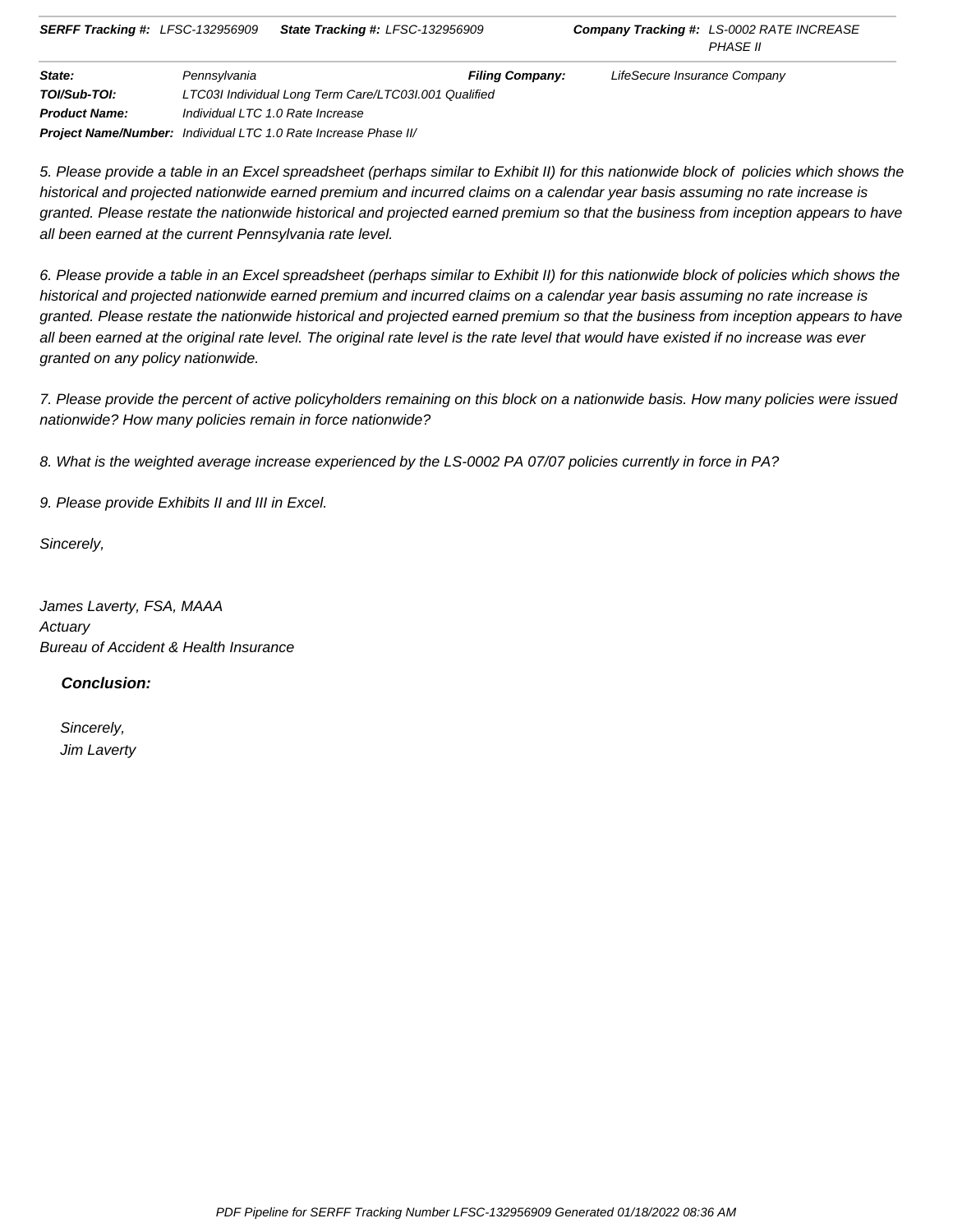| State:               | Pennsylvania                                                           | <b>Filing Company:</b> | LifeSecure Insurance Company |  |  |
|----------------------|------------------------------------------------------------------------|------------------------|------------------------------|--|--|
| TOI/Sub-TOI:         | LTC03I Individual Long Term Care/LTC03I.001 Qualified                  |                        |                              |  |  |
| <b>Product Name:</b> | Individual LTC 1.0 Rate Increase                                       |                        |                              |  |  |
|                      | <b>Project Name/Number:</b> Individual LTC 1.0 Rate Increase Phase II/ |                        |                              |  |  |

# **Response Letter**

| Response Letter Status | Submitted to State |
|------------------------|--------------------|
| Response Letter Date   | 01/13/2022         |
| <b>Submitted Date</b>  | 01/13/2022         |

#### Dear Sean Carmody,

#### **Introduction:**

Please see our response below.

#### **Response 1**

#### **Comments:**

The rate increase acceptance letter has been submitted as an Amendment.

#### **Changed Items:**

No Supporting Documents changed.

No Form Schedule items changed.

No Rate/Rule Schedule items changed.

#### **Conclusion:**

We hope this change will allow you to continue with your review. Thank you.

Regards,

Lynda Roberts Compliance Analyst Sincerely, Lynda Roberts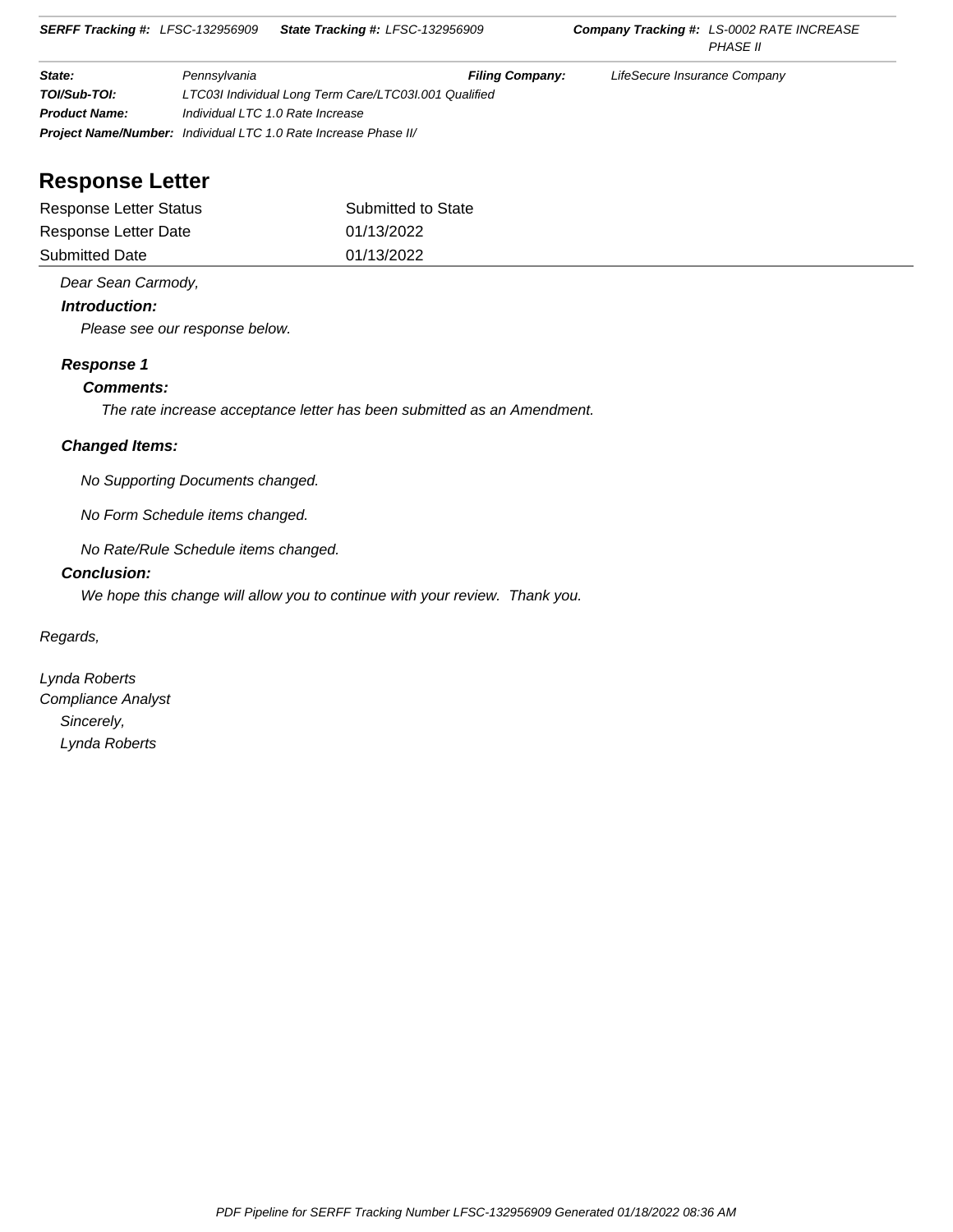| <b>SERFF Tracking #:</b>    | LFSC-132956909                   | <b>State Tracking #:</b>                              | LFSC-132956909         | Company Tracking #:          | LS-0002 RATE INCREASE PHASE II |  |
|-----------------------------|----------------------------------|-------------------------------------------------------|------------------------|------------------------------|--------------------------------|--|
| State:                      | Pennsvlvania                     |                                                       | <b>Filing Company:</b> | LifeSecure Insurance Company |                                |  |
| TOI/Sub-TOI:                |                                  | LTC03I Individual Long Term Care/LTC03I.001 Qualified |                        |                              |                                |  |
| <b>Product Name:</b>        | Individual LTC 1.0 Rate Increase |                                                       |                        |                              |                                |  |
| <b>Project Name/Number:</b> |                                  | Individual LTC 1.0 Rate Increase Phase II/            |                        |                              |                                |  |

# **Response Letter**

| Response Letter Status | Submitted to State |
|------------------------|--------------------|
| Response Letter Date   | 01/04/2022         |
| <b>Submitted Date</b>  | 01/04/2022         |

Dear Sean Carmody,

#### **Introduction:**

Good Afternoon,

Please see our response to the objection.

#### **Response 1**

#### **Comments:**

Please see the estimated projections II and III attached to the Rate/Rule tab and the objection response letter attached to the Supporting Documentation tab.

#### **Changed Items:**

| <b>Supporting Document Schedule Item Changes</b> |                                                |  |
|--------------------------------------------------|------------------------------------------------|--|
| <b>Satisfied - Item:</b>                         | Response Letter to Objection Due 1-4-22        |  |
| <b>Comments:</b>                                 | Please see the attached response letter.       |  |
| Attachment(s):                                   | Pennsylvania Objection Response 2022.01.04.pdf |  |

#### No Form Schedule items changed.

| <b>Rate/Rule Schedule Item Changes</b> |                                                    |                                                                      |                    |                                          |                                                     |                                 |  |
|----------------------------------------|----------------------------------------------------|----------------------------------------------------------------------|--------------------|------------------------------------------|-----------------------------------------------------|---------------------------------|--|
| <b>Item</b><br>No.                     | <b>Document Name</b>                               | <b>Affected Form</b><br><b>Numbers</b><br>(Separated with<br>commas) | <b>Rate Action</b> | <b>Rate Action</b><br><b>Information</b> | <b>Attachments</b>                                  | <b>Date Submitted</b>           |  |
|                                        | Exhibits II and III<br><b>Estimate Projections</b> | <b>POL-LS-0002 PA</b><br>07/07                                       | New                |                                          | <b>PA Objection Exhibits</b><br>$ 2022.01.04.x$ sx, | 01/04/2022<br>By: Lynda Roberts |  |

#### **Conclusion:**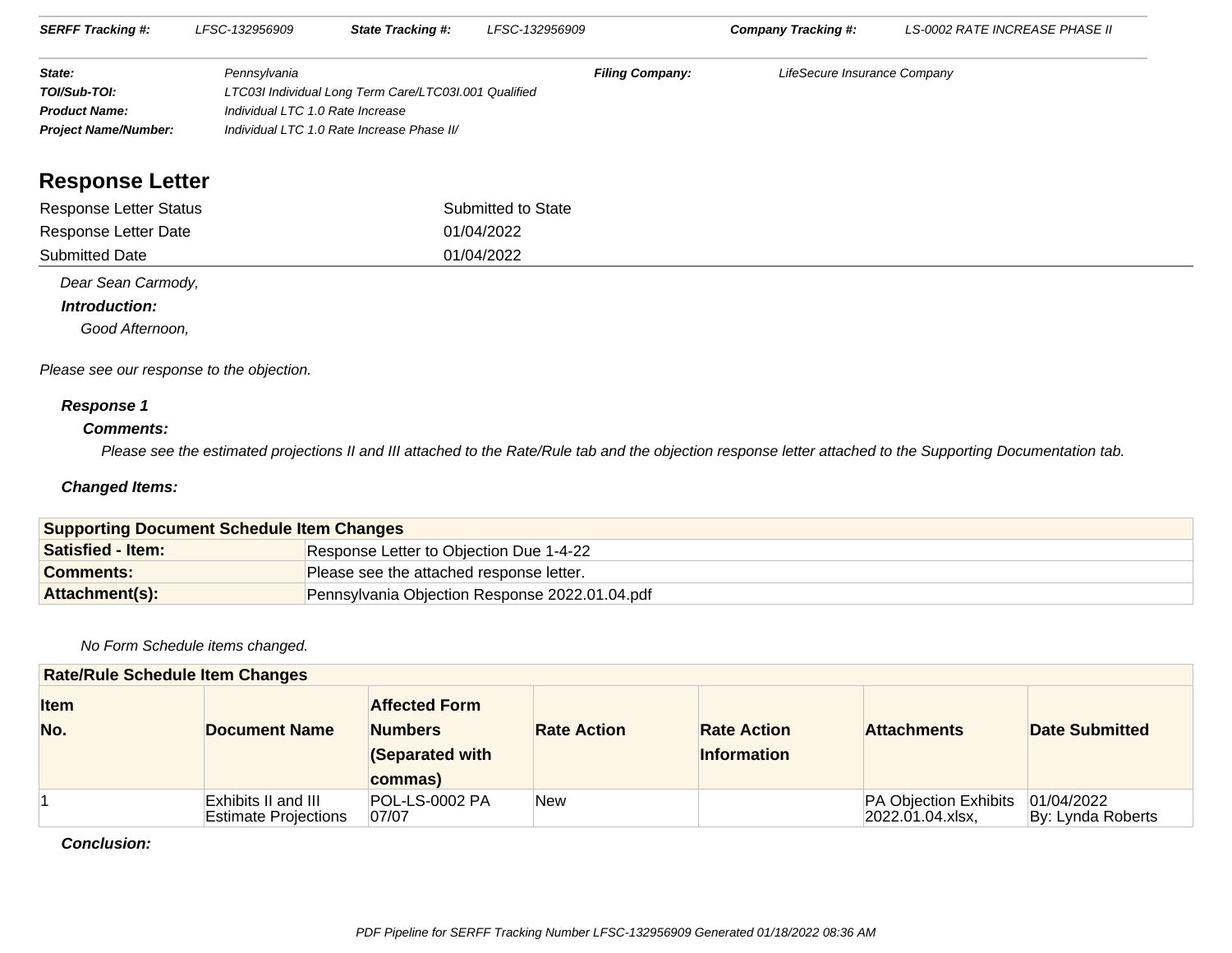| <b>SERFF Tracking #:</b>    | LFSC-132956909 | State Tracking #:                                     | LFSC-132956909         | Company Tracking #:          | <i>LS-0002 RATE INCREASE PHASE II</i> |
|-----------------------------|----------------|-------------------------------------------------------|------------------------|------------------------------|---------------------------------------|
| State:                      | Pennsvlvania   |                                                       | <b>Filing Company:</b> | LifeSecure Insurance Company |                                       |
| TOI/Sub-TOI:                |                | LTC03I Individual Long Term Care/LTC03I.001 Qualified |                        |                              |                                       |
| <b>Product Name:</b>        |                | Individual LTC 1.0 Rate Increase                      |                        |                              |                                       |
| <b>Project Name/Number:</b> |                | Individual LTC 1.0 Rate Increase Phase II/            |                        |                              |                                       |

We hope these responses will allow you to continue your review. Please let me know if you have any questions. Thank you.

Sincerely,

Lynda Roberts

Compliance Analyst

Sincerely,

Lynda Roberts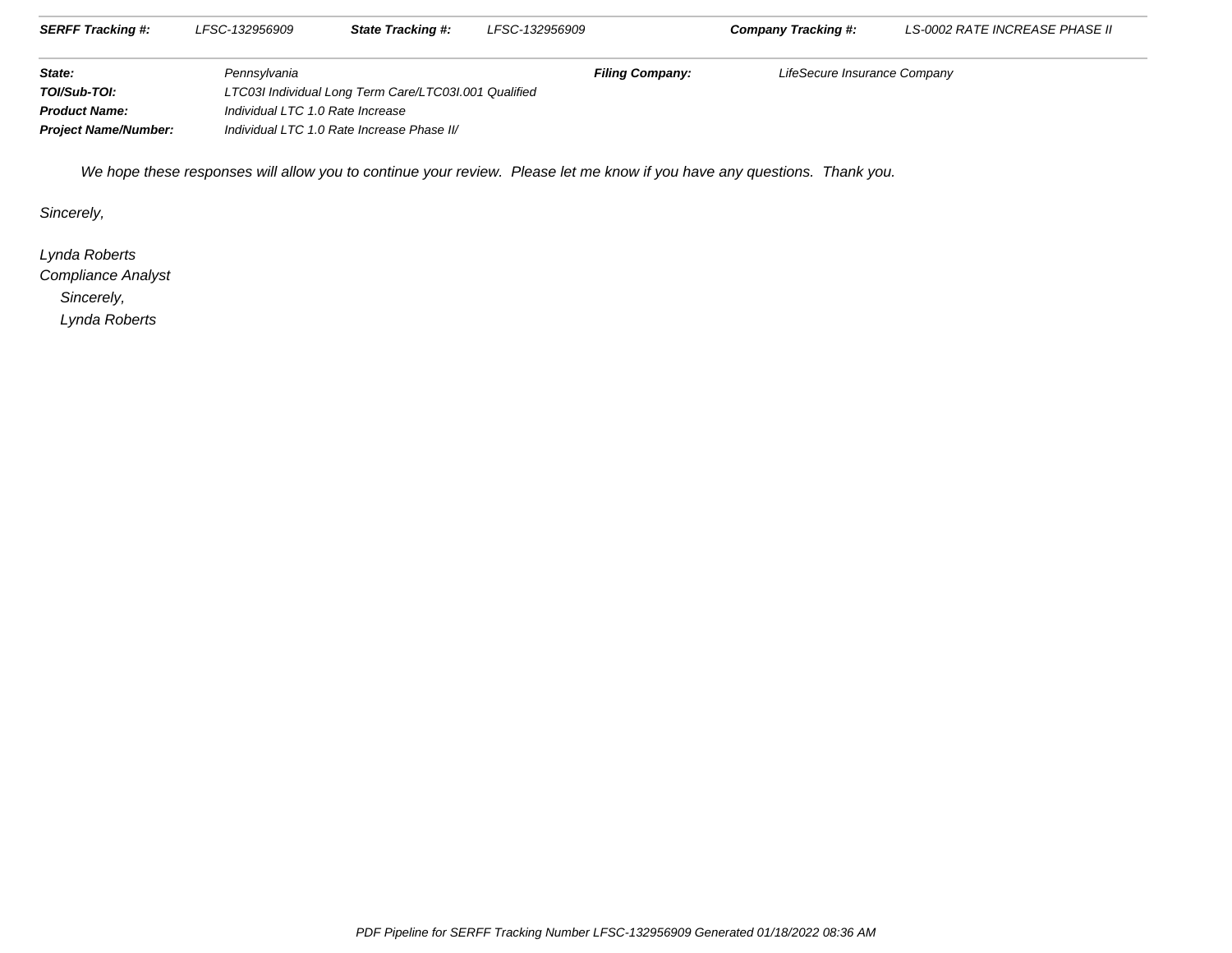| <b>SERFF Tracking #:</b>    | LFSC-132956909 | <b>State Tracking #:</b>                              | LFSC-132956909         | Company Tracking #:          | LS-0002 RATE INCREASE PHASE II |
|-----------------------------|----------------|-------------------------------------------------------|------------------------|------------------------------|--------------------------------|
|                             |                |                                                       |                        |                              |                                |
| State:                      | Pennsylvania   |                                                       | <b>Filing Company:</b> | LifeSecure Insurance Company |                                |
| TOI/Sub-TOI:                |                | LTC03I Individual Long Term Care/LTC03I.001 Qualified |                        |                              |                                |
| <b>Product Name:</b>        |                | Individual LTC 1.0 Rate Increase                      |                        |                              |                                |
| <b>Project Name/Number:</b> |                | Individual LTC 1.0 Rate Increase Phase II/            |                        |                              |                                |

# **Amendment Letter**

Submitted Date:01/13/2022

Comments:

I have created an Amendment so the Rate Increase Acceptance Letter is visible to you.

#### Changed Items:

No Form Schedule Items Changed.

No Rate Schedule Items Changed.

| <b>Supporting Document Schedule Item Changes</b> |                                                          |  |
|--------------------------------------------------|----------------------------------------------------------|--|
| <b>Satisfied - Item:</b>                         | <b>LTC Rate Increase Acceptance Letter</b>               |  |
| Comments:                                        | Please see attached acceptance letter.                   |  |
| <b>Attachment(s):</b>                            | PA Objection Response Rate Acceptance Ltr 2022.01.13.pdf |  |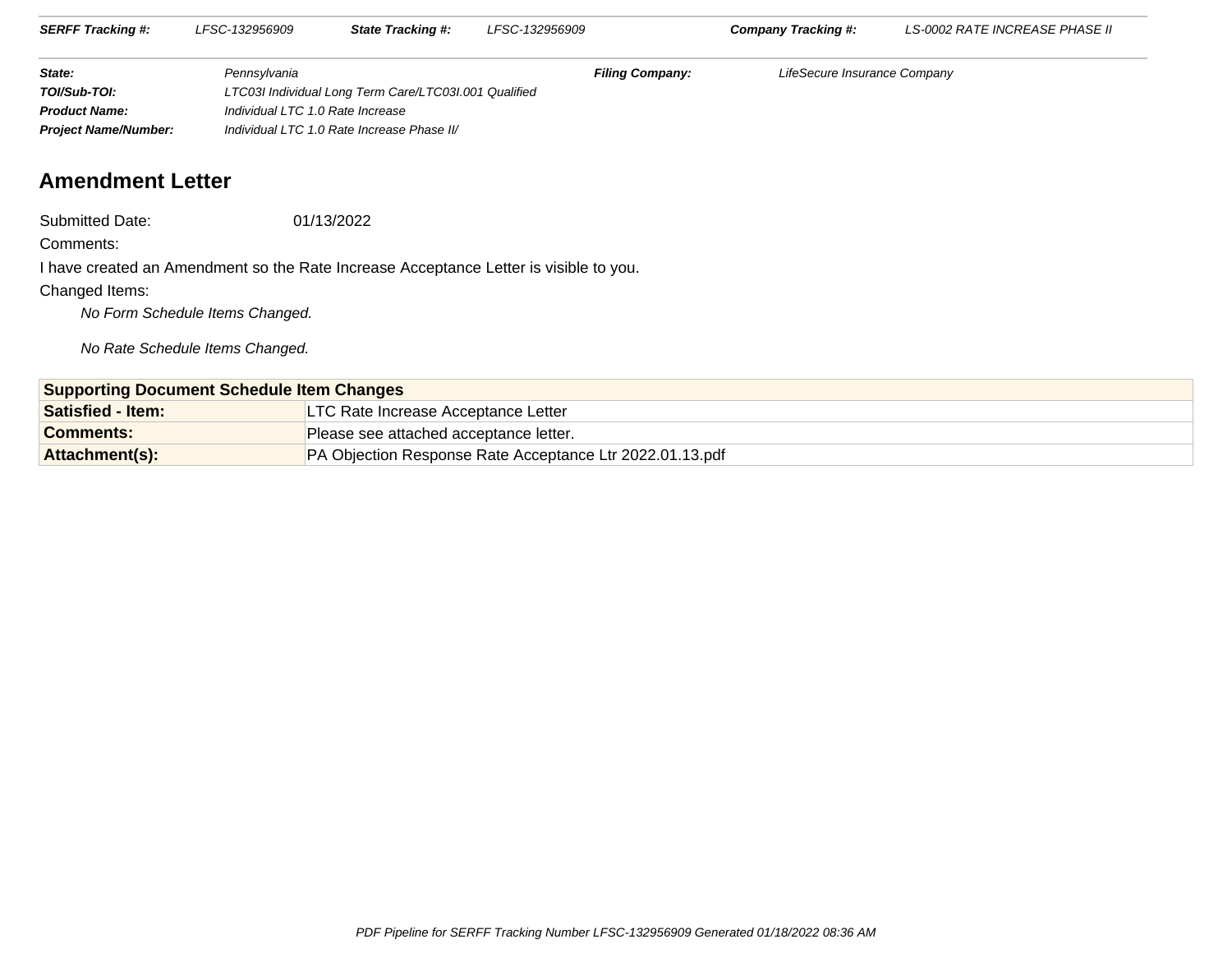| <b>SERFF Tracking #:</b>    | LFSC-132956909                             | <b>State Tracking #:</b>                              | LFSC-132956909         | <b>Company Tracking #:</b>   | LS-0002 RATE INCREASE PHASE II |
|-----------------------------|--------------------------------------------|-------------------------------------------------------|------------------------|------------------------------|--------------------------------|
|                             |                                            |                                                       |                        |                              |                                |
| State:                      | Pennsylvania                               |                                                       | <b>Filing Company:</b> | LifeSecure Insurance Company |                                |
| TOI/Sub-TOI:                |                                            | LTC03I Individual Long Term Care/LTC03I.001 Qualified |                        |                              |                                |
| <b>Product Name:</b>        |                                            | Individual LTC 1.0 Rate Increase                      |                        |                              |                                |
| <b>Project Name/Number:</b> | Individual LTC 1.0 Rate Increase Phase II/ |                                                       |                        |                              |                                |

# **Rate Information**

Rate data applies to filing.

| <b>Filing Method:</b>                            | Review & Approval |
|--------------------------------------------------|-------------------|
| <b>Rate Change Type:</b>                         | Increase          |
| <b>Overall Percentage of Last Rate Revision:</b> | $0.000\%$         |
| <b>Effective Date of Last Rate Revision:</b>     |                   |
| <b>Filing Method of Last Filing:</b>             | Review & Approval |
| <b>SERFF Tracking Number of Last Filing:</b>     |                   |

# **Company Rate Information**

| Company                         | Overall %<br><b>Indicated</b> | Overall %<br>Rate | <b>Written Premium</b><br>Change for | <b>Number of Policy</b><br><b>Holders Affected</b> | Written<br><b>Premium for</b> | Maximum %<br>Change | Minimum %<br>Change |
|---------------------------------|-------------------------------|-------------------|--------------------------------------|----------------------------------------------------|-------------------------------|---------------------|---------------------|
| Name:                           | <b>Change:</b>                | Impact:           | this Program:                        | for this Program:                                  | this Program:                 | (where reg'd):      | (where reg'd):      |
| LifeSecure Insurance<br>Company | 22.040%                       | 22.040%           | \$59,738                             | 169                                                | \$271,056                     | 22.400%             | $0.000\%$           |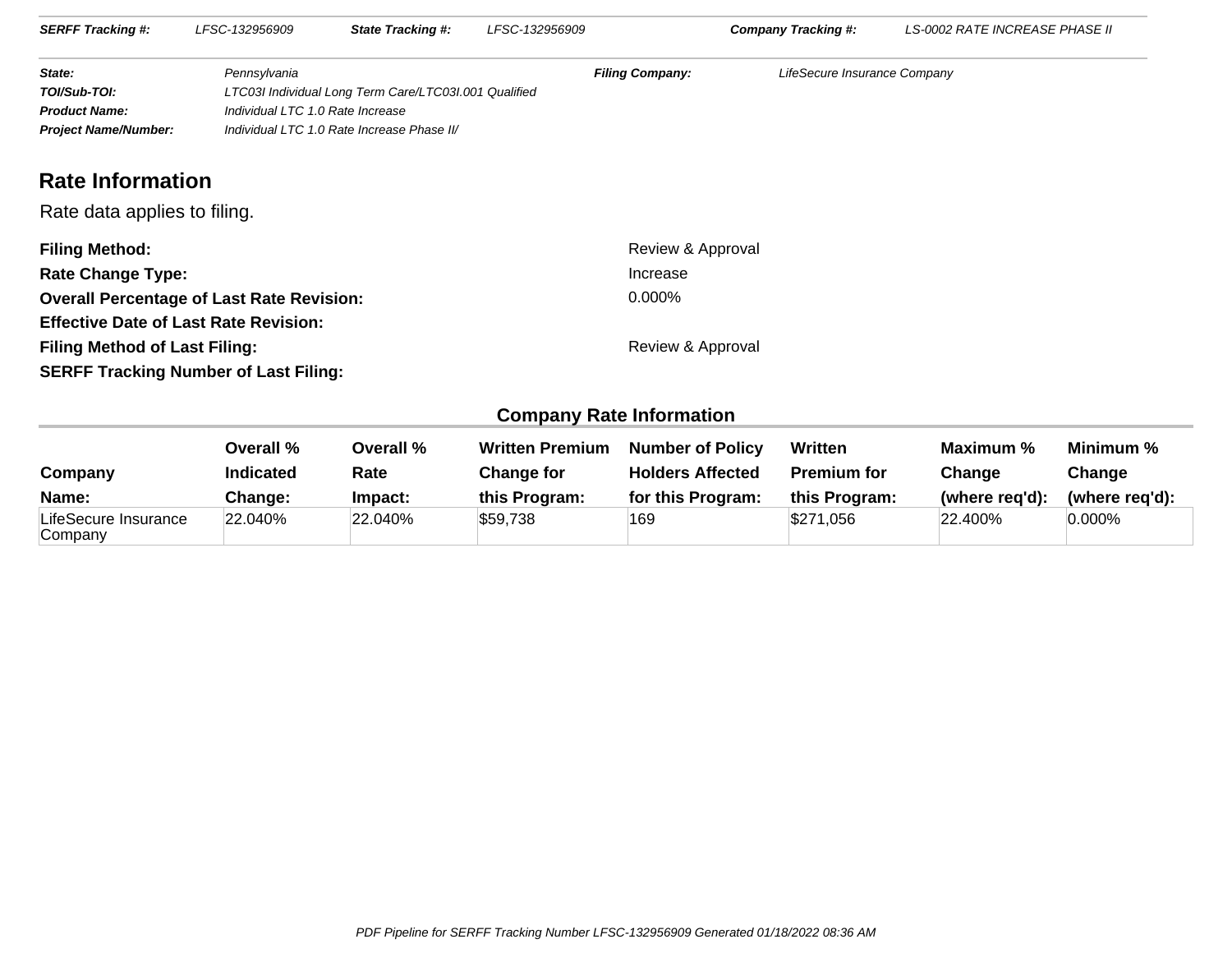| <b>SERFF Tracking #:</b>    | LFSC-132956909                             | <b>State Tracking #:</b>                              | LFSC-132956909         | <b>Company Tracking #:</b>   | LS-0002 RATE INCREASE PHASE II |  |
|-----------------------------|--------------------------------------------|-------------------------------------------------------|------------------------|------------------------------|--------------------------------|--|
| State:                      | Pennsvlvania                               |                                                       | <b>Filing Company:</b> | LifeSecure Insurance Company |                                |  |
| TOI/Sub-TOI:                |                                            | LTC03I Individual Long Term Care/LTC03I.001 Qualified |                        |                              |                                |  |
| <b>Product Name:</b>        |                                            | Individual LTC 1.0 Rate Increase                      |                        |                              |                                |  |
| <b>Project Name/Number:</b> | Individual LTC 1.0 Rate Increase Phase II/ |                                                       |                        |                              |                                |  |

# **Rate/Rule Schedule**

| <b>Item</b><br>No. | <b>Schedule</b><br><b>Item</b><br><b>Status</b> | <b>Document Name</b>                                      | <b>Affected Form Numbers</b><br>(Separated with commas) | <b>Rate Action</b> | <b>Rate Action Information</b> | <b>Attachments</b>                                                                            |
|--------------------|-------------------------------------------------|-----------------------------------------------------------|---------------------------------------------------------|--------------------|--------------------------------|-----------------------------------------------------------------------------------------------|
|                    |                                                 | Exhibit V and VI LS-0002 PA<br>Proposed Rate Sheets 2021  | POL-LS-0002 PA 07/07                                    | <b>New</b>         |                                | Exhibit V and VI<br>Pennsylvania<br><b>Proposed Rate Sheets</b><br>LS-0002<br>2021.08.12.pdf, |
| $\vert 2 \vert$    |                                                 | <b>Exhibits II and III Estimate</b><br><b>Projections</b> | POL-LS-0002 PA 07/07                                    | <b>New</b>         |                                | PA Objection Exhibits<br>2022.01.04.xlsx,                                                     |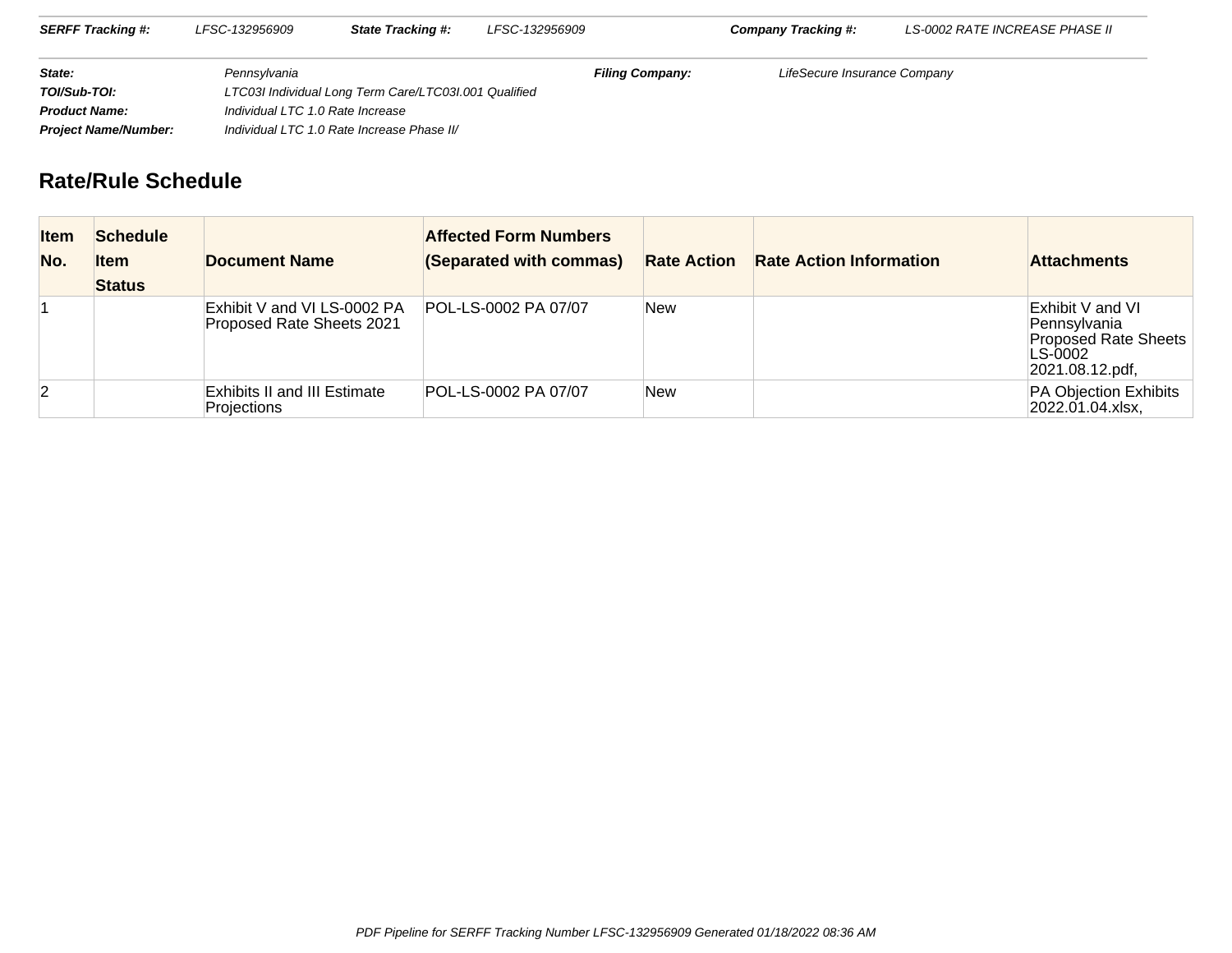| <b>SERFF Tracking #:</b>    | LFSC-132956909                                        | <b>State Tracking #:</b>                   | LFSC-132956909         | Company Tracking #:          | LS-0002 RATE INCREASE PHASE II |
|-----------------------------|-------------------------------------------------------|--------------------------------------------|------------------------|------------------------------|--------------------------------|
| State:                      | Pennsylvania                                          |                                            | <b>Filing Company:</b> | LifeSecure Insurance Company |                                |
| TOI/Sub-TOI:                | LTC03I Individual Long Term Care/LTC03I.001 Qualified |                                            |                        |                              |                                |
| <b>Product Name:</b>        | Individual LTC 1.0 Rate Increase                      |                                            |                        |                              |                                |
| <b>Project Name/Number:</b> |                                                       | Individual LTC 1.0 Rate Increase Phase II/ |                        |                              |                                |

**Attachment PA Objection Exhibits 2022.01.04.xlsx is not a PDF document and cannot be reproducedhere.**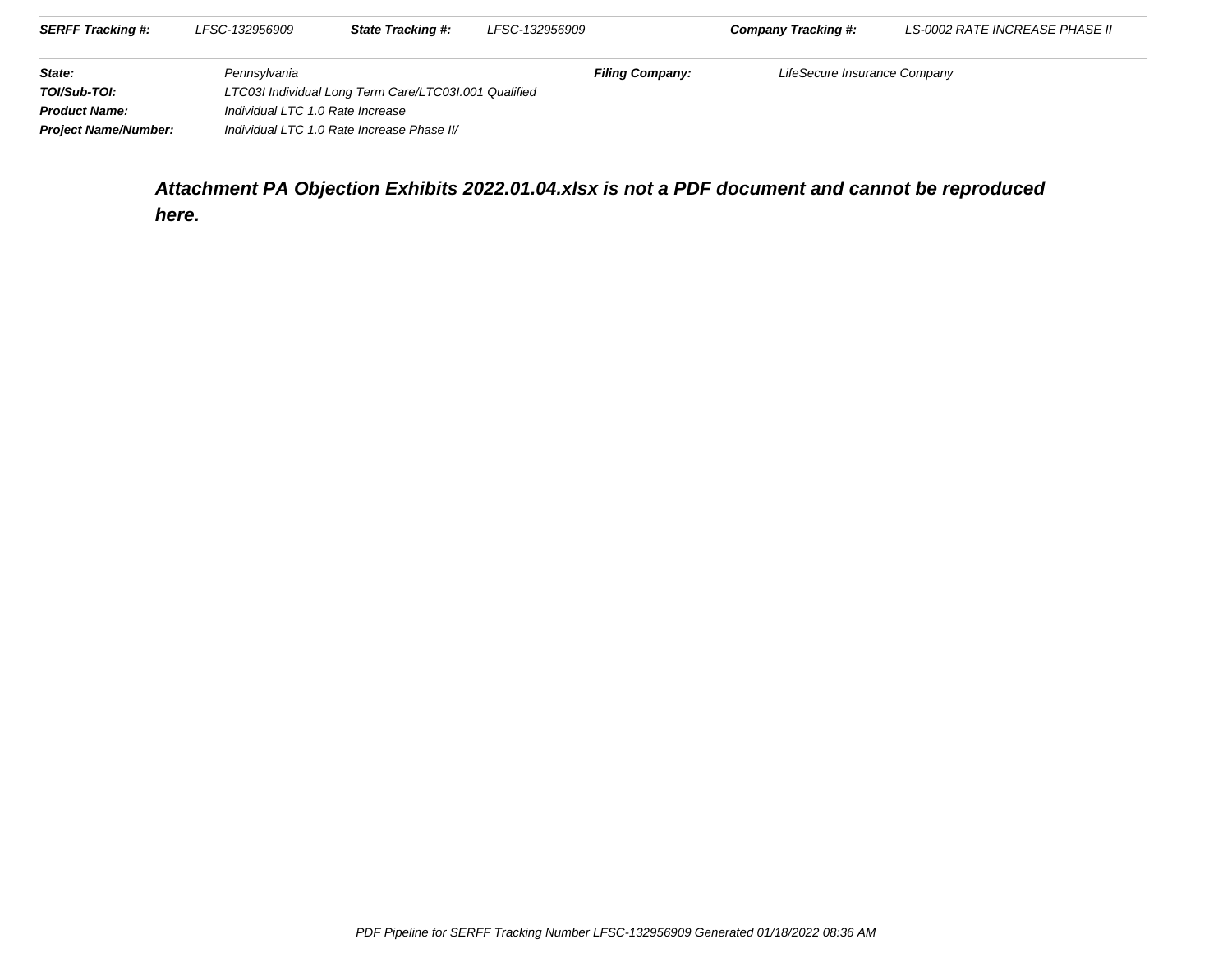#### **LifeSecure Insurance Company Annual Long Term Care Premiums- Policy Form LS-0002 90 Day Elimination Period; Daily Benefit = \$100 Single, Standard Premiums\***

#### **Base Premiums Monthly Benefit, as % of Benefit Bank: 1% 2% 3% Issue Age** (8.3 year BP) (4.2 year BP) (2.8 year BP) 30 and under 627 569 519 31 642 581 529 32 658 594 539 33 673 607 550 34 689 619 560 35 704 632 571 36 720 645 581 37 736 658 592 38 757 676 607 39 779 694 622 40 801 713 636 41 822 731 651 42 844 749 666 43 871 772 685 44 898 794 705 45 925 817 724 46 952 840 743 47 979 863 762 48 1,018 896 790 49 1,057 929 818<br>50 1.095 963 846 50 1,095 963 846 51 1,134 52 1,173 1,029 901 53 1,220 1,069 935 54 1,267 1,109 969<br>55 1,313 1,149 1,003 55 1,313 56 1,360 1,189 1,037<br>57 1,407 1,229 1,070 57 1,407 58 1,528 1,334 1,160 59 1,649 1,439 1,250  $\begin{array}{ccccccc} 60 & & & 1,770 & & & 1,543 & & & 1,339 \\ 61 & & & & 1,891 & & & 1,648 & & & 1,429 \end{array}$ 61 1,891 1,648<br>62 2,012 1.753 62 2,012 1,753 1,519 63 2,196 1,912 1,656 64 2,380 2,072 1,793 65 2,564 2,232 1,930 66 2,748 2,391 2,067 67 2,932 68 3,452 2,999 2,586 69 3,973 3,446 2,967<br>
70 4,494 3,894 3,348 3,348 71 5,014 4,341 3,729 72 5,535 4,789 4,110 73 6,495 5,612 4,806 74 7,456 75 8,416 7,259 6,197

76 9,377 8,083 6,893 77 10,337 8,907 7,588 78 10,673 9,222 7,871 79 11,009 9,538 8,153 80 11,345 9,853 8,436 81 11,681 10,169 8,718<br>82 12,016 10,484 9,001

83 12,605 11,022 9,463<br>84 13.193 11.559 9.924 84 13,193 11,559 9,924

82 12,016

|                           | *Adjustment Factors                                                                                               |
|---------------------------|-------------------------------------------------------------------------------------------------------------------|
| <b>Marital Discount:</b>  | 30% if both purchase (multiply single rates by 0.70)<br>10% if only one purchases (multiply single rates by 0.90) |
| <b>Preferred Rates:</b>   | Multiply Standard Rates by 0.90                                                                                   |
| <b>Substandard Rates:</b> | Multiply Standard Rates by 1.40                                                                                   |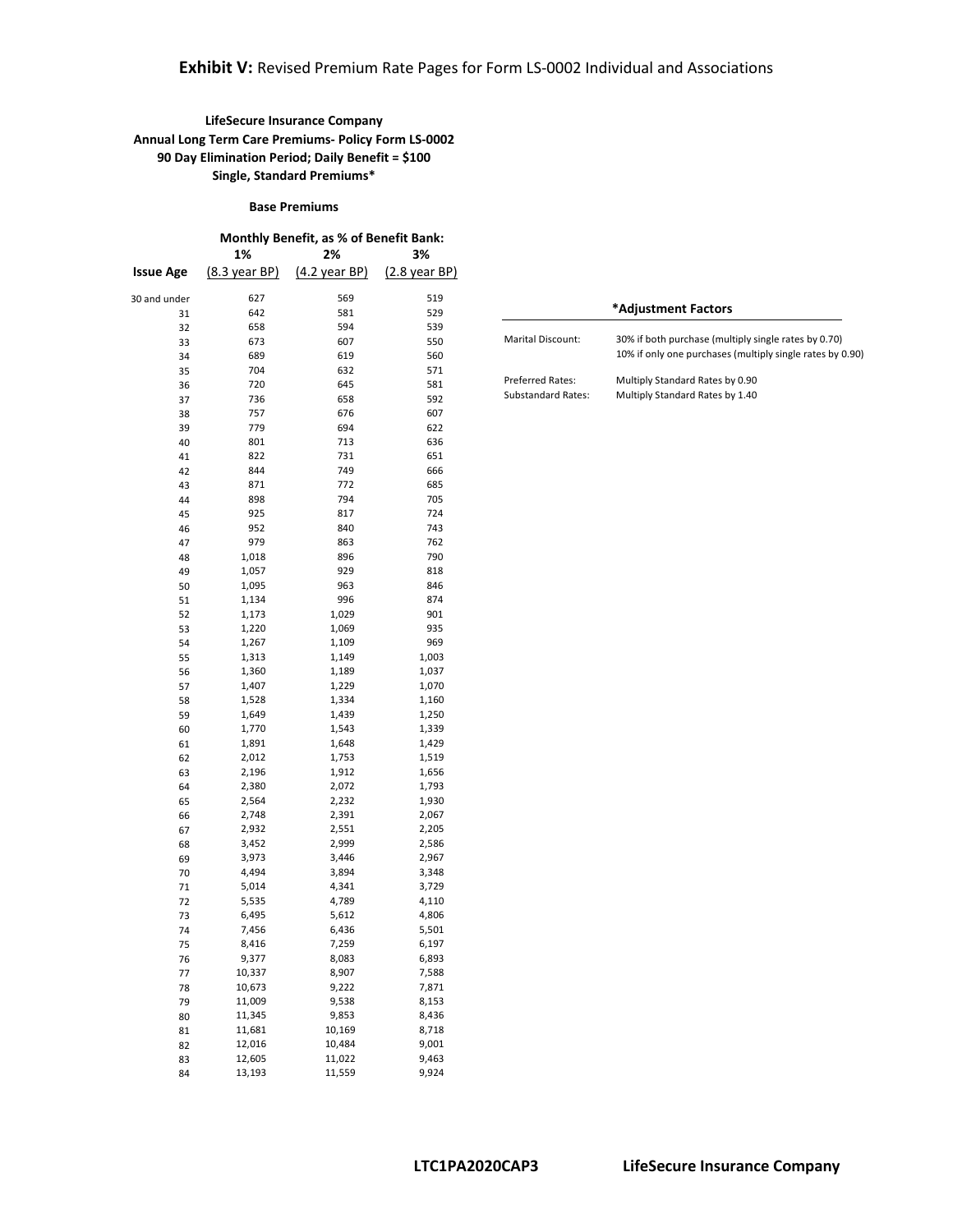#### **Base Premiums**

|                  | <b>Monthly Benefit, as % of Benefit Bank:</b> |                         |                         |  |  |
|------------------|-----------------------------------------------|-------------------------|-------------------------|--|--|
|                  | 1%                                            | 2%                      | 3%                      |  |  |
| <b>Issue Age</b> | $(8.3 \text{ year BP})$                       | $(4.2 \text{ year BP})$ | $(2.8 \text{ year BP})$ |  |  |
| 30 and under     | 596                                           | 540                     | 493                     |  |  |
| 31               | 610                                           | 552                     | 503                     |  |  |
| 32               | 625                                           | 564                     | 512                     |  |  |
| 33               | 640                                           | 576                     | 522                     |  |  |
| 34               | 654                                           | 589                     | 532                     |  |  |
| 35               | 669                                           | 601                     | 542                     |  |  |
| 36               | 684                                           | 613                     | 552                     |  |  |
| 37               | 699                                           | 625                     | 562                     |  |  |
| 38               | 720                                           | 642                     | 576                     |  |  |
| 39               | 740                                           | 660                     | 590                     |  |  |
| 40               | 761                                           | 677                     | 605                     |  |  |
| 41               | 781                                           | 694                     | 619                     |  |  |
| 42               | 802                                           | 711                     | 633                     |  |  |
| 43               | 828                                           | 733                     | 651                     |  |  |
| 44               | 853                                           | 755                     | 669                     |  |  |
| 45               | 879                                           | 776                     | 688                     |  |  |
| 46               | 904                                           | 798                     | 706                     |  |  |
| 47               | 930                                           | 820                     | 724                     |  |  |
| 48               | 967                                           | 851                     | 750                     |  |  |
| 49               | 1,004                                         | 883                     | 777                     |  |  |
| 50               | 1,041                                         | 915                     | 803                     |  |  |
| 51               | 1,078                                         | 946                     | 830                     |  |  |
| 52               | 1,115                                         | 978                     | 856                     |  |  |
| 53               | 1,159                                         | 1,016                   | 888                     |  |  |
| 54               | 1,203                                         | 1,054                   | 921                     |  |  |
| 55               | 1,248                                         | 1,092                   | 953                     |  |  |
| 56               | 1,292                                         | 1,130                   | 985                     |  |  |
| 57               | 1,337                                         | 1,168                   | 1,017                   |  |  |
| 58               | 1,452                                         | 1,267                   | 1,102                   |  |  |
| 59               | 1,567                                         | 1,367                   | 1,187                   |  |  |
| 60               | 1,682                                         | 1,466                   | 1,272                   |  |  |
| 61               | 1,797                                         | 1,566                   | 1,357                   |  |  |
| 62               | 1,912                                         | 1,665                   | 1,443                   |  |  |
| 63               | 2,086                                         | 1,817                   | 1,573                   |  |  |
| 64               | 2,261                                         | 1,968                   | 1,703                   |  |  |
| 65               | 2,436                                         | 2,120                   | 1,834                   |  |  |
| 66               | 2,610                                         | 2,272                   | 1,964                   |  |  |
| 67               | 2,785                                         | 2,423                   | 2,094                   |  |  |
| 68               | 3,280                                         | 2,849                   | 2,456                   |  |  |
| 69               | 3,774                                         | 3,274                   | 2,818                   |  |  |
| 70               | 4,269                                         | 3,699                   | 3,180                   |  |  |
| 71               | 4,763                                         | 4,124                   | 3,542                   |  |  |
| 72               | 5,258                                         | 4,549                   | 3,904                   |  |  |
| 73               | 6,171                                         | 5,332                   | 4,565                   |  |  |
| 74               | 7,083                                         | 6,114                   | 5,226                   |  |  |
| 75               | 7,995                                         | 6,897                   | 5,887                   |  |  |
| 76               | 8,908                                         | 7,679                   | 6,548                   |  |  |
| 77               | 9,820                                         | 8,461                   | 7,209                   |  |  |
| 78               | 10,139                                        | 8,761                   | 7,477                   |  |  |
| 79               | 10,458                                        | 9,061                   | 7,746                   |  |  |
| 80               | 10,778                                        | 9,360                   | 8,014                   |  |  |
| 81               | 11,097                                        | 9,660                   | 8,282                   |  |  |
| 82               | 11,416                                        | 9,960                   | 8,551                   |  |  |
| 83               | 11,975                                        | 10,471                  | 8,989                   |  |  |
| 84               | 12,534                                        | 10,981                  | 9,428                   |  |  |

|                                               | *Adjustment Factors                                                                                               |
|-----------------------------------------------|-------------------------------------------------------------------------------------------------------------------|
| Marital Discount:                             | 30% if both purchase (multiply single rates by 0.70)<br>10% if only one purchases (multiply single rates by 0.90) |
| <b>Preferred Rates:</b><br>Substandard Rates: | Multiply Standard Rates by 0.90<br>Multiply Standard Rates by 1.40                                                |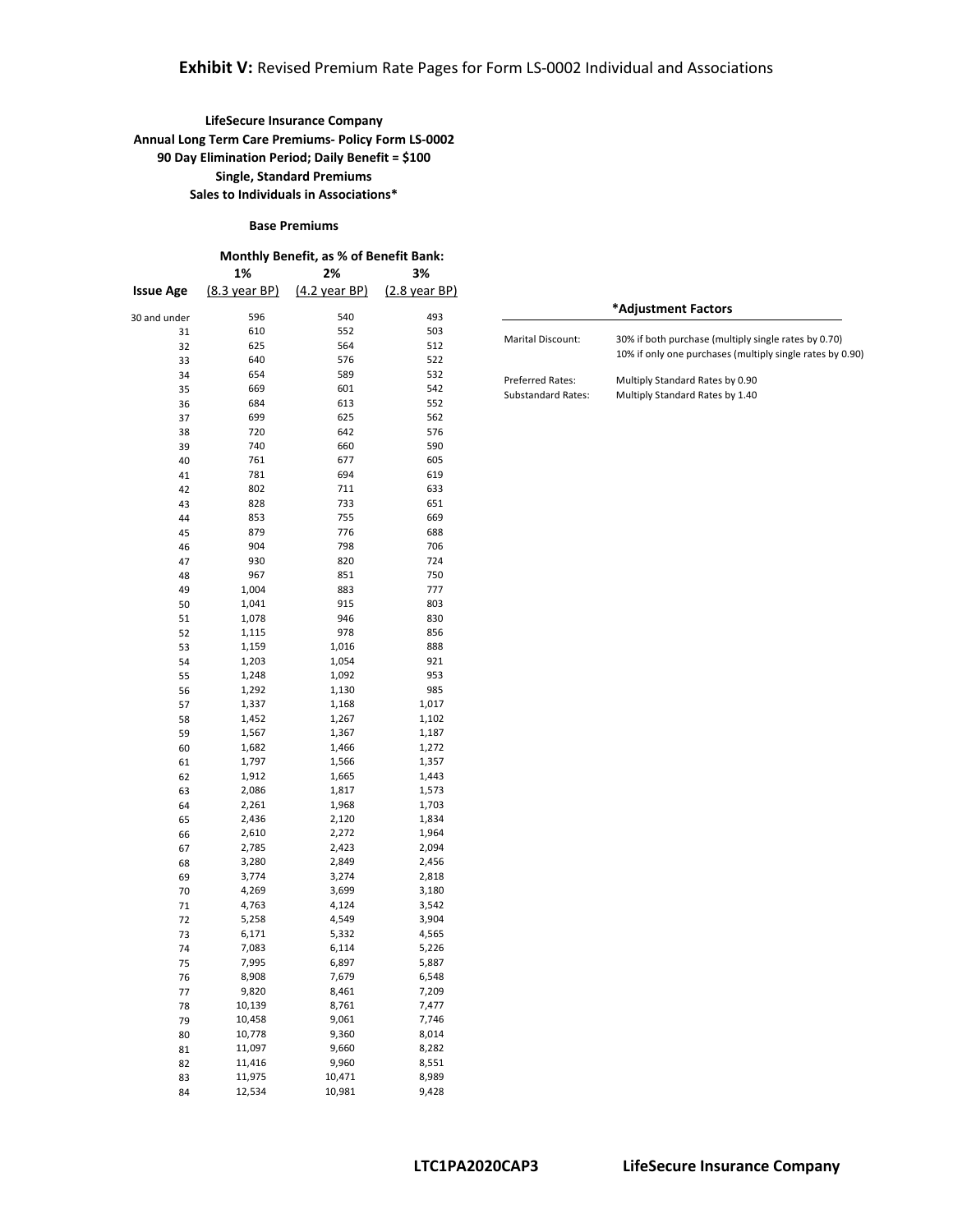### **Exhibit V:** Revised Premium Rate Pages for Form LS-0002 Individual and Associations

#### **LifeSecure Insurance Company Annual Long Term Care Premiums- Policy Form LS-0002 Factors to Apply to Base Policy to get Total Rates for Base Plus Inflation**

| <b>Issue Age</b> | <b>5% Compound Factors</b><br><b>All Benefit Banks</b> | <b>3% Compound Factors</b><br><b>All Benefit Banks</b> |
|------------------|--------------------------------------------------------|--------------------------------------------------------|
| 30 and under     | 3.88                                                   | 2.54                                                   |
| 31               | 3.84                                                   | 2.52                                                   |
| 32               | 3.79                                                   | 2.50                                                   |
| 33               | 3.74                                                   | 2.48                                                   |
| 34               | 3.70                                                   | 2.47                                                   |
| 35               | 3.65                                                   | 2.45                                                   |
| 36               | 3.61                                                   | 2.43                                                   |
| 37               | 3.56                                                   | 2.41                                                   |
| 38               | 3.51                                                   | 2.39                                                   |
| 39               | 3.46                                                   | 2.38                                                   |
| 40               | 3.41                                                   | 2.36                                                   |
| 41               | 3.36                                                   | 2.35                                                   |
| 42               | 3.31                                                   | 2.33                                                   |
| 43               | 3.26                                                   | 2.31                                                   |
| 44               | 3.20                                                   | 2.28                                                   |
| 45               | 3.14                                                   | 2.26                                                   |
| 46               | 3.08                                                   | 2.24                                                   |
| 47               | 3.02                                                   | 2.22                                                   |
| 48               | 2.98                                                   | 2.19                                                   |
| 49               | 2.93                                                   | 2.17                                                   |
| 50               | 2.89                                                   | 2.15                                                   |
| 51               | 2.85                                                   | 2.13                                                   |
| 52               | 2.80                                                   | 2.11                                                   |
| 53               | 2.80                                                   | 2.08                                                   |
| 54               | 2.79                                                   | 2.05                                                   |
| 55               | 2.79                                                   | 2.03                                                   |
| 56               | 2.78                                                   | 2.00                                                   |
| 57               | 2.77                                                   | 1.97                                                   |
| 58<br>59         | 2.75                                                   | 1.95                                                   |
| 60               | 2.73<br>2.72                                           | 1.92<br>1.89                                           |
| 61               | 2.70                                                   | 1.86                                                   |
| 62               | 2.68                                                   | 1.83                                                   |
| 63               | 2.62                                                   | 1.80                                                   |
| 64               | 2.56                                                   | 1.77                                                   |
| 65               | 2.50                                                   | 1.73                                                   |
| 66               | 2.45                                                   | 1.70                                                   |
| 67               | 2.39                                                   | 1.66                                                   |
| 68               | 2.31                                                   | 1.63                                                   |
| 69               | 2.23                                                   | 1.60                                                   |
| 70               | 2.15                                                   | 1.57                                                   |
| 71               | 2.08                                                   | 1.54                                                   |
| 72               | 2.00                                                   | 1.51                                                   |
| 73               | 1.94                                                   | 1.48                                                   |
| 74               | 1.88                                                   | 1.46                                                   |
| 75               | 1.81                                                   | 1.43                                                   |
| 76               | 1.75                                                   | 1.41                                                   |
| 77               | 1.69                                                   | 1.38                                                   |
| 78               | 1.65                                                   | 1.36                                                   |
| 79               | 1.60                                                   | 1.34                                                   |
| 80               | 1.56                                                   | 1.32                                                   |
| 81               | 1.52                                                   | 1.30                                                   |
| 82               | 1.48                                                   | 1.28                                                   |
| 83               | 1.45                                                   | 1.27                                                   |
| 84               | 1.43                                                   | 1.25                                                   |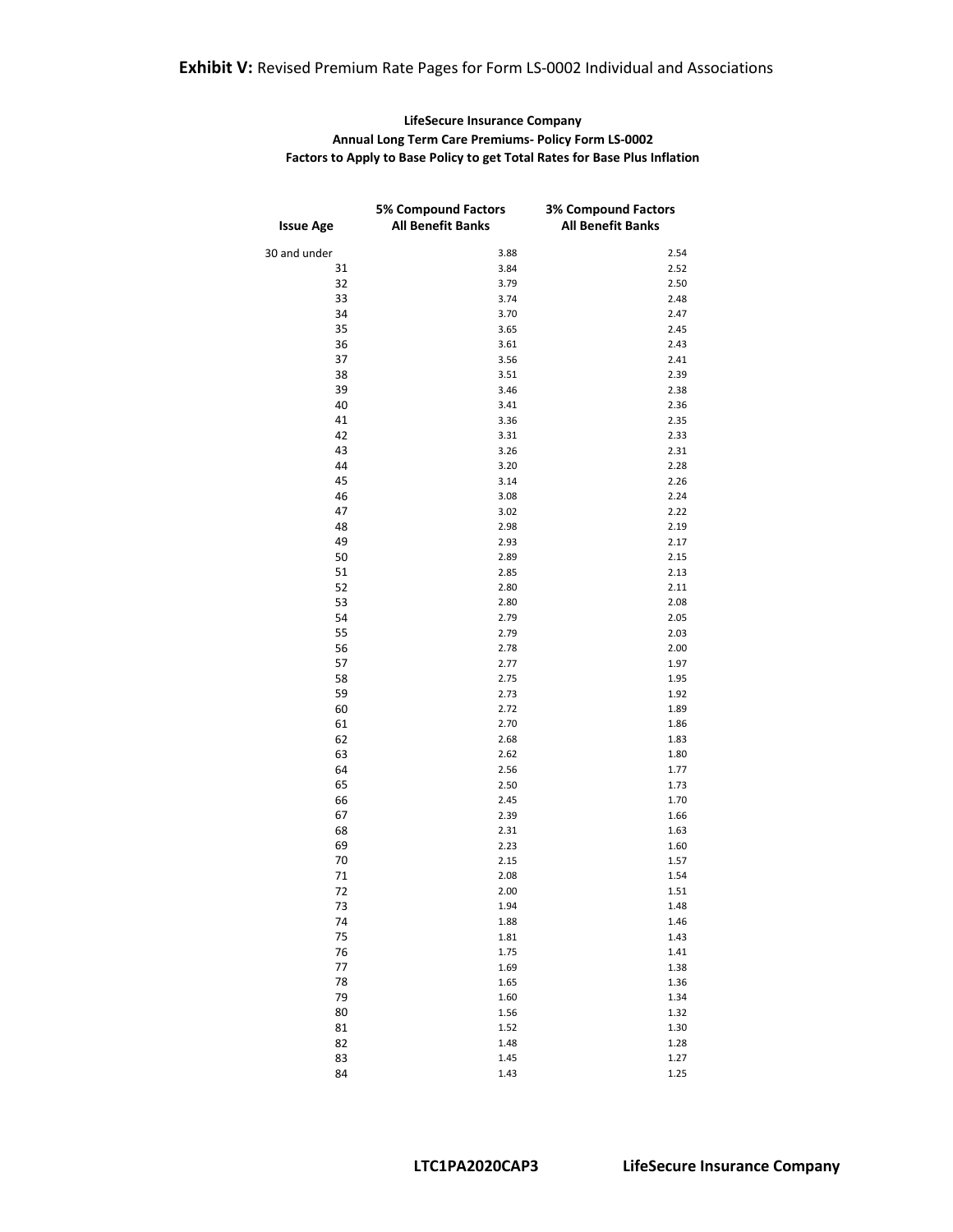| <b>LifeSecure Insurance Company</b>                                          |
|------------------------------------------------------------------------------|
| <b>Annual Long Term Care Premiums- Policy Form LS-0002</b>                   |
| Factors to Apply to Base Policy to get Total Premium with Limited Pay Option |

|                  | <b>Limited Pay Option:</b> | <b>Limited Pay Option:</b> |
|------------------|----------------------------|----------------------------|
| <b>Issue Age</b> | 10 Pay                     | Paid up at 65              |
|                  |                            |                            |
| 30 and under     | 3.77                       | 1.55                       |
| 31               | 3.71                       | 1.56                       |
| 32               | 3.66                       | 1.57                       |
| 33               | 3.61                       | 1.58                       |
| 34               | 3.56                       | 1.59                       |
| 35               | 3.50                       | 1.59                       |
| 36               | 3.45                       | 1.60                       |
| 37               | 3.40                       | 1.61                       |
| 38               | 3.35                       | 1.63                       |
| 39               | 3.30                       | 1.64                       |
| 40               | 3.24                       | 1.66                       |
| 41               | 3.19                       | 1.67                       |
| 42               | 3.14                       | 1.69                       |
| 43               | 3.09                       | 1.72                       |
| 44               | 3.04                       | 1.75                       |
| 45               | 2.98                       | 1.78                       |
| 46               | 2.93                       | 1.81                       |
| 47               | 2.88                       | 1.84                       |
| 48               | 2.83                       | 1.90                       |
| 49               | 2.78                       | 1.96                       |
| 50               | 2.72                       | 2.03                       |
| 51               | 2.67                       | 2.09                       |
| 52               | 2.62                       | 2.15                       |
| 53               | 2.57                       | 2.26                       |
| 54               | 2.52                       | 2.36                       |
| 55               | 2.47                       | 2.47                       |
| 56               | 2.42                       | N/A                        |
| 57               | 2.37                       | N/A                        |
| 58               | 2.32                       | N/A                        |
| 59               | 2.28                       | N/A                        |
| 60               | 2.23                       | N/A                        |
| 61               | 2.19                       | N/A                        |
| 62               | 2.14                       | N/A                        |
| 63               | 2.09                       | N/A                        |
| 64               | 2.04                       | N/A                        |
| 65               | 1.99                       | N/A                        |
| 66               | 1.94                       | N/A                        |
| 67               | 1.89                       | N/A                        |
| 68               | 1.84                       | N/A                        |
| 69               | 1.80                       | N/A                        |
| 70               | 1.75                       | N/A                        |
| 71               | 1.71                       | N/A                        |
| 72               | 1.66                       | N/A                        |
| 73               | 1.62                       | N/A                        |
| 74               | 1.58                       | N/A                        |
| 75               | 1.53                       | N/A                        |
| 76               | 1.49                       | N/A                        |
| 77               | 1.45                       | N/A                        |
| 78               | 1.43                       | N/A                        |
| 79               | 1.42                       | N/A                        |
| 80               | 1.40                       | N/A                        |
| 81               | 1.39                       | N/A                        |
| 82               | 1.37                       | N/A                        |
| 83               | 1.35                       | N/A                        |
| 84               | 1.33                       | N/A                        |
|                  |                            |                            |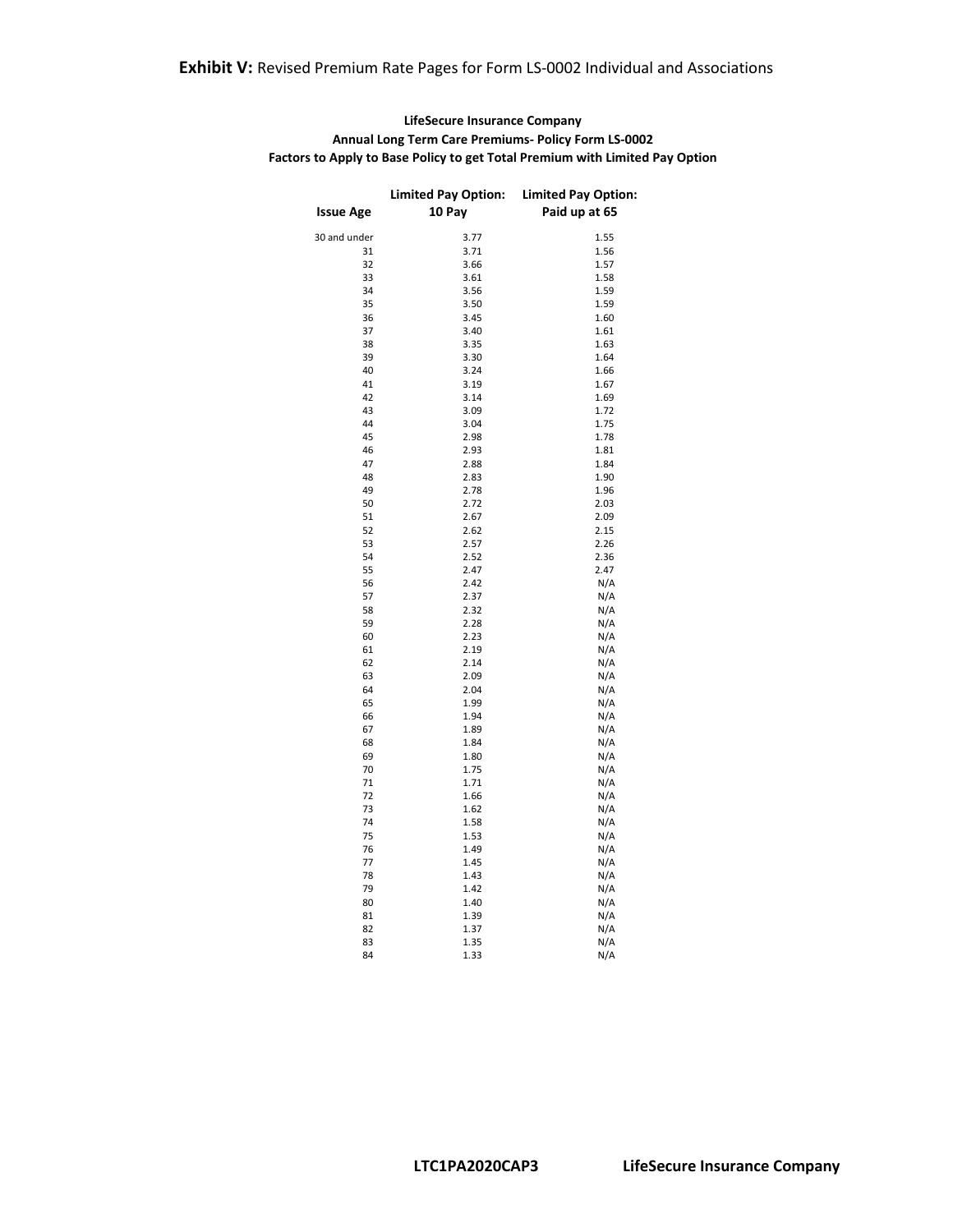#### **LifeSecure Insurance Company Annual Long Term Care Premiums- Policy Form LS-0002 Factors to Apply to Base Policy to get Total Rates for Base Plus Non-forfeiture Option**

| <b>Issue Age</b> | Return of Premium on<br><b>Death Non-forfeiture Option</b> | <b>Shortened Benefit Period</b><br><b>Non-forfeiture Option</b> |
|------------------|------------------------------------------------------------|-----------------------------------------------------------------|
| 30 and under     | 1.17                                                       | 1.15                                                            |
| 31               | 1.18                                                       | 1.15                                                            |
| 32               | 1.19                                                       | 1.15                                                            |
| 33               | 1.20                                                       | 1.15                                                            |
| 34               | 1.21                                                       | 1.15                                                            |
| 35               | 1.22                                                       | 1.15                                                            |
| 36               | 1.23                                                       | 1.15                                                            |
| 37               | 1.24                                                       | 1.15                                                            |
| 38               | 1.25                                                       | 1.15                                                            |
| 39               | 1.26                                                       | 1.15                                                            |
| 40               | 1.27                                                       | 1.15                                                            |
| 41               | 1.28                                                       | 1.15                                                            |
| 42               | 1.29                                                       | 1.15                                                            |
| 43               | 1.30                                                       | 1.15                                                            |
| 44               | 1.32                                                       | 1.15                                                            |
| 45               | 1.33                                                       | 1.15                                                            |
| 46               | 1.34                                                       | 1.15                                                            |
| 47               | 1.35                                                       | 1.15                                                            |
| 48               | 1.37                                                       | 1.15                                                            |
| 49               | 1.38                                                       | 1.15                                                            |
| 50               | 1.39                                                       | 1.15                                                            |
| 51               | 1.40                                                       | 1.15                                                            |
| 52               | 1.41                                                       | 1.15                                                            |
| 53               | 1.42                                                       | 1.15                                                            |
| 54               | 1.44                                                       | 1.15                                                            |
| 55               | 1.45                                                       | 1.15                                                            |
| 56               | 1.46                                                       | 1.15                                                            |
| 57               | 1.47                                                       | 1.15                                                            |
| 58               | 1.48                                                       | 1.15                                                            |
| 59               | 1.49                                                       | 1.15                                                            |
| 60               | 1.50                                                       | 1.15                                                            |
| 61               | 1.51                                                       | 1.15                                                            |
| 62               | 1.52                                                       | 1.15                                                            |
| 63               | 1.52                                                       | 1.15                                                            |
| 64               | 1.53                                                       | 1.15                                                            |
| 65               | 1.53                                                       | 1.15                                                            |
| 66               | 1.53                                                       | 1.15                                                            |
| 67               | 1.54                                                       | 1.15                                                            |
| 68               | 1.54                                                       | 1.15                                                            |
| 69               | 1.55                                                       | 1.15                                                            |
| 70               | 1.55                                                       | 1.15                                                            |
| 71               | 1.55                                                       | 1.15                                                            |
| 72               | 1.56                                                       | 1.15                                                            |
| 73               | 1.56                                                       | 1.15                                                            |
| 74               | 1.57                                                       | 1.15                                                            |
| 75               | 1.57                                                       | 1.15                                                            |
| 76               | 1.57                                                       | 1.15                                                            |
| 77               | 1.58                                                       | 1.15                                                            |
| 78               | 1.58                                                       | 1.15                                                            |
| 79               | 1.59                                                       | 1.15                                                            |
| 80               | 1.59                                                       | 1.15                                                            |
| 81               | 1.59                                                       | 1.15                                                            |
| 82               | 1.60                                                       | 1.15                                                            |
| 83               | 1.60                                                       | 1.15                                                            |
| 84               | 1.61                                                       | 1.15                                                            |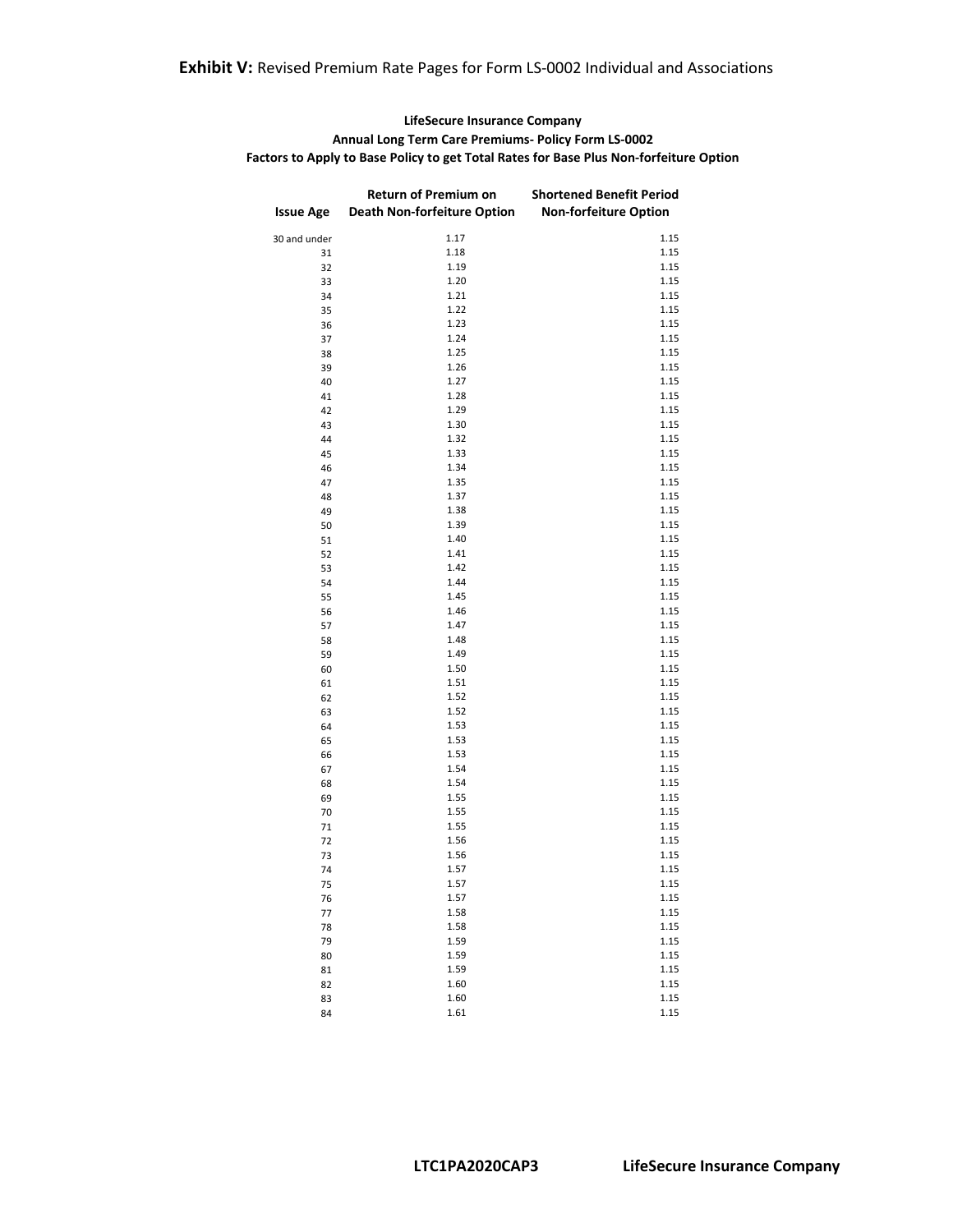**Employee Pay Base Premiums with GPO\*\*** 

| Monthly Benefit, as % of Benefit Bank: |                         |               |               |
|----------------------------------------|-------------------------|---------------|---------------|
|                                        | 1%                      | 2%            | 3%            |
| <b>Issue Age</b>                       | $(8.3 \text{ year BP})$ | (4.2 year BP) | (2.8 year BP) |
| 30 and under                           | 621                     | 394           | 514           |
| 31                                     | 636                     | 409           | 524           |
| 32                                     | 651                     | 425           | 534           |
| 33                                     | 666                     | 442           | 544           |
| 34                                     | 682                     | 460           | 555           |
| 35                                     | 697                     | 479           | 565           |
| 36                                     | 713                     | 499           | 575           |
| 37                                     | 728                     | 520           | 586           |
| 38                                     | 750                     | 542           | 601           |
| 39                                     | 771                     | 565           | 615           |
| 40                                     | 793                     | 588           | 630           |
| 41                                     | 814                     | 613           | 645           |
| 42                                     | 836                     | 641           | 660           |
| 43                                     | 862                     | 670           | 679           |
| 44                                     | 889                     | 701           | 698           |
| 45                                     | 916                     | 729           | 716           |
| 46                                     | 942                     | 765           | 735           |
| 47                                     | 969                     | 803           | 754           |
| 48                                     | 1,007                   | 845           | 782           |
| 49                                     | 1,046                   | 890           | 810           |
| 50                                     | 1,085                   | 933           | 837           |
| 51                                     | 1,123                   | 985           | 865           |
| 52                                     | 1,162                   | 1,019         | 892           |
| 53                                     | 1,208                   | 1,058         | 926           |
| 54                                     | 1,254                   | 1,098         | 959           |
| 55                                     | 1,300                   | 1,138         | 993           |
| 56                                     | 1,347                   | 1,177         | 1,026         |
| 57                                     | 1,393                   | 1,217         | 1,060         |
| 58                                     | 1,513                   | 1,321         | 1,148         |
| 59                                     | 1,632                   | 1,424         | 1,237         |
| 60                                     | 1,752                   | 1,528         | 1,326         |
| 61                                     | 1,872                   | 1,632         | 1,415         |
| 62                                     | 1,992                   | 1,735         | 1,503         |
| 63                                     | 2,174                   | 1,893         | 1,639         |
| 64                                     | 2,356                   | 2,051         | 1,775         |
| 65                                     | 2,538                   | 2,209         | 1,911         |
| 66                                     | 2,720                   | 2,367         | 2,047         |
| 67                                     | 2,902                   | 2,525         | 2,183         |
| 68                                     | 3,418                   | 2,969         | 2,560         |
| 69                                     | 3,933                   | 3,412         | 2,937         |
| 70                                     | 4,449                   | 3,855         | 3,314         |
| 71                                     | 4,964                   | 4,298         | 3,691         |
| 72                                     | 5,479                   | 4,741         | 4,069         |
| 73                                     | 6,430                   | 5,556         | 4,757         |
| 74                                     | 7,381                   | 6,372         | 5,446         |
| 75                                     | 8,332                   | 7,187         | 6,135         |
| 76                                     | 9,283                   | 8,002         | 6,824         |
| 77                                     | 10,234                  | 8,818         | 7,512         |
| 78                                     | 10,566                  | 9,130         | 7,792         |
| 79                                     | 10,899                  | 9,442         | 8,072         |
| 80                                     | 11,231                  | 9,755         | 8,351         |
| 81                                     | 11,564                  | 10,067        | 8,631         |
| 82                                     | 11,896                  | 10,379        | 8,911         |
| 83                                     | 12,479                  | 10,911        | 9,368         |
| 84                                     | 13,061                  | 11,444        | 9,825         |

| *Adjustment Factors      |                                                                                                                   |  |
|--------------------------|-------------------------------------------------------------------------------------------------------------------|--|
| <b>Marital Discount:</b> | 30% if both purchase (multiply single rates by 0.70)<br>10% if only one purchases (multiply single rates by 0.90) |  |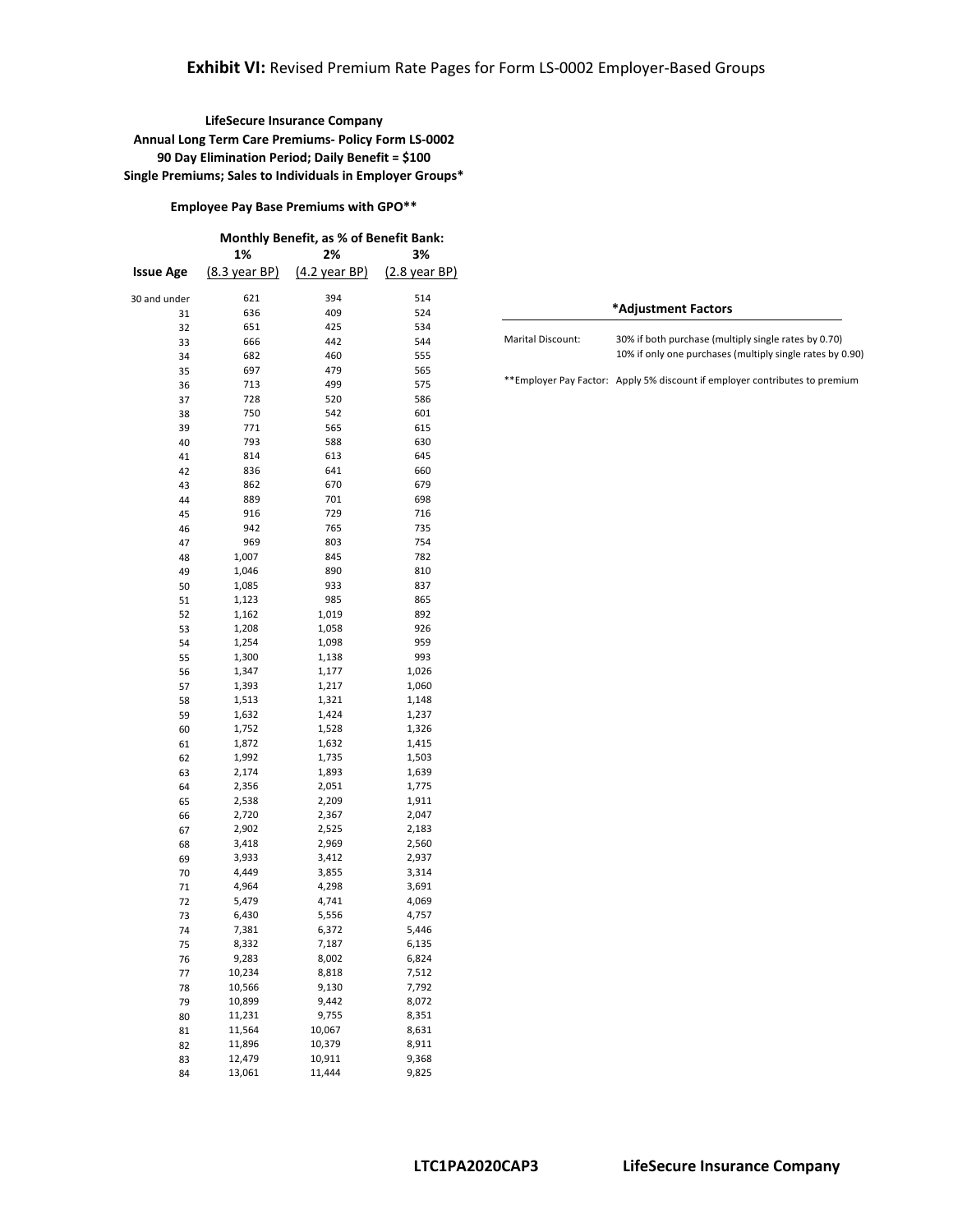**Employee Pay Base Premiums with 5% Inflation\*\*** 

|              |                         | Monthly Benefit, as % of Benefit Bank: |                  |
|--------------|-------------------------|----------------------------------------|------------------|
|              | 1%                      | 2%                                     | 3%               |
| Issue Age    | $(8.3 \text{ year BP})$ | $(4.2 \text{ year BP})$                | (2.8 year BP)    |
| 30 and under | 2,411                   | 2,186                                  | 1,995            |
| 31           | 2,439                   | 2,206                                  | 2,009            |
| 32           | 2,467                   | 2,227                                  | 2,023            |
| 33           | 2,495                   | 2,248                                  | 2,038            |
| 34           | 2,522                   | 2,268                                  | 2,051            |
| 35           | 2,547                   | 2,287                                  | 2,064            |
| 36           | 2,571                   | 2,304                                  | 2,075            |
| 37           | 2,594                   | 2,320                                  | 2,086            |
| 38           | 2,633                   | 2,351                                  | 2,109            |
| 39           | 2,671                   | 2,380                                  | 2,131            |
| 40           | 2,706                   | 2,408                                  | 2,151            |
| 41           | 2,739                   | 2,433                                  | 2,170            |
| 42           | 2,770                   | 2,457                                  | 2,187            |
| 43           | 2,808                   | 2,487                                  | 2,209            |
| 44           | 2,842                   | 2,514                                  | 2,230            |
| 45           | 2,872                   | 2,538                                  | 2,248            |
| 46           | 2,900                   | 2,560                                  | 2,263            |
| 47           | 2,924                   | 2,579                                  | 2,277            |
| 48           | 2,997                   | 2,640                                  | 2,327            |
| 49           | 3,067                   | 2,698                                  | 2,374            |
| 50           | 3,134                   | 2,754                                  | 2,419            |
| 51           | 3,197                   | 2,807                                  | 2,462            |
| 52           | 3,257                   | 2,856                                  | 2,502            |
| 53           | 3,379                   | 2,961                                  | 2,590            |
| 54           | 3,500                   | 3,065                                  | 2,678            |
| 55           | 3,621                   | 3,169                                  | 2,765            |
| 56           | 3,742                   | 3,272                                  | 2,852            |
| 57           | 3,862                   | 3,374                                  | 2,938            |
| 58           | 4,165                   | 3,637                                  | 3,162            |
| 59           | 4,465                   | 3,895                                  | 3,383            |
| 60           | 4,759                   | 4,150                                  | 3,601            |
| 61           | 5,049                   | 4,401                                  | 3,815            |
| 62           | 5,335                   | 4,647                                  | 4,026            |
| 63           | 5,696                   | 4,960                                  | 4,294            |
| 64           | 6,036                   | 5,255                                  | 4,547            |
| 65           | 6,354                   | 5,531                                  | 4,784            |
| 66           | 6,652                   | 5,789                                  | 5,005            |
| 67           | 6,928                   | 6,028                                  | 5,210            |
| 68           | 7,894                   | 6,803                                  | 5,912            |
| 69           | 8,779                   | 7,073                                  | 6,556            |
| 70           | 9,586                   | 8,306                                  | 7,141            |
| 71           | 10,312                  | 8,928                                  | 7,668            |
| 72           | 10,959                  | 9,481                                  | 8,137            |
| 73           | 12,460                  | 10,766                                 | 9,218            |
| 74           | 13,842                  | 11,949                                 | 10,214           |
| 75           | 15,106                  | 13,029                                 | 11,122           |
| 76           | 16,251                  | 14,009                                 | 11,946           |
| 77           | 17,279                  | 14,887                                 | 12,684           |
| 78           | 17,392                  | 15,028                                 | 12,826           |
| 79           | 17,479<br>17,537        | 15,143<br>15,231                       | 12,945           |
| 80           |                         |                                        | 13,040           |
| 81           | 17,568<br>17,569        | 15,294                                 | 13,112           |
| 82           |                         | 15,329<br>15,844                       | 13,160           |
| 83           | 18,120                  | 16,333                                 | 13,603<br>14,023 |
| 84           | 18,642                  |                                        |                  |

| *Adjustment Factors      |                                                                                                                   |  |
|--------------------------|-------------------------------------------------------------------------------------------------------------------|--|
| <b>Marital Discount:</b> | 30% if both purchase (multiply single rates by 0.70)<br>10% if only one purchases (multiply single rates by 0.90) |  |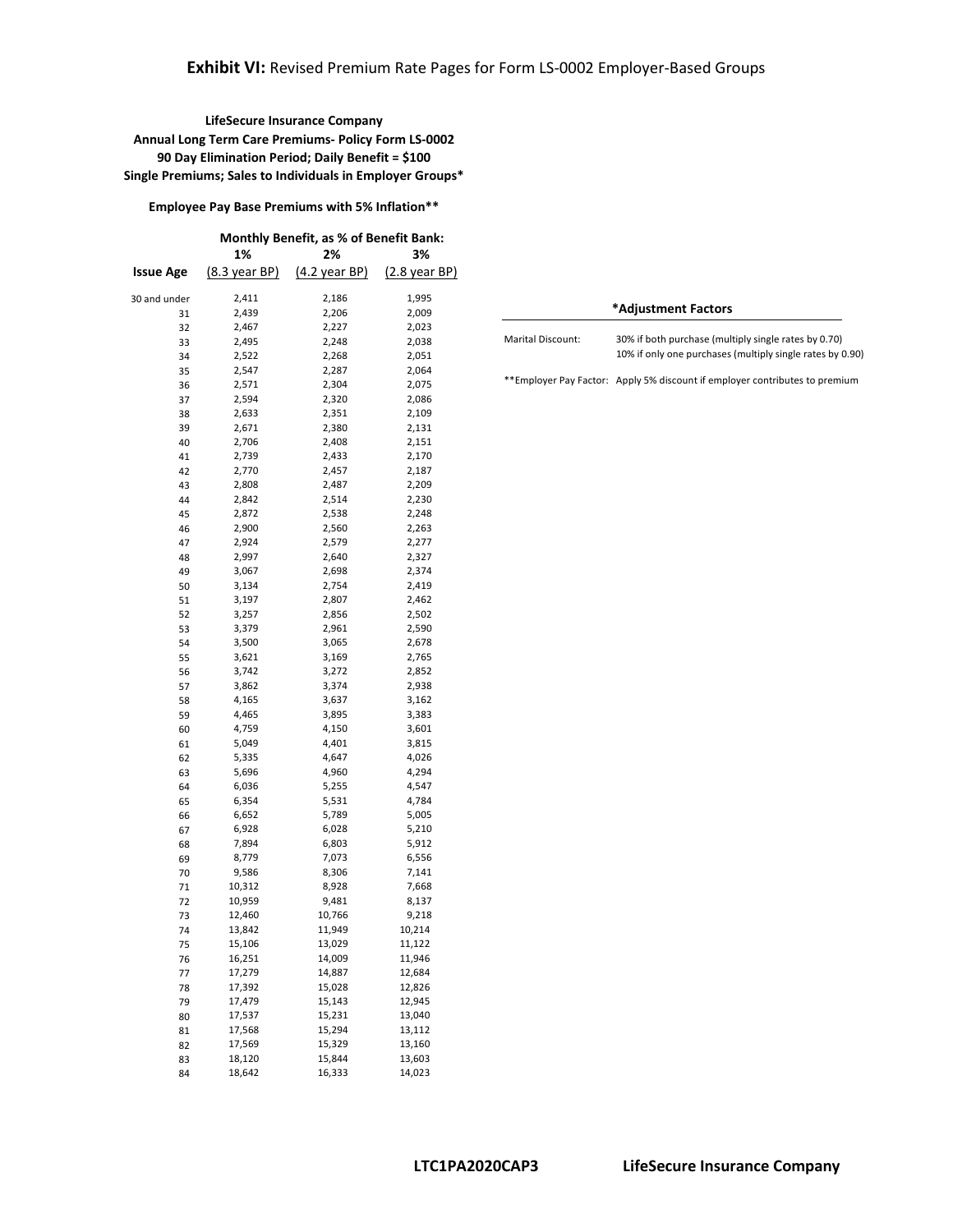**Employee Pay Base Premiums with 3% Inflation\*\*** 

|              |                         | Monthly Benefit, as % of Benefit Bank: |                 |
|--------------|-------------------------|----------------------------------------|-----------------|
|              | 1%                      | 2%                                     | 3%              |
| Issue Age    | $(8.3 \text{ year BP})$ | $(4.2 \text{ year BP})$                | $(2.8$ year BP) |
| 30 and under | 1,578                   | 1,176                                  | 1,306           |
| 31           | 1,604                   | 1,221                                  | 1,321           |
| 32           | 1,630                   | 1,266                                  | 1,337           |
| 33           | 1,656                   | 1,317                                  | 1,353           |
| 34           | 1,682                   | 1,368                                  | 1,368           |
| 35           | 1,707                   | 1,419                                  | 1,383           |
| 36           | 1,732                   | 1,469                                  | 1,398           |
| 37           | 1,756                   | 1,518                                  | 1,412           |
| 38           | 1,796                   | 1,566                                  | 1,438           |
| 39           | 1,835                   | 1,613                                  | 1,464           |
| 40           | 1,873                   | 1,647                                  | 1,489           |
| 41           | 1,911                   | 1,686                                  | 1,513           |
| 42           | 1,948                   | 1,728                                  | 1,537           |
| 43           | 1,990                   | 1,763                                  | 1,566           |
| 44           | 2,031                   | 1,797                                  | 1,594           |
| 45           | 2,071                   | 1,830                                  | 1,620           |
| 46           | 2,109                   | 1,862                                  | 1,646           |
| 47           | 2,146                   | 1,893                                  | 1,671           |
| 48           | 2,210                   | 1,946                                  | 1,715           |
| 49           | 2,271                   | 1,998                                  | 1,758           |
| 50           | 2,331                   | 2,048                                  | 1,799           |
| 51           | 2,389                   | 2,097                                  | 1,840           |
| 52           | 2,446                   | 2,145                                  | 1,879           |
| 53           | 2,511                   | 2,201                                  | 1,925           |
| 54           | 2,574                   | 2,254                                  | 1,969           |
| 55           | 2,635                   | 2,305                                  | 2,012           |
| 56           | 2,693                   | 2,355                                  | 2,053           |
| 57           | 2,749                   | 2,402                                  | 2,092           |
| 58           | 2,943                   | 2,570                                  | 2,234           |
| 59           | 3,130                   | 2,731                                  | 2,372           |
| 60           | 3,311                   | 2,887                                  | 2,505           |
| 61           | 3,485                   | 3,037                                  | 2,633           |
| 62           | 3,652                   | 3,182                                  | 2,756           |
| 63           | 3,912                   | 3,407                                  | 2,950           |
| 64           | 4,160                   | 3,622                                  | 3,134           |
| 65           | 4,395                   | 3,826                                  | 3,309           |
| 66           | 4,618                   | 4,019                                  | 3,475           |
| 67           | 4,829                   | 4,202                                  | 3,631           |
| 68           | 5,579                   | 4,846                                  | 4,179           |
| 69           | 6,298<br>6,985          | 5,463<br>6,052                         | 4,703<br>5,204  |
| 70           | 7,638                   | 6,613                                  | 5,680           |
| 71           | 8,260                   | 7,147                                  | 6,134           |
| 72<br>73     | 9,532                   | 8,237                                  | 7,052           |
| 74           | 10,756                  | 9,284                                  | 7,936           |
| 75           | 11,932                  | 10,292                                 | 8,785           |
|              | 13,059                  | 11,257                                 | 9,599           |
| 76<br>77     | 14,139                  | 12,183                                 | 10,379          |
| 78           | 14,391                  | 12,435                                 | 10,613          |
| 79           | 14,632                  | 12,676                                 | 10,836          |
| 80           | 14,859                  | 12,905                                 | 11,049          |
| 81           | 15,072                  | 13,121                                 | 11,249          |
| 82           | 15,273                  | 13,325                                 | 11,440          |
| 83           | 15,829                  | 13,841                                 | 11,883          |
| 84           | 16,368                  | 14,341                                 | 12,313          |
|              |                         |                                        |                 |

| *Adjustment Factors      |                                                                                                                   |  |
|--------------------------|-------------------------------------------------------------------------------------------------------------------|--|
| <b>Marital Discount:</b> | 30% if both purchase (multiply single rates by 0.70)<br>10% if only one purchases (multiply single rates by 0.90) |  |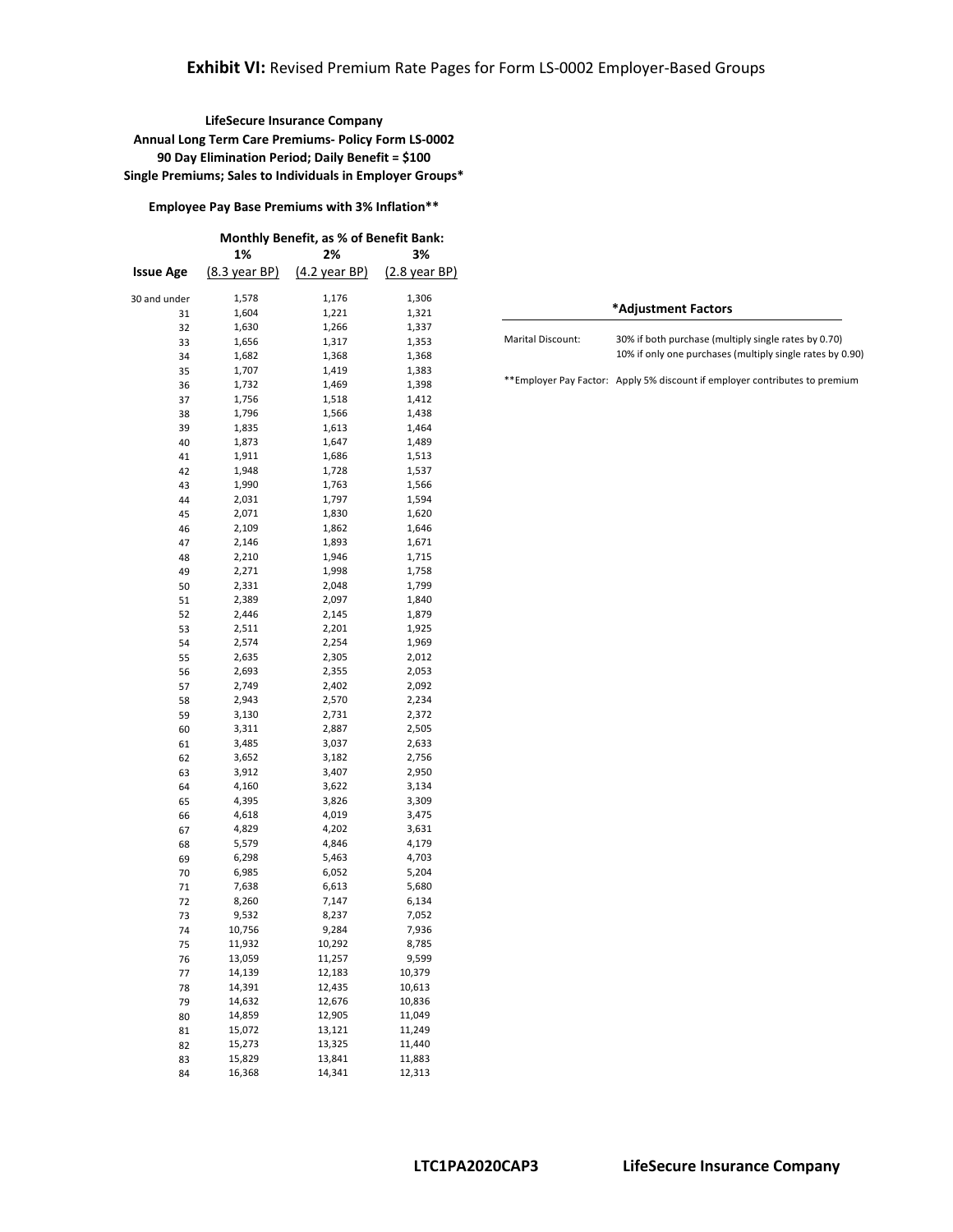**Employee Pay 10-Pay Premiums with 5% Inflation\*\*** 

| <b>Monthly Benefit, as % of Benefit Bank:</b> |                         |               |               |
|-----------------------------------------------|-------------------------|---------------|---------------|
|                                               | 1%                      | 2%            | 3%            |
| Issue Age                                     | $(8.3 \text{ year BP})$ | (4.2 year BP) | (2.8 year BP) |
| 30 and under                                  | 9,081                   | 8,233         | 7,513         |
| 31                                            | 9,055                   | 8,192         | 7,459         |
| 32                                            | 9,028                   | 8,151         | 7,405         |
| 33                                            | 9,002                   | 8,111         | 7,352         |
| 34                                            | 8,967                   | 8,064         | 7,294         |
| 35                                            | 8,925                   | 8,012         | 7,232         |
| 36                                            | 8,875                   | 7,953         | 7,165         |
| 37                                            | 8,818                   | 7,889         | 7,093         |
| 38                                            | 8,816                   | 7,872         | 7,061         |
| 39                                            | 8,803                   | 7,846         | 7,023         |
| 40                                            | 8,778                   | 7,811         | 6,977         |
| 41                                            | 8,744                   | 7,767         | 6,925         |
| 42                                            | 8,699                   | 7,716         | 6,866         |
| 43                                            | 8,670                   | 7,680         | 6,822         |
| 44                                            | 8,627                   | 7,632         | 6,769         |
| 45                                            | 8,571                   | 7,574         | 6,707         |
| 46                                            | 8,503                   | 7,506         | 6,636         |
| 47                                            | 8,423                   | 7,427         | 6,557         |
| 48                                            | 8,477                   | 7,466         | 6,579         |
| 49                                            | 8,515                   | 7,491         | 6,590         |
| 50                                            | 8,536                   | 7,501         | 6,589         |
| 51                                            | 8,542                   | 7,499         | 6,578         |
| 52                                            | 8,533                   | 7,484         | 6,555         |
| 53                                            | 8,684                   | 7,610         | 6,656         |
| 54                                            | 8,821                   | 7,724         | 6,748         |
| 55                                            | 8,945                   | 7,827         | 6,829         |
| 56                                            | 9,055                   | 7,918         | 6,901         |
| 57                                            | 9,152                   | 7,997         | 6,963         |
| 58                                            | 9,680                   | 8,452         | 7,350         |
| 59                                            | 10,170                  | 8,873         | 7,707         |
| 60                                            | 10,622                  | 9,262         | 8,037         |
| 61                                            | 11,038                  | 9,620         | 8,340         |
| 62                                            | 11,416                  | 9,945         | 8,616         |
| 63                                            | 11,904                  | 10,367        | 8,975         |
| 64                                            | 12,313                  | 10,720        | 9,276         |
| 65                                            | 12,645                  | 11,007        | 9,520         |
| 66                                            | 12,904                  | 11,230        | 9,709         |
| 67                                            | 13,094                  | 11,393        | 9,846         |
| 68                                            | 14,556                  | 12,545        | 10,902        |
| 69                                            | 15,786                  | 12,718        | 11,787        |
| 70                                            | 16,794                  | 14,552        | 12,512        |
| 71                                            | 17,592                  | 15,231        | 13,082        |
| 72                                            | 18,191                  | 15,739        | 13,508        |
| 73                                            | 20,160                  | 17,419        | 14,915        |
| 74                                            | 21,816                  | 18,831        | 16,096        |
| 75                                            | 23,172                  | 19,987        | 17,062        |
| 76                                            | 24,247                  | 20,902        | 17,823        |
| 77                                            | 25,054                  | 21,586        | 18,391        |
| 78                                            | 24,941                  | 21,550        | 18,392        |
| 79                                            | 24,786                  | 21,473        | 18,356        |
| 80                                            | 24,587                  | 21,354        | 18,282        |
| 81                                            | 24,349                  | 21,197        | 18,174        |
| 82                                            | 24,070                  | 21,001        | 18,029        |
| 83                                            | 24,499                  | 21,421        | 18,391        |
| 84                                            | 24,869                  | 21,788        | 18,707        |

| *Adjustment Factors      |                                                                                                                   |  |
|--------------------------|-------------------------------------------------------------------------------------------------------------------|--|
| <b>Marital Discount:</b> | 30% if both purchase (multiply single rates by 0.70)<br>10% if only one purchases (multiply single rates by 0.90) |  |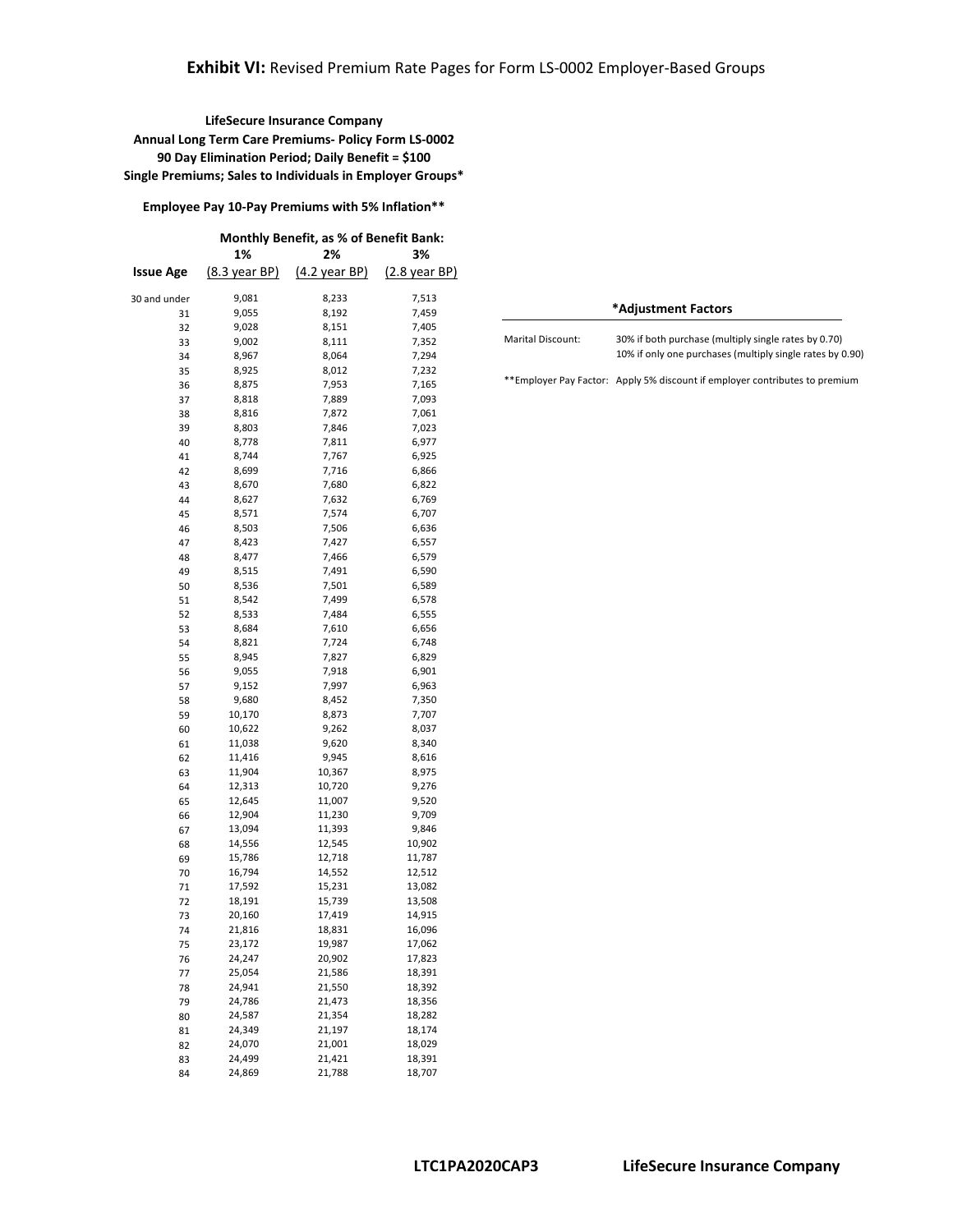**Employee Pay 10-Pay Premiums with 3% Inflation\*\*** 

|              | Monthly Benefit, as % of Benefit Bank: |                         |                         |
|--------------|----------------------------------------|-------------------------|-------------------------|
|              | 1%                                     | 2%                      | 3%                      |
| Issue Age    | $(8.3 \text{ year BP})$                | $(4.2 \text{ year BP})$ | $(2.8 \text{ year BP})$ |
| 30 and under | 5,944                                  | 4,428                   | 4,918                   |
| 31           | 5,955                                  | 4,533                   | 4,905                   |
| 32           | 5,965                                  | 4,634                   | 4,893                   |
| 33           | 5,976                                  | 4,751                   | 4,881                   |
| 34           | 5,981                                  | 4,863                   | 4,865                   |
| 35           | 5,982                                  | 4,970                   | 4,847                   |
| 36           | 5,978                                  | 5,070                   | 4,826                   |
| 37           | 5,970                                  | 5,162                   | 4,802                   |
| 38           | 6,012                                  | 5,244                   | 4,815                   |
| 39           | 6,048                                  | 5,315                   | 4,825                   |
| 40           | 6,076                                  | 5,343                   | 4,830                   |
| 41           | 6,100                                  | 5,382                   | 4,831                   |
| 42           | 6,116                                  | 5,425                   | 4,828                   |
| 43           | 6,145                                  | 5,444                   | 4,836                   |
| 44           | 6,166                                  | 5,455                   | 4,838                   |
| 45           | 6,179                                  | 5,460                   | 4,835                   |
| 46           | 6,184                                  | 5,459                   | 4,826                   |
| 47           | 6,181                                  | 5,451                   | 4,812                   |
| 48           | 6,249                                  | 5,503                   | 4,850                   |
| 49           | 6,305                                  | 5,546                   | 4,879                   |
| 50           | 6,350                                  | 5,580                   | 4,901                   |
| 51           | 6,384                                  | 5,604                   | 4,916                   |
| 52           | 6,408                                  | 5,620                   | 4,923                   |
| 53           | 6,454                                  | 5,656                   | 4,947                   |
| 54           | 6,487                                  | 5,680                   | 4,962                   |
| 55           | 6,508                                  | 5,695                   | 4,969                   |
| 56           | 6,517                                  | 5,699                   | 4,967                   |
| 57           | 6,515                                  | 5,693                   | 4,957                   |
| 58           | 6,840                                  | 5,972                   | 5,193                   |
| 59           | 7,131                                  | 6,222                   | 5,404                   |
| 60           | 7,391                                  | 6,444                   | 5,592                   |
| 61           | 7,619                                  | 6,640                   | 5,757                   |
| 62           | 7,816                                  | 6,809                   | 5,899                   |
| 63           | 8,177                                  | 7,121                   | 6,165                   |
| 64           | 8,486                                  | 7,388                   | 6,393                   |
| 65           | 8,746                                  | 7,613                   | 6,585                   |
| 66           | 8,960                                  | 7,797                   | 6,741                   |
| 67           | 9,127                                  | 7,941                   | 6,863                   |
| 68           | 10,289                                 | 8,936                   | 7,706                   |
| 69           | 11,324                                 | 9,822                   | 8,456                   |
| 70           | 12,237                                 | 10,603                  | 9,117                   |
| 71           | 13,031                                 | 11,282                  | 9,690                   |
| 72           | 13,712                                 | 11,864                  | 10,182                  |
| 73           | 15,423                                 | 13,327                  | 11,411                  |
| 74           | 16,951                                 | 14,632                  | 12,507                  |
| 75           | 18,303                                 | 15,787                  | 13,477                  |
| 76           | 19,484                                 | 16,796                  | 14,322                  |
| 77           | 20,502                                 | 17,665                  | 15,050                  |
| 78           | 20,637                                 | 17,832                  | 15,219                  |
| 79           | 20,747                                 | 17,975                  | 15,366                  |
| 80           | 20,832                                 | 18,093                  | 15,490                  |
| 81           | 20,889                                 | 18,185                  | 15,591                  |
| 82           | 20,924                                 | 18,255                  | 15,672                  |
| 83           | 21,401                                 | 18,713                  | 16,066                  |
| 84           | 21,835                                 | 19,131                  | 16,425                  |

| *Adjustment Factors      |                                                                                                                   |  |  |  |
|--------------------------|-------------------------------------------------------------------------------------------------------------------|--|--|--|
| <b>Marital Discount:</b> | 30% if both purchase (multiply single rates by 0.70)<br>10% if only one purchases (multiply single rates by 0.90) |  |  |  |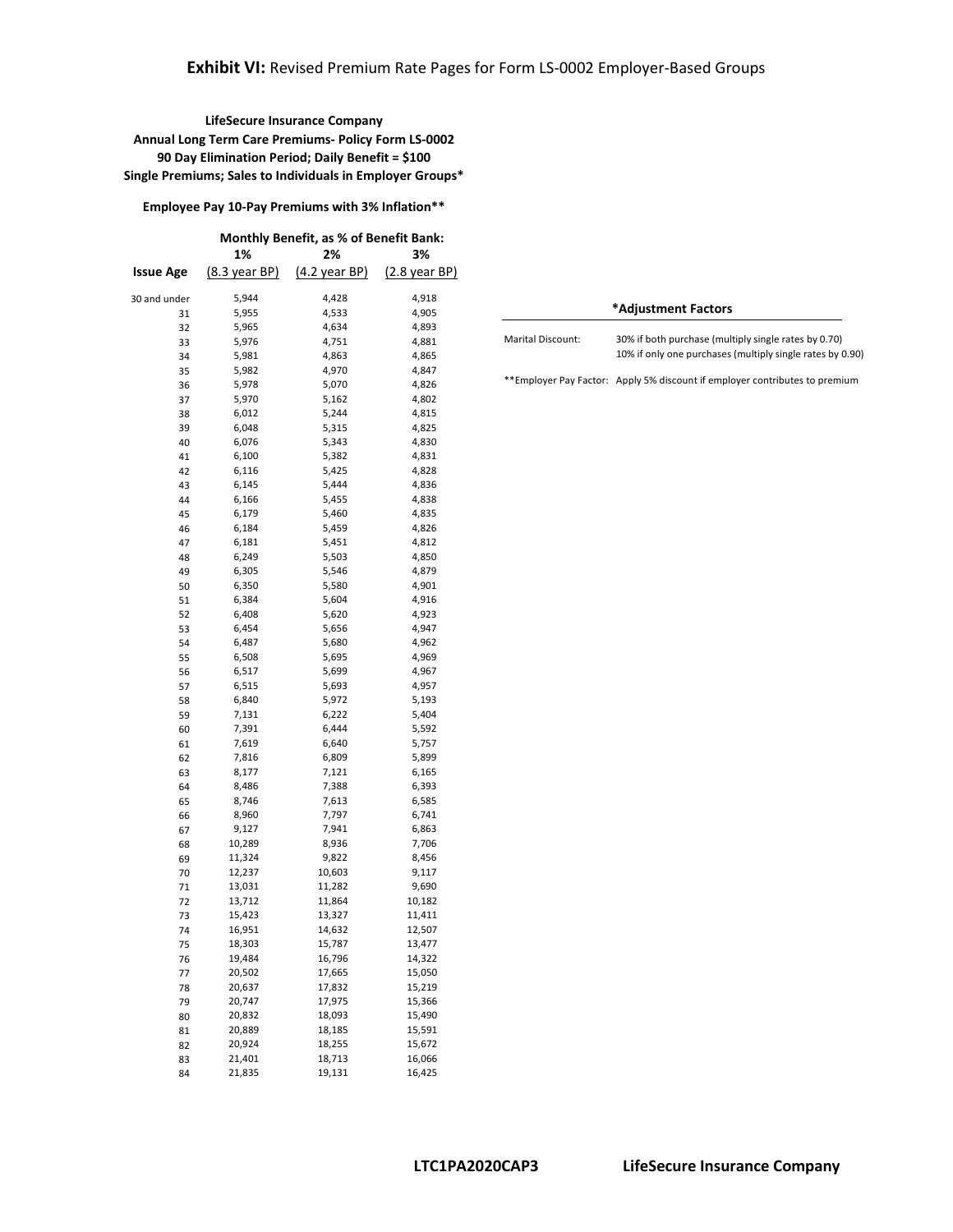#### **LifeSecure Insurance Company Annual Long Term Care Premiums- Policy Form LS-0002 Factors to Apply to Base Policy to get Total Premium with Paid up at 65 Option Employer Groups**

|              | <b>Limited Pay Option:</b> |
|--------------|----------------------------|
| Issue Age    | Paid up at 65              |
| 30 and under | 1.55                       |
| 31           | 1.56                       |
| 32           | 1.57                       |
| 33           | 1.58                       |
| 34           | 1.59                       |
| 35           | 1.59                       |
| 36           | 1.60                       |
| 37           | 1.61                       |
| 38           | 1.63                       |
| 39           | 1.64                       |
| 40           | 1.66                       |
| 41           | 1.67                       |
| 42           | 1.69                       |
| 43           | 1.72                       |
| 44           | 1.75                       |
| 45           | 1.78                       |
| 46           | 1.81                       |
| 47           | 1.84                       |
| 48           | 1.90                       |
| 49           | 1.96                       |
| 50           | 2.03                       |
| 51           | 2.09                       |
| 52           | 2.15                       |
| 53           | 2.26                       |
| 54           | 2.36                       |
| 55           | 2.47                       |
| 56           | N/A                        |
| 57           | N/A                        |
| 58           | N/A                        |
| 59           | N/A                        |
| 60           | N/A                        |
| 61           | N/A                        |
| 62           | N/A                        |
| 63           | N/A                        |
| 64           | N/A                        |
| 65           | N/A                        |
| 66           | N/A                        |
| 67           | N/A                        |
| 68           | N/A                        |
| 69           | N/A                        |
| 70           | N/A                        |
| 71           | N/A                        |
| 72           | N/A                        |
| 73           | N/A                        |
| 74           | N/A                        |
| 75           | N/A                        |
| 76           | N/A                        |
| 77           | N/A                        |
| 78           | N/A                        |
| 79           | N/A                        |
| 80           | N/A                        |
| 81           | N/A                        |
| 82           | N/A                        |
| 83           | N/A                        |
| 84           | N/A                        |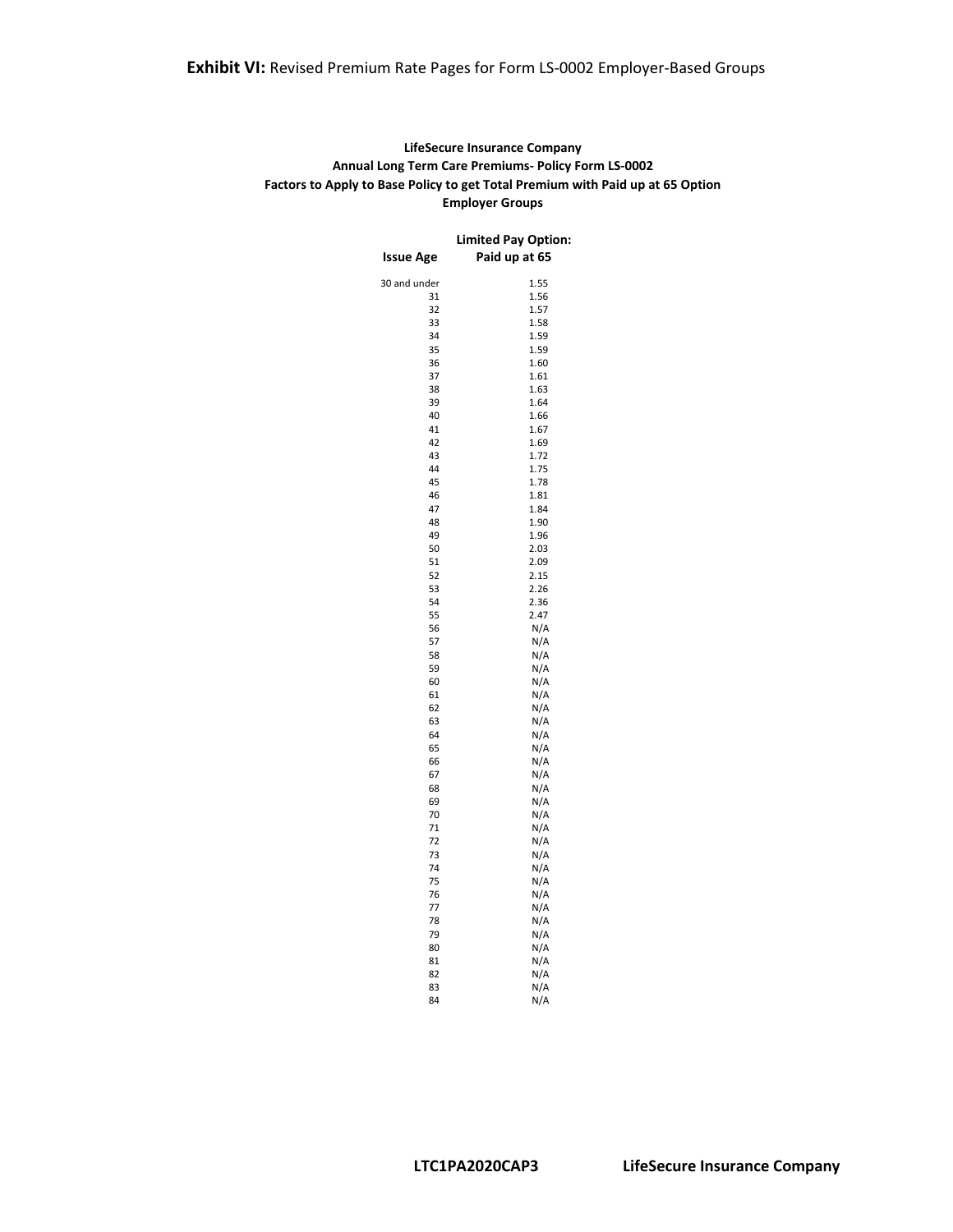### **Exhibit VI:** Revised Premium Rate Pages for Form LS-0002 Employer-Based Groups

#### **LifeSecure Insurance Company Annual Long Term Care Premiums- Policy Form LS-0002 Factors to Apply to Base Policy to get Total Rates for Base Plus Non-forfeiture Option Employer Groups**

|                  | Return of Premium on               | <b>Shortened Benefit Period</b> |
|------------------|------------------------------------|---------------------------------|
| <b>Issue Age</b> | <b>Death Non-forfeiture Option</b> | <b>Non-forfeiture Option</b>    |
| 30 and under     | 1.17                               | 1.15                            |
| 31               | 1.18                               | 1.15                            |
| 32               | 1.19                               | 1.15                            |
| 33               | 1.20                               | 1.15                            |
| 34               | 1.21                               | 1.15                            |
| 35               | 1.22                               | 1.15                            |
| 36               | 1.23                               | 1.15                            |
| 37               | 1.24                               | 1.15                            |
| 38               | 1.25                               | 1.15                            |
| 39               | 1.26                               | 1.15                            |
| 40               | 1.27                               | 1.15                            |
| 41               | 1.28                               | 1.15                            |
| 42               | 1.29                               | 1.15                            |
| 43               | 1.30                               | 1.15                            |
| 44               | 1.32                               | 1.15                            |
| 45               | 1.33                               | 1.15                            |
| 46               | 1.34                               | 1.15                            |
| 47               | 1.35<br>1.37                       | 1.15<br>1.15                    |
| 48<br>49         | 1.38                               | 1.15                            |
| 50               | 1.39                               | 1.15                            |
| 51               | 1.40                               | 1.15                            |
| 52               | 1.41                               | 1.15                            |
| 53               | 1.42                               | 1.15                            |
| 54               | 1.44                               | 1.15                            |
| 55               | 1.45                               | 1.15                            |
| 56               | 1.46                               | 1.15                            |
| 57               | 1.47                               | 1.15                            |
| 58               | 1.48                               | 1.15                            |
| 59               | 1.49                               | 1.15                            |
| 60               | 1.50                               | 1.15                            |
| 61               | 1.51                               | 1.15                            |
| 62               | 1.52                               | 1.15                            |
| 63               | 1.52                               | 1.15                            |
| 64               | 1.53                               | 1.15                            |
| 65               | 1.53                               | 1.15                            |
| 66               | 1.53                               | 1.15                            |
| 67               | 1.54                               | 1.15                            |
| 68               | 1.54                               | 1.15                            |
| 69               | 1.55                               | 1.15                            |
| 70               | 1.55                               | 1.15                            |
| 71               | 1.55                               | 1.15                            |
| 72               | 1.56                               | 1.15                            |
| 73               | 1.56                               | 1.15                            |
| 74               | 1.57                               | 1.15                            |
| 75               | 1.57                               | 1.15                            |
| 76               | 1.57                               | 1.15                            |
| 77               | 1.58                               | 1.15                            |
| 78               | 1.58                               | 1.15                            |
| 79               | 1.59                               | 1.15                            |
| 80               | 1.59                               | 1.15                            |
| 81               | 1.59                               | 1.15                            |
| 82               | 1.60                               | 1.15                            |
| 83               | 1.60                               | 1.15                            |
| 84               | 1.61                               | 1.15                            |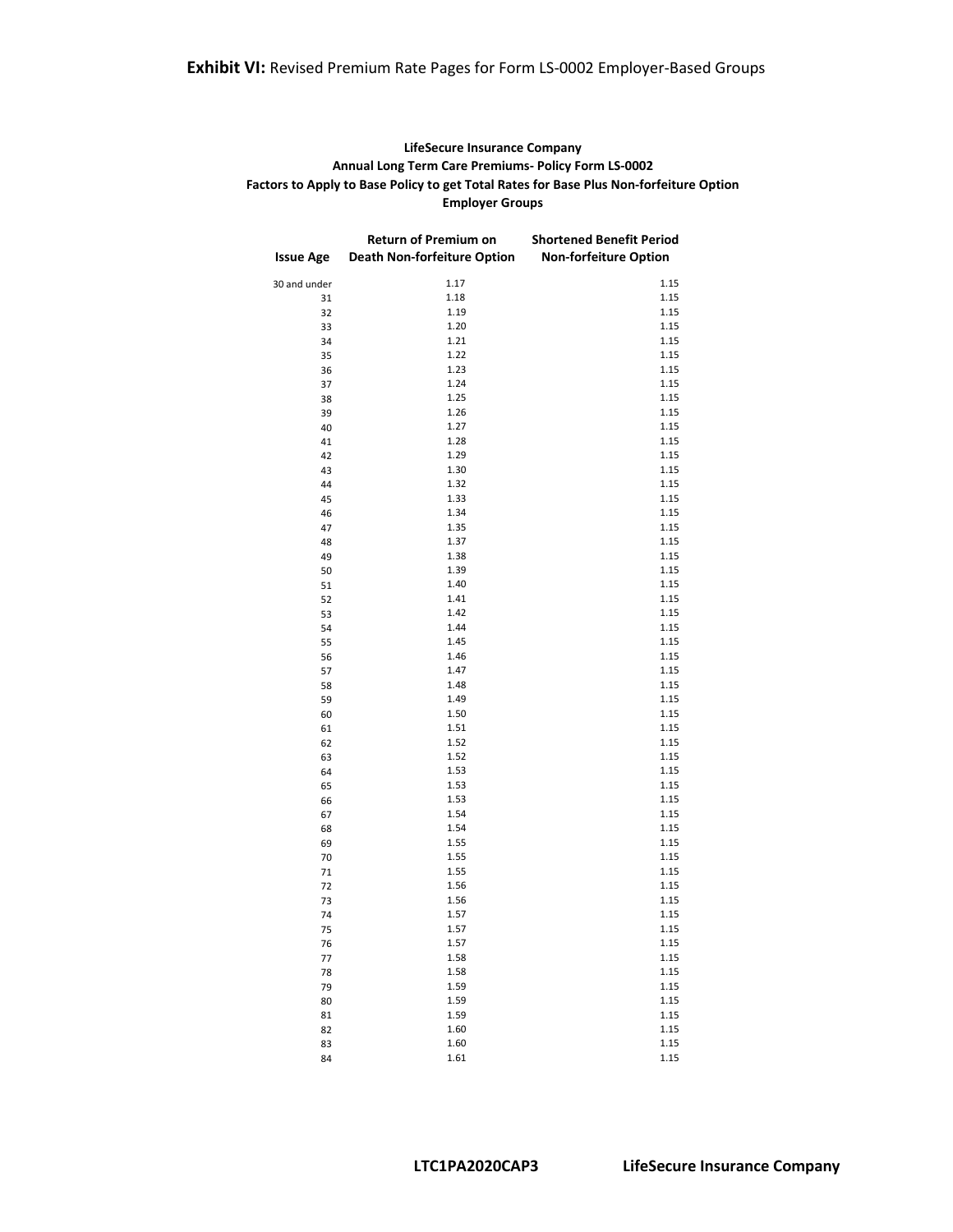| <b>SERFF Tracking #:</b>    | LFSC-132956909                   | <b>State Tracking #:</b>                              | LFSC-132956909         | Company Tracking #:          | LS-0002 RATE INCREASE PHASE II |
|-----------------------------|----------------------------------|-------------------------------------------------------|------------------------|------------------------------|--------------------------------|
| State:                      | Pennsvlvania                     |                                                       | <b>Filing Company:</b> | LifeSecure Insurance Company |                                |
| TOI/Sub-TOI:                |                                  | LTC03I Individual Long Term Care/LTC03I.001 Qualified |                        |                              |                                |
| <b>Product Name:</b>        | Individual LTC 1.0 Rate Increase |                                                       |                        |                              |                                |
| <b>Project Name/Number:</b> |                                  | Individual LTC 1.0 Rate Increase Phase II/            |                        |                              |                                |

# **Supporting Document Schedules**

| <b>Satisfied - Item:</b> | Transmittal Letter (A&H)                                              |
|--------------------------|-----------------------------------------------------------------------|
| <b>Comments:</b>         | Please reference the attached cover letter.                           |
| Attachment(s):           | LTC 1.0 Pennsylvania Cover Letter 2021.08.12.pdf                      |
| <b>Item Status:</b>      |                                                                       |
| <b>Status Date:</b>      |                                                                       |
| <b>Bypassed - Item:</b>  | Actuarial Certification (A&H)                                         |
|                          |                                                                       |
| <b>Bypass Reason:</b>    | This is a rate increase filing.                                       |
| Attachment(s):           |                                                                       |
| <b>Item Status:</b>      |                                                                       |
| <b>Status Date:</b>      |                                                                       |
| <b>Satisfied - Item:</b> | Actuarial Memorandum and Explanatory Information (A&H)                |
| <b>Comments:</b>         | Please refer to the actuarial memorandum.                             |
| Attachment(s):           | LTC 1.0 Pennsylvania Confidential Actuarial Memorandum 2021.08.12.pdf |
| <b>Item Status:</b>      |                                                                       |
| <b>Status Date:</b>      |                                                                       |
| <b>Bypassed - Item:</b>  | Advertisements (A&H)                                                  |
| <b>Bypass Reason:</b>    | Not applicable.                                                       |
| Attachment(s):           |                                                                       |
| <b>Item Status:</b>      |                                                                       |
| <b>Status Date:</b>      |                                                                       |
|                          |                                                                       |
| <b>Bypassed - Item:</b>  | Authorization to File (A&H)                                           |
| <b>Bypass Reason:</b>    | Not applicable.                                                       |
| Attachment(s):           |                                                                       |
| <b>Item Status:</b>      |                                                                       |
| <b>Status Date:</b>      |                                                                       |
| <b>Bypassed - Item:</b>  | Insert Page Explanation (A&H)                                         |
| <b>Bypass Reason:</b>    | Not applicable.                                                       |
| Attachment(s):           |                                                                       |
| <b>Item Status:</b>      |                                                                       |
| <b>Status Date:</b>      |                                                                       |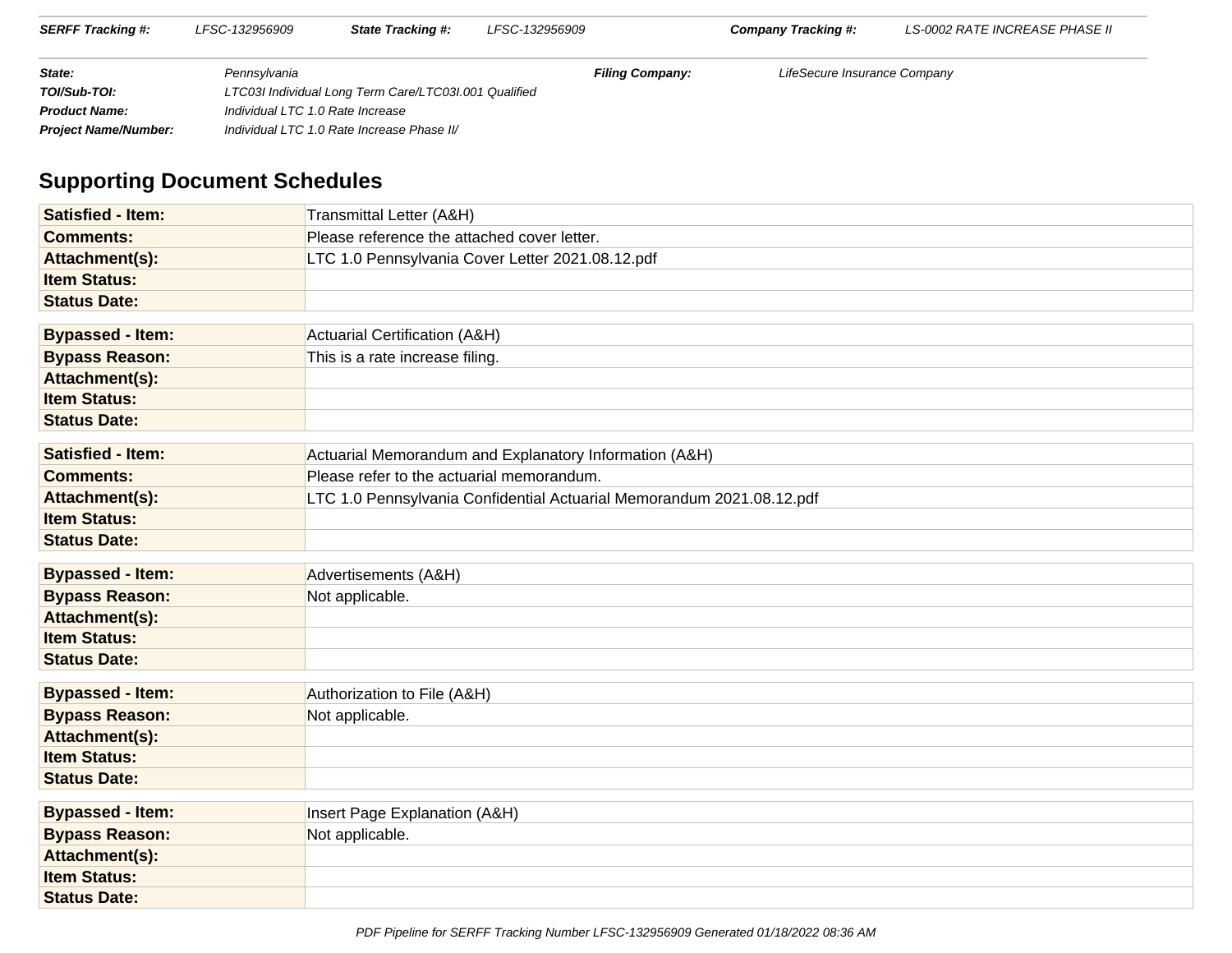| <b>SERFF Tracking #:</b>    | LFSC-132956909 | <b>State Tracking #:</b>                                             | LFSC-132956909 |                        | <b>Company Tracking #:</b>   | <b>LS-0002 RATE INCREASE PHASE II</b> |
|-----------------------------|----------------|----------------------------------------------------------------------|----------------|------------------------|------------------------------|---------------------------------------|
| State:                      | Pennsylvania   |                                                                      |                | <b>Filing Company:</b> | LifeSecure Insurance Company |                                       |
| TOI/Sub-TOI:                |                | LTC03I Individual Long Term Care/LTC03I.001 Qualified                |                |                        |                              |                                       |
| <b>Product Name:</b>        |                | Individual LTC 1.0 Rate Increase                                     |                |                        |                              |                                       |
| <b>Project Name/Number:</b> |                | Individual LTC 1.0 Rate Increase Phase II/                           |                |                        |                              |                                       |
| <b>Bypassed - Item:</b>     |                | Rate Table (A&H)                                                     |                |                        |                              |                                       |
| <b>Bypass Reason:</b>       |                | Not applicable.                                                      |                |                        |                              |                                       |
| Attachment(s):              |                |                                                                      |                |                        |                              |                                       |
| <b>Item Status:</b>         |                |                                                                      |                |                        |                              |                                       |
| <b>Status Date:</b>         |                |                                                                      |                |                        |                              |                                       |
| <b>Bypassed - Item:</b>     |                | Replacement Form with Highlighted Changes (A&H)                      |                |                        |                              |                                       |
| <b>Bypass Reason:</b>       |                | Not applicable.                                                      |                |                        |                              |                                       |
| Attachment(s):              |                |                                                                      |                |                        |                              |                                       |
| <b>Item Status:</b>         |                |                                                                      |                |                        |                              |                                       |
| <b>Status Date:</b>         |                |                                                                      |                |                        |                              |                                       |
| <b>Bypassed - Item:</b>     |                | Advertisement Compliance Certification                               |                |                        |                              |                                       |
| <b>Bypass Reason:</b>       |                | Not applicable                                                       |                |                        |                              |                                       |
| Attachment(s):              |                |                                                                      |                |                        |                              |                                       |
| <b>Item Status:</b>         |                |                                                                      |                |                        |                              |                                       |
| <b>Status Date:</b>         |                |                                                                      |                |                        |                              |                                       |
| <b>Satisfied - Item:</b>    |                | Reserve Calculation (A&H)                                            |                |                        |                              |                                       |
| <b>Comments:</b>            |                | Please refer to the actuarial memorandum.                            |                |                        |                              |                                       |
| Attachment(s):              |                |                                                                      |                |                        |                              |                                       |
| <b>Item Status:</b>         |                |                                                                      |                |                        |                              |                                       |
| <b>Status Date:</b>         |                |                                                                      |                |                        |                              |                                       |
| <b>Bypassed - Item:</b>     |                | Variability Explanation (A&H)                                        |                |                        |                              |                                       |
| <b>Bypass Reason:</b>       |                | Not applicable.                                                      |                |                        |                              |                                       |
| Attachment(s):              |                |                                                                      |                |                        |                              |                                       |
| <b>Item Status:</b>         |                |                                                                      |                |                        |                              |                                       |
| <b>Status Date:</b>         |                |                                                                      |                |                        |                              |                                       |
| <b>Satisfied - Item:</b>    |                | <b>LTC Rate Increase Letter</b>                                      |                |                        |                              |                                       |
| <b>Comments:</b>            |                | Please reference the attached LTC Rate Increase Letter.              |                |                        |                              |                                       |
| Attachment(s):              |                | LS-0827 ST 1.0-2.0 10-2021 LTC Rate Increase Policyholder Letter.pdf |                |                        |                              |                                       |
| <b>Item Status:</b>         |                |                                                                      |                |                        |                              |                                       |
| <b>Status Date:</b>         |                |                                                                      |                |                        |                              |                                       |
| <b>Satisfied - Item:</b>    |                | Response Letter to Objection Due 1-4-22                              |                |                        |                              |                                       |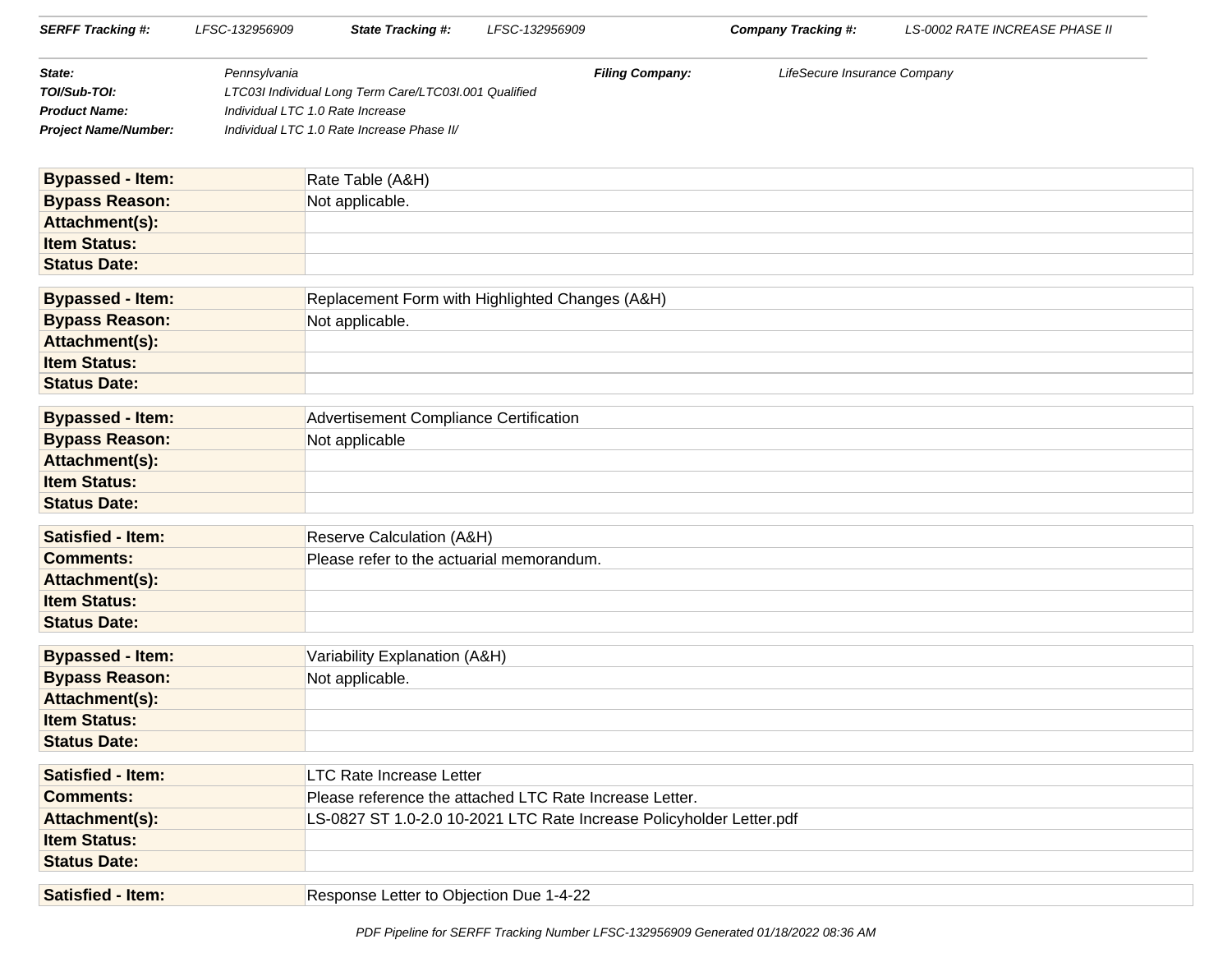| <b>SERFF Tracking #:</b>    | LFSC-132956909 | <b>State Tracking #:</b>                                 | LFSC-132956909 |                        | Company Tracking #:          | LS-0002 RATE INCREASE PHASE II |
|-----------------------------|----------------|----------------------------------------------------------|----------------|------------------------|------------------------------|--------------------------------|
| State:                      | Pennsylvania   |                                                          |                | <b>Filing Company:</b> | LifeSecure Insurance Company |                                |
| TOI/Sub-TOI:                |                | LTC03I Individual Long Term Care/LTC03I.001 Qualified    |                |                        |                              |                                |
| <b>Product Name:</b>        |                | Individual LTC 1.0 Rate Increase                         |                |                        |                              |                                |
| <b>Project Name/Number:</b> |                | Individual LTC 1.0 Rate Increase Phase II/               |                |                        |                              |                                |
| <b>Comments:</b>            |                | Please see the attached response letter.                 |                |                        |                              |                                |
| Attachment(s):              |                | Pennsylvania Objection Response 2022.01.04.pdf           |                |                        |                              |                                |
| <b>Item Status:</b>         |                |                                                          |                |                        |                              |                                |
| <b>Status Date:</b>         |                |                                                          |                |                        |                              |                                |
| <b>Satisfied - Item:</b>    |                | LTC Rate Increase Acceptance Letter                      |                |                        |                              |                                |
| <b>Comments:</b>            |                | Please see attached acceptance letter.                   |                |                        |                              |                                |
| Attachment(s):              |                | PA Objection Response Rate Acceptance Ltr 2022.01.13.pdf |                |                        |                              |                                |
| <b>Item Status:</b>         |                |                                                          |                |                        |                              |                                |
| <b>Status Date:</b>         |                |                                                          |                |                        |                              |                                |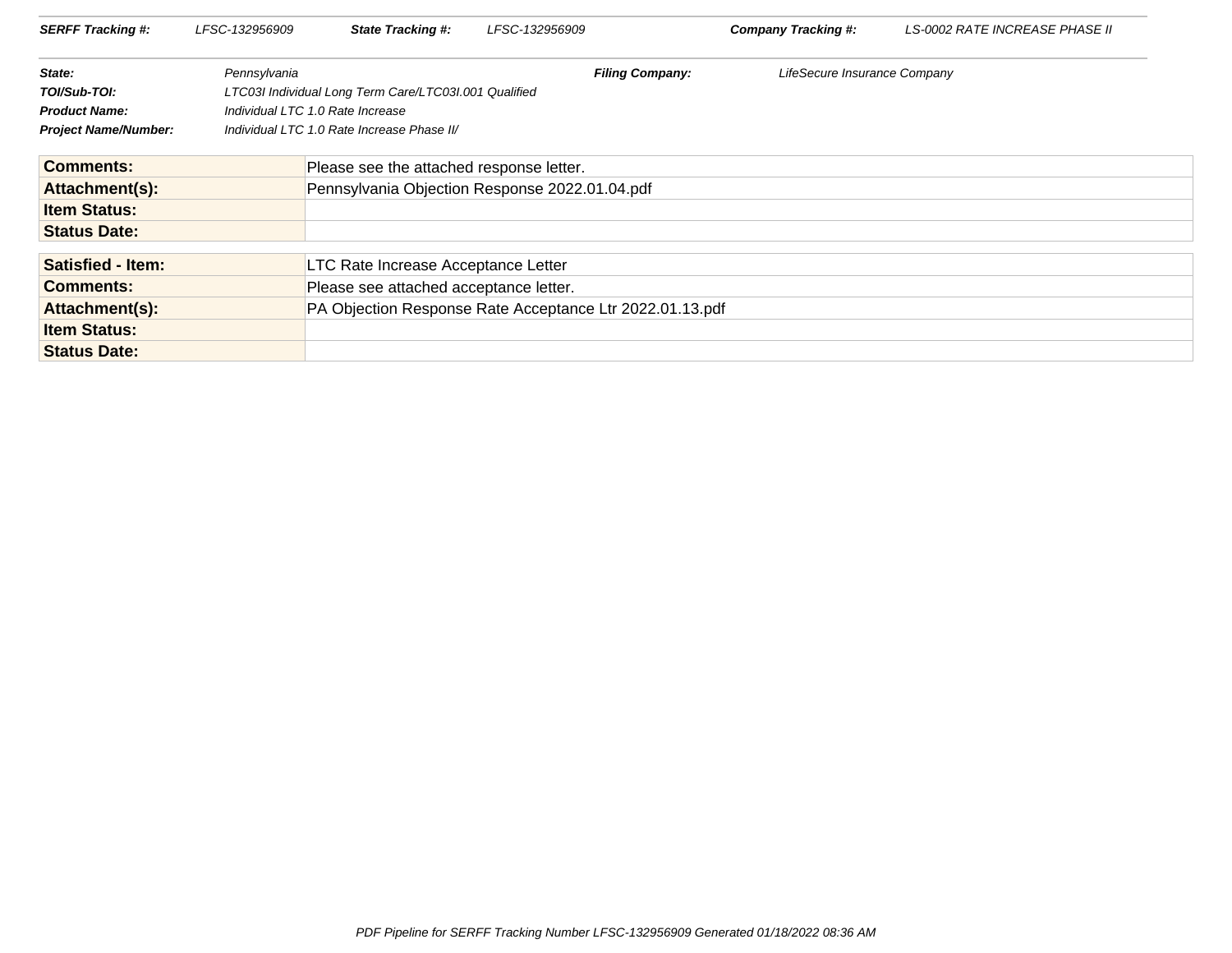August 12, 2021

RE: LifeSecure Insurance Company Company NAIC #: 77720 Rate Revision Filing on Long Term Care Policy Form: LS-0002, et al: Tax Qualified Individual Guaranteed Renewable LTC Insurance Policy

Enclosed for your review and approval are the Actuarial Memorandum and Rate Sheets for the proposed rate revision filing on the above-captioned Long Term Care policy form. This policy form was issued from December 2009 to September 2014 in Pennsylvania and from November 2006 to July 2015 nationwide.

This form is subject to the rate stability regulation and is not currently being marketed in any state or district. The Interstate Insurance Product Regulation Compact (IIPRC) policy forms of ICC13-LS-LTC-0004 and ICC13-LS-LTC-0005 were the replacement forms when LS-0002 was closed. Policy form ICC13-LS-LTC-0005 was then replaced by policy form ICC17-LS-LTC-0006, which is sold in the worksite market only. LifeSecure did not replace policy form ICC13-LS-LTC-0004 and, thus, does not currently sell any Long Term Care products in the individual market in any state or district.

LifeSecure is requesting a 22.4% rate increase in this filing for the policy form LS-0002.

While we strongly encourage policyholders to maintain coverage, we believe it is important to provide options to policyholders who wish to reduce benefits in order to keep their premium approximately the same. LifeSecure will offer policyholders who qualify the option of decreasing coverage in order to maintain approximately the same premium. In addition, policyholders who are eligible will be informed of their option to exercise their Shortened Nonforfeiture Benefit Option Rider or, if applicable, a Contingent Nonforfeiture Option.

Included in this filing, please find the following:

- Actuarial Memorandum; and
- Proposed Rate Schedules

The actuarial memorandum includes a detailed rate increase justification.

We trust that you will find our filing to be in order, and that it will allow you to review and approve the rate revision filing request. Thank you for your time and consideration in the review of this filing for LifeSecure Insurance Company. Should you require further information, please do not hesitate to contact me at (P) 810-225-3557 and (E) jomcallister@yourlifesecure.com.

Sincerely,<br>Job Maut

Jodi McAllister Senior Actuarial Analyst LifeSecure Insurance Company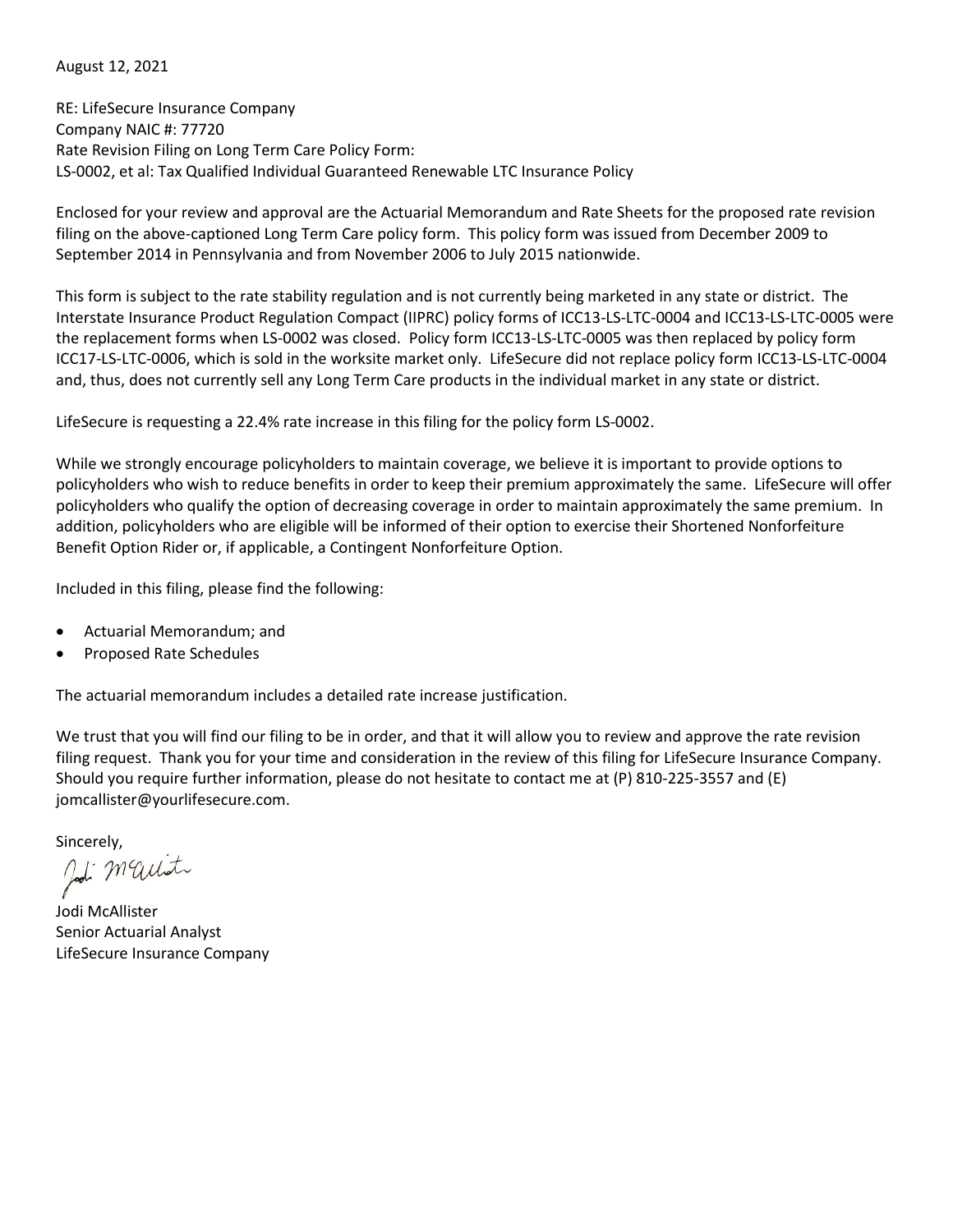# **ACTUARIAL JUSTIFICATION OF PREMIUM RATES Long Term Care Policies**

### **1. Purpose of Filing**

This is a rate increase filing for Long Term Care forms and attached options. The purpose of this rate increase filing actuarial memorandum is to demonstrate that the requirements for a rate increase are satisfied. This rate increase filing actuarial memorandum is not intended to be used for any other purpose.

A rate increase is being requested on the policy form LS-0002 due to higher than anticipated future and lifetime loss ratios.

### **2. Scope of Filing**

This filing applies to the Company's Long Term Care policy form:

LS-0002, et al (LS-0002, LTC 1.0) Tax Qualified Individual Long Term Care Insurance Policy

This form provide reimbursement for long term care services in various settings when the insured meets policy benefit qualification requirements. The form contains individual guaranteed renewable policies. These policies are subject to the rate stability regulation and were issued in Pennsylvania from December 2009 to September 2014. This product is not currently being marketed in any state or district. The rate increase will apply to inforce policies only.

This policy form was marketed to individuals, members of employer-based groups that were list-billed and/or marketed together, and to members of associations through direct agents and brokers. Underwriting and/or premium rates varied among the applicant types.

The Company is requesting a 22.4% rate increase on this policy form.

The number of policyholders and annualized inforce premium as of 12/31/2020 are shown in the table below on a Nationwide and Pennsylvania specific level. The table also shows the Nationwide and Pennsylvania specific average annualized premium both before and after the rate increase of 22.4% is applied.

| Nationwide Policies Inforce as of 12/31/2020         |       |       |                     |  |  |
|------------------------------------------------------|-------|-------|---------------------|--|--|
| <b>Average Annualized Premiums</b>                   |       |       |                     |  |  |
| Annualized Premiums   Inforce   Before Rate Increase |       |       | After Rate Increase |  |  |
| 13,395,607                                           | 8.895 | 1.506 | 1.843               |  |  |
|                                                      |       |       |                     |  |  |

| Pennsylvania Policies Inforce as of 12/31/2020       |     |       |                                    |  |  |  |
|------------------------------------------------------|-----|-------|------------------------------------|--|--|--|
|                                                      |     |       | <b>Average Annualized Premiums</b> |  |  |  |
| Annualized Premiums   Inforce   Before Rate Increase |     |       | After Rate Increase                |  |  |  |
| 271.056                                              | 169 | 1.604 | 1.963                              |  |  |  |

### **3. Benefit Description**

For all plans, the elimination period is 90 calendar days. The benefit period is administered on a "pool of money" or benefit bank basis. There are three possible monthly benefit/benefit bank configurations available: monthly benefit of 1%, 2%, and 3%. These three possible configurations result in inherent benefit periods of 100 months (8.3 years), 50 months (4.2 years), or 33 months (2.8 years), respectively.

Benefits are payable when the insured becomes disable in two out of six Activities of Daily Living (ADL's) for 90 days, or when they become severely cognitively impaired. The six ADL's are: bathing, dressing, continence, eating, toileting, and transferring. In order to be considered impaired in an ADL, a person must need substantial human assistance or supervision. Services must be provided pursuant to a Plan of Care.

The following describes the base benefits and optional benefits provided by the products: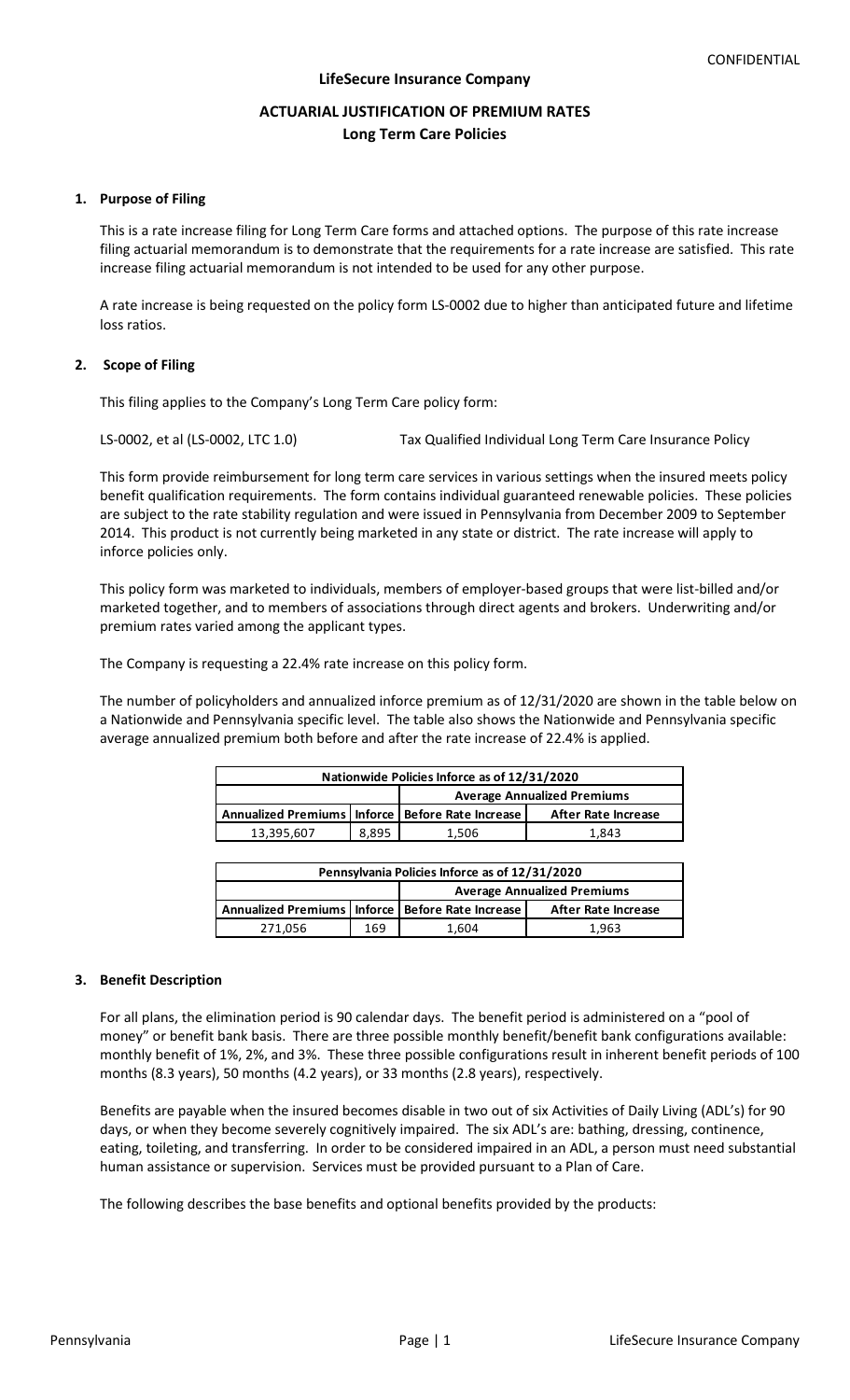#### Base Policy

- Pool of money approach: insured has lifetime benefit amount to use as needed.
- Maximum monthly benefit equals 1, 2, or 3% of lifetime benefit amount
- All nursing home, assisted living facility (ALF), and formal home care benefits are expense incurred subject to the monthly maximum. Bed reservation is included in the nursing home and ALF benefit.
- Informal caregiver benefits will also be paid, through a "Flexible Benefit", assuming the benefit triggers are met and that the benefits provided are contained in the person's Plan of Care. Usual and customary expenses will be paid. Informal caregiver benefits are paid with 50% of the remaining monthly benefit maximum, after formal care expenses have been paid. If no formal care was received and the benefit triggers have been met, the insured will have 50% of their monthly benefit maximum available for informal care.
- Caregiver training, home modification, and other ancillary benefits can be paid out of the Flexible Benefit, subject to the 50% of remaining monthly maximum limit.
- International benefit is provided which pays for 1-year of care, on an indemnity basis, at 100% of the monthly benefit for nursing facility care or at 50% of the monthly benefit for home care.
- Waiver of premium after the 90-day elimination period (not payable if international benefit is being paid)
- Contingent non-forfeiture benefit included (i.e. a shortened benefit period non-forfeiture option is provided if there is a substantial increase in premiums)
- Guaranteed future purchase endorsement is included if no other inflation is selected. An additional 15% of the current benefit will be offered every 3 years, until the insured reaches age 80, with the additional premium based on the person's attained age at the time.

### Optional Riders

- Inflation benefit where monthly maximum and remaining lifetime benefit amount are both increased by 5% per year, compounded, for life
- Inflation benefit where monthly maximum and remaining lifetime benefit amount are both increased by 3% per year, compounded, for life
- Lapse protection benefit rider, which provides the NAIC mandated shortened benefit non-forfeiture option
- Money back promise rider, which provides a return of premiums paid on death. This return is 0% in the first four policy years, 25% in policy years 5-9, 50% in years 10-14, and 75% in years 15+. Cumulative premiums, less benefits paid, times the durational factor are returned on policyholder death. There is no age maximum.

### **4. Issue Ages, Premium Classes, and Modalization Rules**

Policies were issued from ages 18 – 84 for this policy form.

The average issue age is for inforce policies as of 12/31/2020 is:

|                   | <b>Nationwide</b> | Pennylvania |
|-------------------|-------------------|-------------|
| Average Issue Age | 55.6              |             |

For policies marketed to individuals, policyholders were classified as preferred risks, standard risks or substandard risks. Preferred rates are 10% lower than standard, and substandard rates are 40% higher than standard. Employer group policies went through simplified underwriting and did not receive any factors applied to the standard rates.

No modal factors were used, except for monthly direct bill, where a \$2/month surcharge is applied each month.

Factors were made available that converted the annual premiums into premiums which would be paid up after 10 years for all policy forms. There were also factors made available that converted the annual premiums into premiums which could be paid up at age 65. The number of limited pay policies inforce as of 12/31/2020 nationwide and for Pennsylvania only is shown in the table below.

|                             | Inforce Policies as of 12/31/2020 |              |  |  |
|-----------------------------|-----------------------------------|--------------|--|--|
| <b>Premium Pay Duration</b> | <b>Nationwide</b>                 | Pennsylvania |  |  |
| Lifetime Pay                | 8,507                             | 169          |  |  |
| $10$ -Pay                   | 319                               |              |  |  |
| Pay-to-65                   |                                   |              |  |  |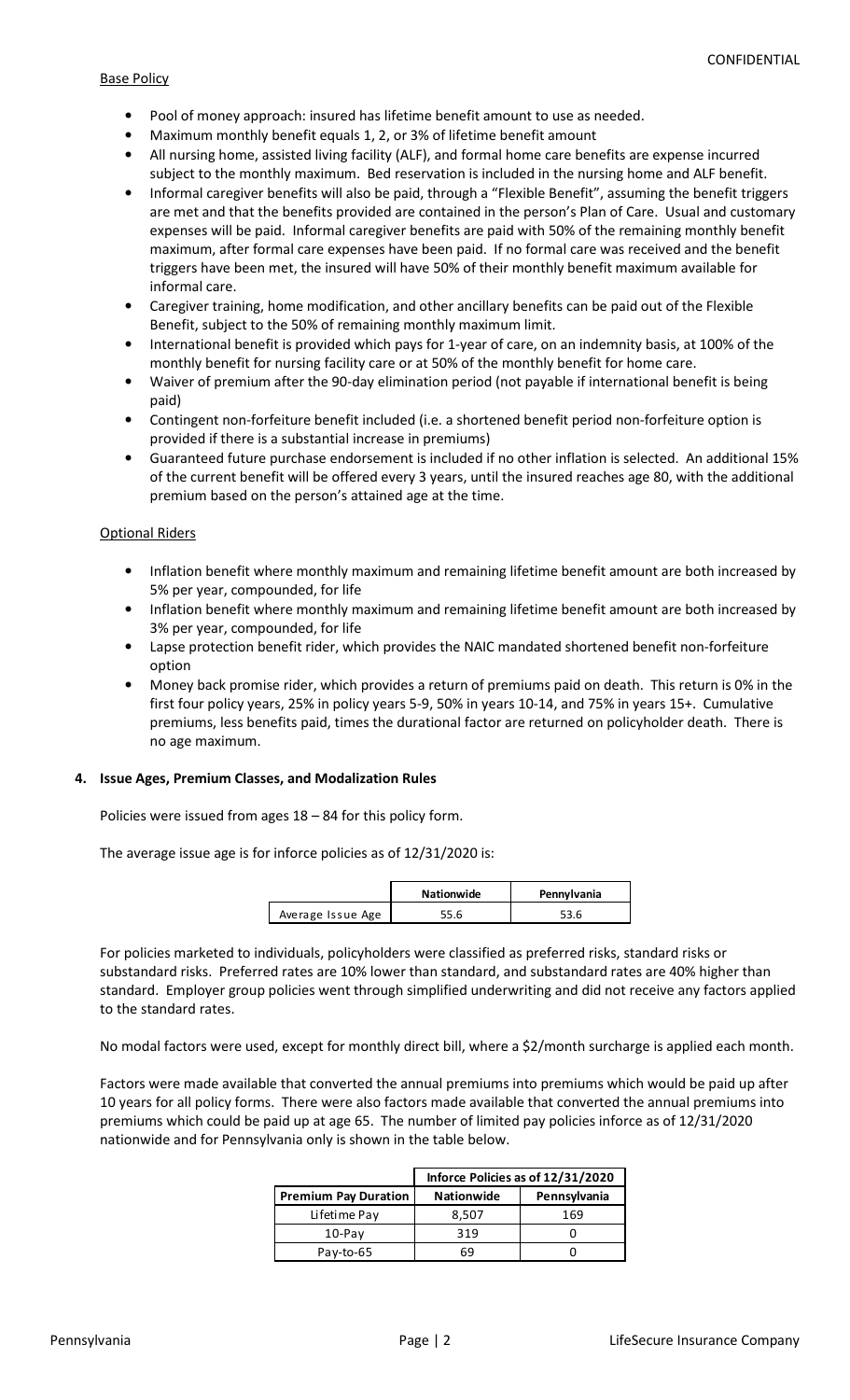### **5. Active Life Reserves**

Statutory active life reserves are calculated using a mid-terminal one-year preliminary term methodology plus the net unearned premium reserves, but never less than the gross unearned premium reserve. Reserves are calculated using NAIC minimum reserve standards, using expected claim costs with selection, with no morbidity improvement. Lapses will be based on 80% of the assumed voluntary lapse rate up to 6% in the first policy year, 80% of the assumed voluntary lapse rate up to 4% in the second through fourth policy years, and 100% of the assumed voluntary lapse rate up to 2% for the fifth and later policy years. The mortality table specified in the NAIC minimum reserve standards for health insurance contracts is the 1994 GAM. The interest rate used is the maximum statutory valuation rate applicable to the year in which a policy is issued. While the active life reserves were used to determine whether or not the moderately adverse experience trigger for a rate increase had been met, they were not used when calculating the justified rate increase or lifetime loss ratio for this policy form.

# **6. Trend Assumption**

Only insurance trend, due to the effect of underwriting wearing off, was assumed.

# **7. Contingency and Risk Margins**

There are no explicit contingency and risk margins built into the assumptions. Gross premiums are computed to pay for benefits and expenses, while providing the desired profit. Any excess profit that is built into the gross premiums is the implicit contingency and risk margin.

### **8. Moderately Adverse Assumptions and Trigger for this Rate Increase**

The following moderately adverse assumptions were tested at the time of original pricing:

- Morbidity increased by 10%
- Lapses reduced by 50%
- Mortality reduced by 20%
- Investment rate reduced by 50 basis points.

This policy form was priced to yield a pre-tax profit margin of at least 15%. The morbidity change resulted in a drop in pre-tax profit margin of about five percentage points, while each of the other assumption changes resulted in a drop in pre-tax profits of about four percentage points. Any assumption deviation, or combination of assumption changes, that result in the pre-tax profit margin dropping by more than five points was determined to be the moderately adverse experience (MAE) trigger for a rate increase on each of these forms.

When the current inforce is projected using the original pricing assumptions from issue is compared to the same inforce using actual historical and projected future values with the current best estimate assumptions, the difference in the pre-tax profit margin is greater than 5%. Since this was what the original MAE trigger was set at, the policy forms all meet the trigger to request a rate increase.

# **9. New Moderately Adverse Experience Assumptions and Trigger**

Under the requested rate increase, the amount of margin is a 10% increase in loss ratio. The proposed lifetime loss ratio, after the requested rate increase is applied, is 63.9%. Thus, the lifetime loss ratio would need to exceed 70.3% in order to trigger an additional rate increase. This is equivalent to an increase in morbidity of approximately 10.48%. This trigger is defined differently than the original pricing. Because this trigger is based on the loss ratio, investment income and expenses will not impact the trigger and only morbidity, mortality, and voluntary terminations will impact the trigger.

### **10. Reason for Rate Increase Request**

A rate increase is necessary because the current expectation regarding assumptions for morbidity, mortality, and voluntary lapses are worse than the original pricing assumptions. The Company's best estimate mortality and voluntary lapse assumptions have been updated since the pricing of this form, which is the cause behind a portion of the rate increase. However, the main driver of the rate increase is the updated morbidity assumption.

LifeSecure uses Milliman's Claim Cost Guidelines for our best estimate morbidity assumptions. These assumptions historically have been updated approximately every three years. The worsening claims assumption is solely due to the claim termination assumption. Incidence rates did not get worse.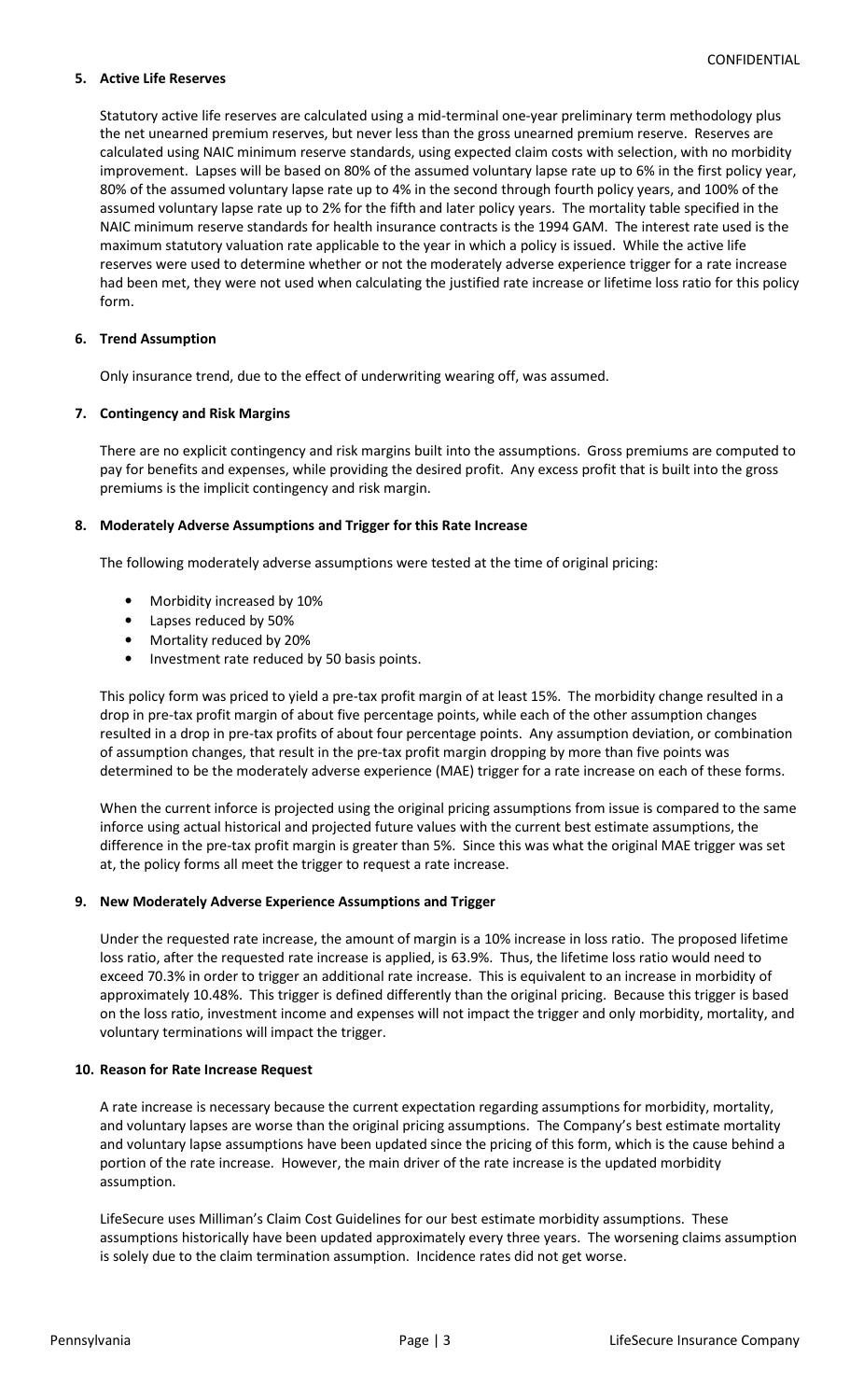Investment income is also less than what was expected. However, the investment income is only used in determining that we meet our MAE trigger and can request a rate increase. It is not used in determining what the justified rate increase is for these policy forms.

#### **11. Requested Rate Increase**

The rate increase LifeSecure is requesting on this policy form is 22.4%. This rate increase was calculated using all inforce policies for this policy form issued nationwide. LifeSecure has already filed or will be filing for a rate increase in all states.

This filing demonstrates that actual past experience combined with projected future experience results in a lifetime loss ratio of 70.9% without this rate increase. The rate increase was calculated such that the 58%/85% rate stability regulation test was passed, and the projections did not produce a loss ratio lower than the original pricing loss ratio of 60%.

The exhibits with best estimate assumptions showing the lifetime loss ratio projections for nationwide business, with and without rate increase, are shown in Exhibits II (without requested rate increase) and III (with requested rate increase) attached at the end of this memorandum.

Once the overall justified rate increase was calculated on a nationwide basis, we then applied the rate stability regulation new business rate cap to the inforce Pennsylvania policies in order for no policy to have a rate higher than the product LifeSecure currently markets.

For projection purposes, the proposed effective date of the rate increase is January 1, 2022.

As an illustration, the table below shows what this requested rate increase will be if it is delayed for the specified number of years. LifeSecure is attempting to avoid an even higher rate increase for the policyholder by correcting the situation early. For instance, we would like to avoid the rate increase needing to be over 35% in less than five years or double the amount requested now in under seven years.

| Impact of Delaying Rate Increase*                           |       |        |  |  |
|-------------------------------------------------------------|-------|--------|--|--|
| Rate Increase<br>Percent Increase in Rate Increase<br>Years |       |        |  |  |
|                                                             | 22.4% | N/A    |  |  |
|                                                             | 24.8% | 10.7%  |  |  |
| $\mathcal{P}$                                               | 27.6% | 23.2%  |  |  |
| 3                                                           | 30.5% | 36.2%  |  |  |
|                                                             | 33.8% | 50.9%  |  |  |
| 5                                                           | 37.5% | 67.4%  |  |  |
| 6                                                           | 41.9% | 87.1%  |  |  |
|                                                             | 46.8% | 108.9% |  |  |

*\*Note: this illustration is calculated using the current best estimate assumptions and inforce policies as of 12/31/2020. The only change in the lifetime loss ratio calculation was the year of implementation.* 

### **12. Rate Increase History**

The Department approved rate increases of 17%, 29%, and 29% for GPO, 3% Compound Inflation, and 5% Compound Inflation policies, respectively, which was implemented on 3/24/2018.

### **13. Area Factors**

Geographic area factors are not used in rating these policies.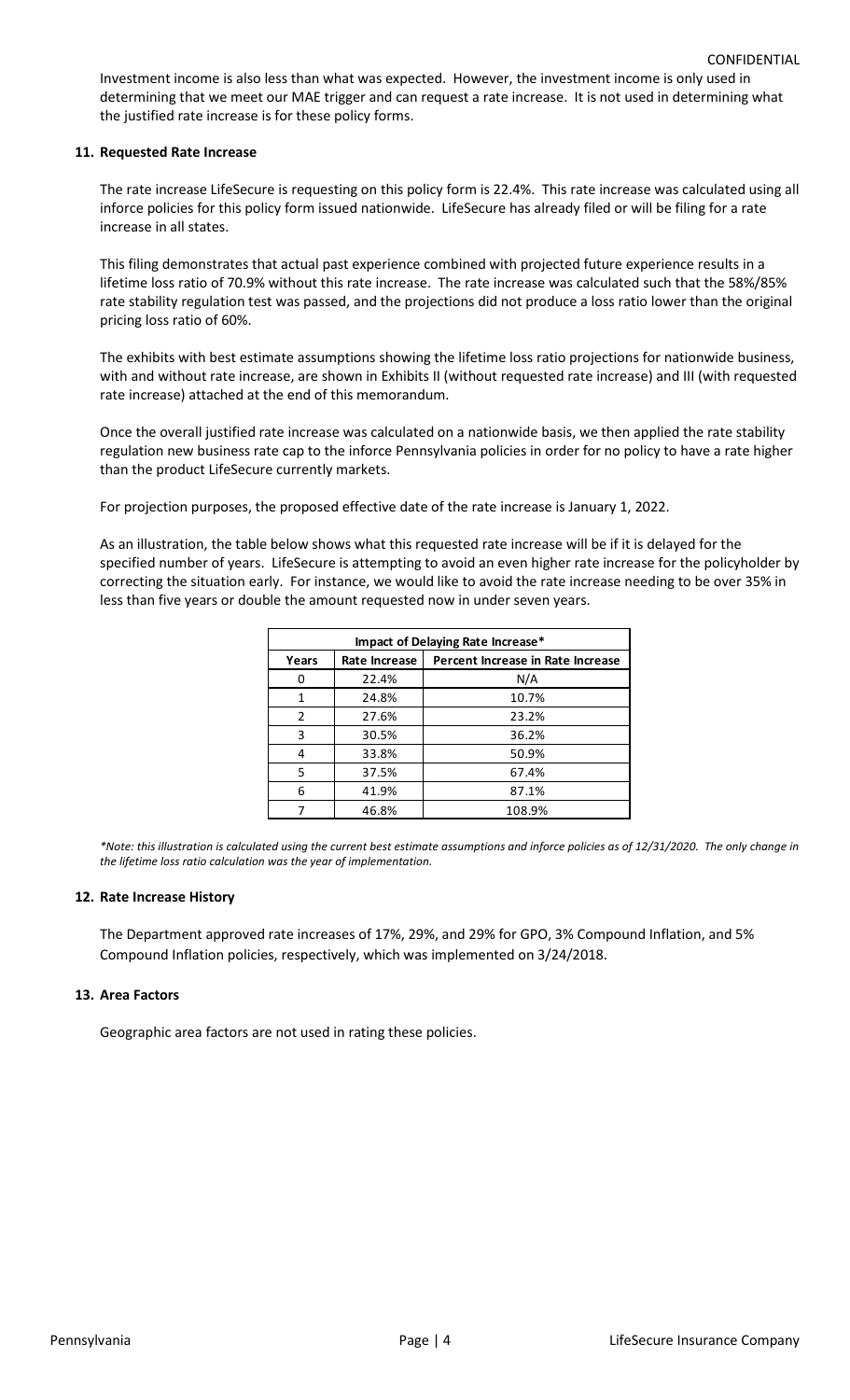### By Issue Age

|                  | <b>Percent Distributions</b>                 |       |  |  |
|------------------|----------------------------------------------|-------|--|--|
| <b>Issue Age</b> | <b>Original Pricing</b><br><b>Nationwide</b> |       |  |  |
| $30$             | 1.9%                                         | 0.0%  |  |  |
| $30 - 34$        | 2.5%                                         | 0.0%  |  |  |
| $35 - 39$        | 3.6%                                         | 5.0%  |  |  |
| 40-44            | 6.3%                                         | 10.0% |  |  |
| 45-49            | 10.4%                                        | 14.0% |  |  |
| $50 - 54$        | 18.5%                                        | 20.0% |  |  |
| $55 - 59$        | 24.2%                                        | 20.0% |  |  |
| 60-64            | 21.8%                                        | 17.0% |  |  |
| 65-69            | 8.7%                                         | 10.0% |  |  |
| 70-74            | 1.9%                                         | 4.0%  |  |  |
| $75+$            | 0.3%                                         | 1.0%  |  |  |

# By Inflation Type

|                       | <b>Percent Distributions</b> |                         |  |  |
|-----------------------|------------------------------|-------------------------|--|--|
| <b>Inflation Type</b> | <b>Nationwide</b>            | <b>Original Pricing</b> |  |  |
| None                  | 53.6%                        | 60.0%                   |  |  |
| 3% Compound           | 39.9%                        | 20.0%                   |  |  |
| 5% Compound           | 6.4%                         | 20.0%                   |  |  |

#### By Married Status

|               | <b>Percent Distributions</b>                 |       |  |  |
|---------------|----------------------------------------------|-------|--|--|
| <b>Status</b> | <b>Original Pricing</b><br><b>Nationwide</b> |       |  |  |
| Married       | 78.7%                                        | 56.0% |  |  |
| Single        | 21.3%                                        | 44.0% |  |  |

By Gender

|        | <b>Percent Distributions</b> |                         |  |  |
|--------|------------------------------|-------------------------|--|--|
| Gender | <b>Nationwide</b>            | <b>Original Pricing</b> |  |  |
| Female | 59.1%                        | 55.0%                   |  |  |
| Male   | 4በ ዓ%                        | 45.0%                   |  |  |

### By Monthly Benefit Access Limit (MBAL\*)

|             | <b>Percent Distributions</b>                 |       |  |  |
|-------------|----------------------------------------------|-------|--|--|
| <b>MBAL</b> | <b>Original Pricing</b><br><b>Nationwide</b> |       |  |  |
| 1%          | 50.9%                                        | 33.3% |  |  |
| 2%          | 31.8%                                        | 33.3% |  |  |
| 3%          | 17.3%                                        | 33.3% |  |  |

*\*Note that the MBAL percentages also equate to the policy's benefit period with 1% MBAL having a benefit period of approximately 8.3 years, 2% MBAL having a benefit period of approximately 4.2 years, and 3% MBAL having a benefit period of approximately 2.8 years.* 

### By Underwriting Class

|                          | <b>Percent Distributions</b> |                         |  |
|--------------------------|------------------------------|-------------------------|--|
| <b>Underwriting Type</b> | <b>Nationwide</b>            | <b>Original Pricing</b> |  |
| Substandard              | 2.8%                         | 10.0%                   |  |
| Standard                 | 83.1%                        | 30.0%                   |  |
| Preferred                | 14.1%                        | 60.O%                   |  |

# By Payment Period

|                       | <b>Percent Distributions</b> |                         |  |  |
|-----------------------|------------------------------|-------------------------|--|--|
| <b>Payment Period</b> | <b>Nationwide</b>            | <b>Original Pricing</b> |  |  |
| Lifetime Pay          | 95.6%                        | 95.0%                   |  |  |
| $10$ -Pay             | 3.6%                         | 4.5%                    |  |  |
| Pay-to-65             | በ ጸ%                         | 0.5%                    |  |  |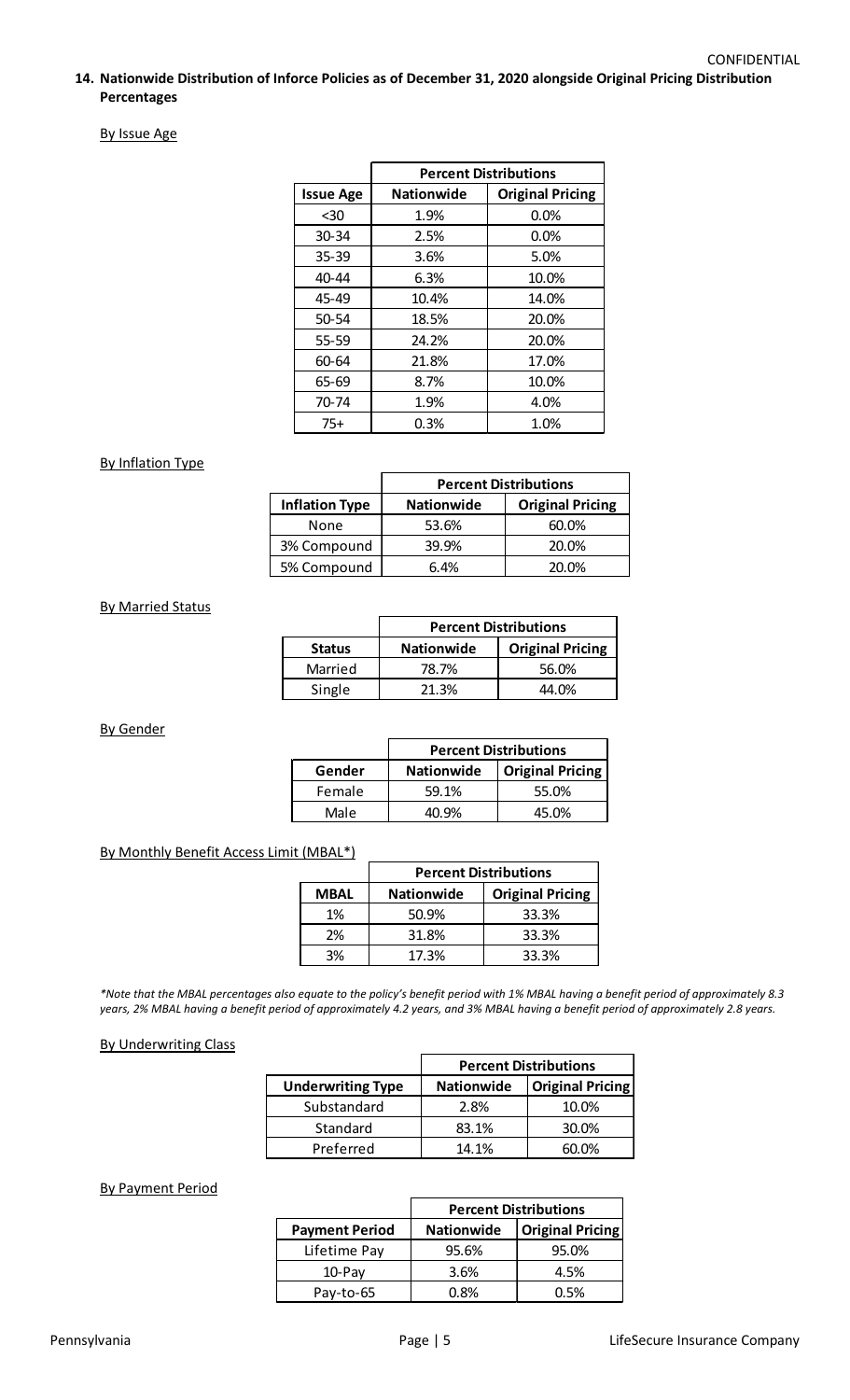### **15. Projection Assumptions**

Detailed projection assumptions are shown in Exhibit IV.

Interest – A 3.7% effective annual rate of interest has been assumed for accumulating historical experience and for discounting projected future experience.

Persistency – Persistency assumptions have been modified from the original pricing expectations. For mortality, selection factors have been applied to the 1994 Group Annuity Mortality table used in the original pricing. For the lapse assumptions, the current tables are shown in Exhibit IV.

Morbidity – Pricing morbidity assumptions have been refreshed to be consistent with Milliman 2017 Long Term Care Guidelines.

Expenses – See below.

# **LTC 1.0 (LS-0002) Commissions/Marketing Expenses**

Commissions were assumed to be paid on original premium and not on waived premiums. Actual commission schedules will vary by level of production. The following table shows the average commission plus marketing percentages that were assumed in pricing:

| <b>Commissions LTC 1.0</b> |             |           |           |             |  |
|----------------------------|-------------|-----------|-----------|-------------|--|
| <b>Policy</b>              | <b>Ages</b> | Ages      | Ages      | <b>Ages</b> |  |
| <b>Duration</b>            | $18 - 64$   | $65 - 74$ | $75 - 79$ | $80 - 84$   |  |
|                            | 105%        | 105%      | 100%      | 90%         |  |
| $2 - 10$                   | 15%         | 15%       | 15%       | 15%         |  |
| $11+$                      | 6%          | 6%        | 6%        | 6%          |  |

| <b>Expense Assumptions LTC 1.0</b> |                                     |                     |                     |  |  |
|------------------------------------|-------------------------------------|---------------------|---------------------|--|--|
| <b>Type of Expense</b>             | <b>Fully</b><br><b>Underwritten</b> | Simplified<br>Issue | Unit                |  |  |
| Underwriting/                      |                                     |                     | Per policy Issued:  |  |  |
| Protective Info                    | \$85                                | \$43                | Issue ages 18-54    |  |  |
|                                    | \$85                                | \$43                | Issue ages 55-64    |  |  |
|                                    | \$160                               | n/a                 | Issue ages 65-74    |  |  |
|                                    | \$200                               | n/a                 | Issue ages 75+      |  |  |
|                                    | 4.5%                                | 4.5%                | Of Premium Issued   |  |  |
| Administrative                     | \$75                                | \$75                | Per policy per year |  |  |
|                                    |                                     |                     | inflated 3% per     |  |  |
|                                    |                                     |                     | year                |  |  |
| <b>Claims Payment</b>              | 5.0%                                | 5.0%                | Of Claims Paid      |  |  |
| <b>Premium Taxes</b>               | 2.0%                                | 2.0%                | Of Premium          |  |  |
| Overhead                           | 3.0%                                | 3.0%                | Of Premium          |  |  |

### **16. Comparison of Original and Current Assumptions**

The tables below show the assumptions that have changed from the original pricing assumptions to the current best estimate assumptions. Not all assumptions are used in the projection of loss ratios. Expenses, commissions, and investment income assumptions were not used in the calculation of the loss ratio or justified rate increase. However, they were used to calculate the pre-tax profit amount and determine whether or not the block exceeded the MAE trigger in order to request a rate increase.

# **A. Morbidity**

The current morbidity assumption is based on the 2017 Milliman Long-Term Care Guidelines (the "Guidelines"), which consist of over 800,000 claims totaling nearly \$50 billion in incurred claims and 49 million life years of exposure, using data collected from 10 of the top 15 long-term care insurance carriers. The Guidelines data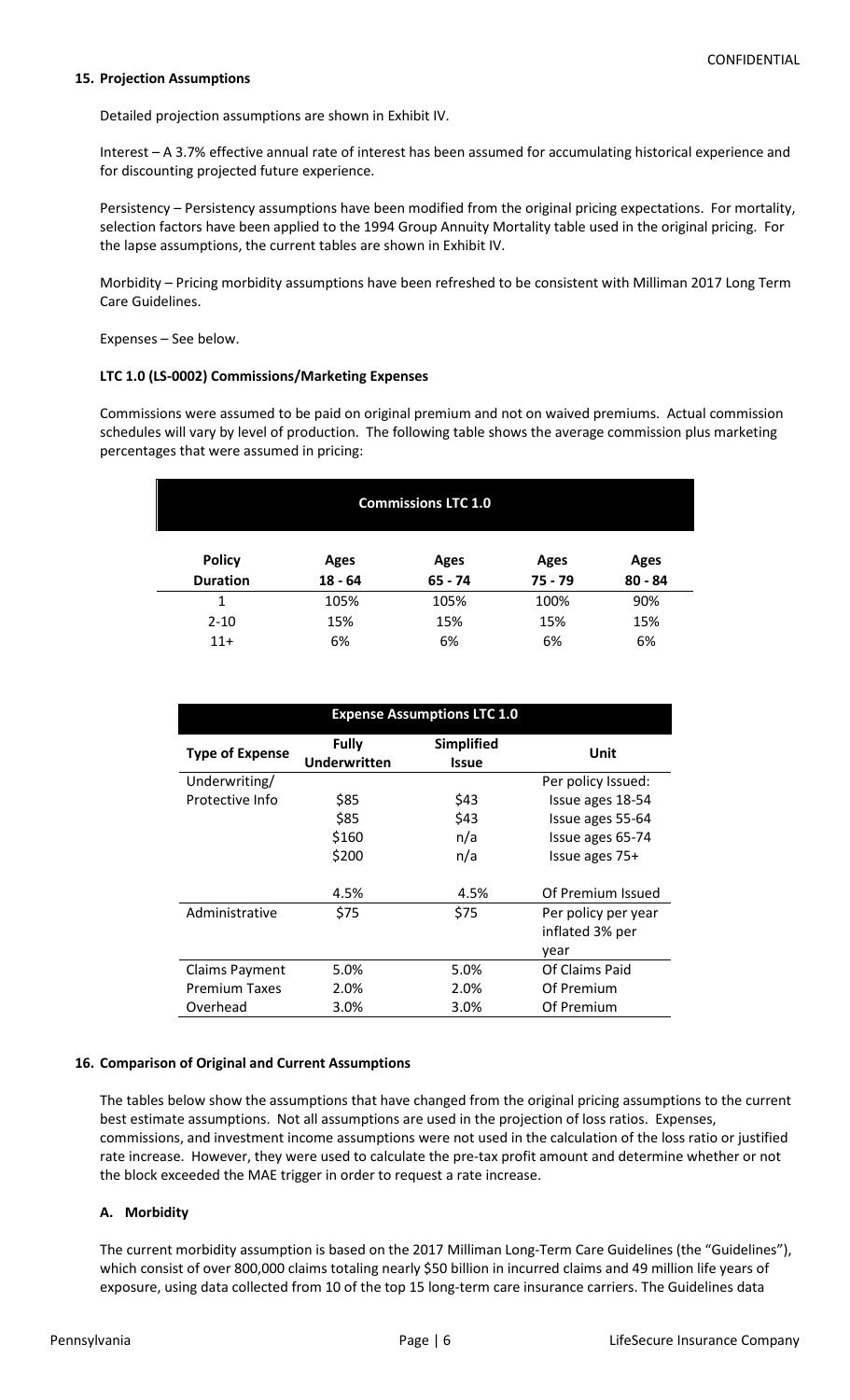distinguish between individual and worksite-sold business, and are comprised of comprehensive long term care ("LTC") policies with similar benefits, and sold in a similar manner, to LifeSecure's.

The morbidity assumption includes Milliman consultant adjustments to reflect the policy benefits and the expected policyholder behavior based on the degree of underwriting, the distribution method, and other factors. LifeSecure's morbidity experience is not credible, and we believe the Guidelines data is the most relevant data available. The Milliman consultant adjustments customize the morbidity assumption to LifeSecure's inforce policies. Although this is a unisex policy form, the morbidity assumption is sex-distinct.

The original morbidity assumption for this policy form was the 2002 Milliman Long-Term Care Guidelines. The 2011 Milliman Long-Term Care Guidelines were used to price our second generation LTC product. The previous rate increase request was based on the 2014 Milliman Long-Term Care Guidelines.

Sample incidence and continuance rates are included to illustrate the relationships between the Milliman LTC Guidelines:

| <b>Incidence Rate Assumption Comparison</b> |     |                   |            |            |            |  |
|---------------------------------------------|-----|-------------------|------------|------------|------------|--|
| Attained                                    | Sex | 2002              | 2011       | 2014       | 2017       |  |
| Age                                         |     | <b>Guidelines</b> | Guidelines | Guidelines | Guidelines |  |
| 67                                          | F   | 0.4%              | 0.3%       | 0.3%       | 0.3%       |  |
| 72                                          | F   | 0.8%              | 0.7%       | 0.6%       | 0.6%       |  |
| 77                                          | F   | 2.0%              | 1.5%       | 1.5%       | 1.4%       |  |
| 82                                          | F   | 3.7%              | 3.1%       | 3.1%       | 3.0%       |  |
| 67                                          | М   | 0.4%              | 0.3%       | 0.3%       | 0.3%       |  |
| 72                                          | м   | 0.7%              | 0.6%       | 0.6%       | 0.5%       |  |
| 77                                          | м   | 1.9%              | 1.4%       | 1.3%       | 1.2%       |  |
| 82                                          | м   | 3.3%              | 2.4%       | 2.6%       | 2.5%       |  |

| <b>Ratio of Incidence to the 2017 Milliman Guidelines</b> |     |                   |            |                   |                   |
|-----------------------------------------------------------|-----|-------------------|------------|-------------------|-------------------|
| Attained                                                  | Sex | 2002              | 2011       | 2014              | 2017              |
| Age                                                       |     | <b>Guidelines</b> | Guidelines | <b>Guidelines</b> | <b>Guidelines</b> |
| 67                                                        | F   | 133%              | 100%       | 100%              | 100%              |
| 72                                                        | F   | 133%              | 117%       | 100%              | 100%              |
| 77                                                        | F   | 143%              | 107%       | 107%              | 100%              |
| 82                                                        | F   | 123%              | 103%       | 103%              | 100%              |
| 67                                                        | м   | 133%              | 100%       | 100%              | 100%              |
| 72                                                        | М   | 140%              | 120%       | 120%              | 100%              |
| 77                                                        | М   | 133%              | 100%       | 100%              | 100%              |
| 82                                                        | M   | 133%              | 117%       | 100%              | 100%              |

| <b>Length of Stay (Years) Assumption Comparison</b> |     |                   |                   |                   |                   |  |  |
|-----------------------------------------------------|-----|-------------------|-------------------|-------------------|-------------------|--|--|
| Attained                                            | Sex | 2002              | 2011              | 2014              | 2017              |  |  |
| Age                                                 |     | <b>Guidelines</b> | <b>Guidelines</b> | <b>Guidelines</b> | <b>Guidelines</b> |  |  |
| 67                                                  | F   | 1.33              | 1.75              | 1.98              | 2.00              |  |  |
| 72                                                  | F   | 1.15              | 1.83              | 1.96              | 2.06              |  |  |
| 77                                                  | F   | 1.22              | 1.93              | 2.02              | 2.12              |  |  |
| 82                                                  | F   | 1.33              | 1.94              | 2.07              | 2.14              |  |  |
| 67                                                  | м   | 1.20              | 1.58              | 1.80              | 1.76              |  |  |
| 72                                                  | м   | 1.11              | 1.69              | 1.77              | 1.76              |  |  |
| 77                                                  | м   | 1.03              | 1.60              | 1.70              | 1.74              |  |  |
| 82                                                  | м   | 0.98              | 1.57              | 1.68              | 1.71              |  |  |

| Ratio of Length of Stay to the 2017 Milliman Guidelines |     |                   |            |            |            |  |  |
|---------------------------------------------------------|-----|-------------------|------------|------------|------------|--|--|
| Attained                                                | Sex | 2002              | 2011       | 2014       | 2017       |  |  |
| Age                                                     |     | <b>Guidelines</b> | Guidelines | Guidelines | Guidelines |  |  |
| 67                                                      | F   | 67%               | 88%        | 99%        | 100%       |  |  |
| 72                                                      | F   | 56%               | 89%        | 95%        | 100%       |  |  |
| 77                                                      | F   | 58%               | 91%        | 95%        | 100%       |  |  |
| 82                                                      | F   | 62%               | 91%        | 97%        | 100%       |  |  |
| 67                                                      | M   | 68%               | 90%        | 102%       | 100%       |  |  |
| 72                                                      | м   | 63%               | 96%        | 101%       | 100%       |  |  |
| 77                                                      | М   | 67%               | 88%        | 99%        | 100%       |  |  |
| 82                                                      | M   | 56%               | 89%        | 95%        | 100%       |  |  |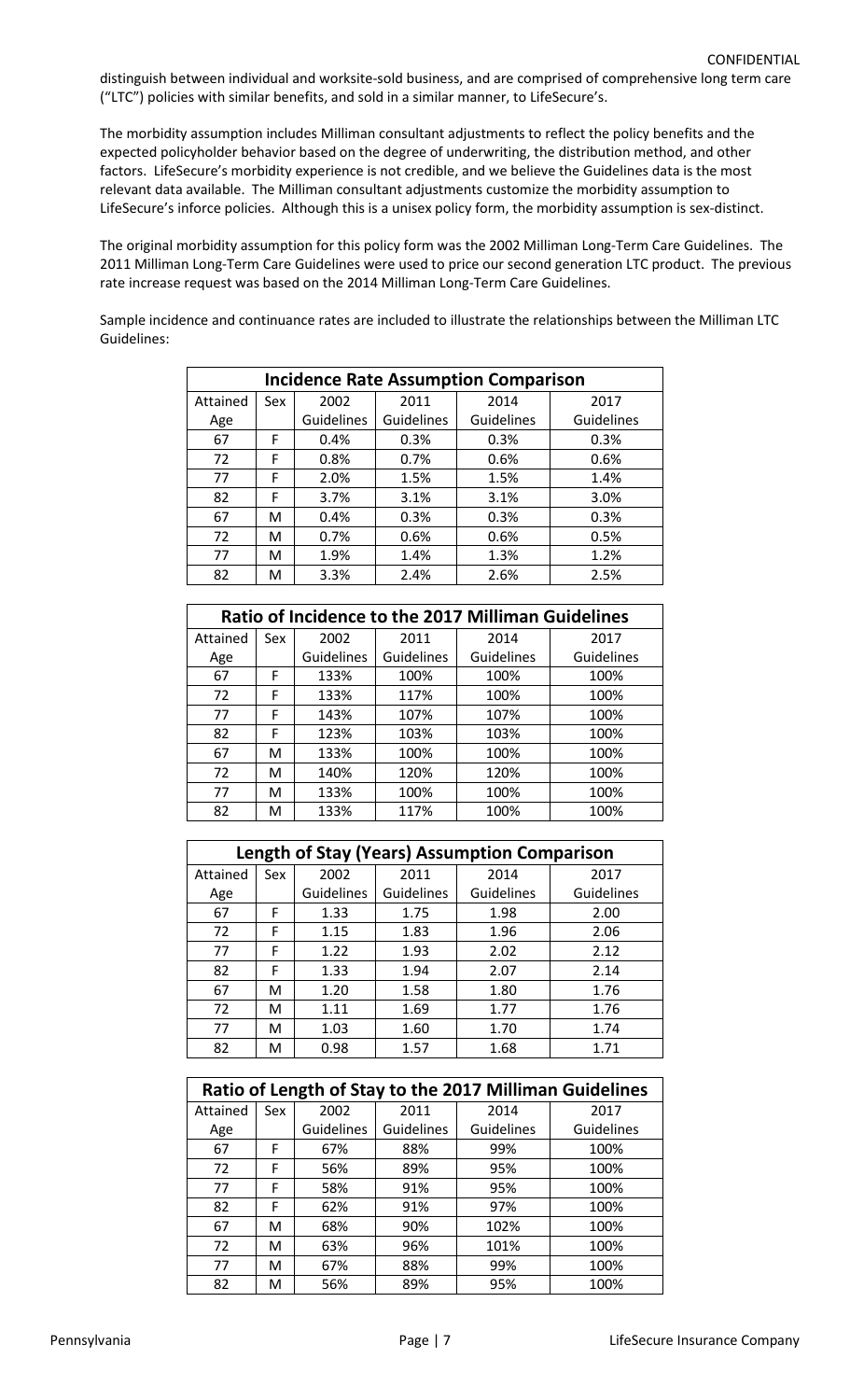### CONFIDENTIAL

| <b>Claim Cost Assumption Comparison</b> |     |            |            |                   |            |  |
|-----------------------------------------|-----|------------|------------|-------------------|------------|--|
| Attained                                | Sex | 2002       | 2011       | 2014              | 2017       |  |
| Age                                     |     | Guidelines | Guidelines | <b>Guidelines</b> | Guidelines |  |
| 67                                      | F   | \$196.33   | \$189.92   | \$202.21          | \$191.06   |  |
| 72                                      | F   | \$338.98   | \$401.01   | \$429.39          | \$435.59   |  |
| 77                                      | F   | \$891.52   | \$1,010.50 | \$1,030.74        | \$1,017.12 |  |
| 82                                      | F   | \$1,861.12 | \$2,143.18 | \$2,268.93        | \$2342.48  |  |
| 67                                      | м   | \$173.36   | \$177.33   | \$179.93          | \$164.63   |  |
| 72                                      | м   | \$290.31   | \$338.77   | \$334.52          | \$322.43   |  |
| 77                                      | м   | \$693.93   | \$750.79   | \$752.86          | \$725.43   |  |
| 82                                      | М   | \$1,201.31 | \$1,337.46 | \$1,504.74        | \$1,546.43 |  |

| <b>Ratio of Claim Costs to the 2017 Milliman Guidelines</b> |     |                   |                   |                   |            |  |  |
|-------------------------------------------------------------|-----|-------------------|-------------------|-------------------|------------|--|--|
| Attained                                                    | Sex | 2002              | 2011              | 2014              | 2017       |  |  |
| Age                                                         |     | <b>Guidelines</b> | <b>Guidelines</b> | <b>Guidelines</b> | Guidelines |  |  |
| 67                                                          | F   | 103%              | 99%               | 106%              | 100%       |  |  |
| 72                                                          | F   | 78%               | 92%               | 99%               | 100%       |  |  |
| 77                                                          | F   | 88%               | 99%               | 101%              | 100%       |  |  |
| 82                                                          | F   | 79%               | 91%               | 97%               | 100%       |  |  |
| 67                                                          | М   | 105%              | 108%              | 109%              | 100%       |  |  |
| 72                                                          | М   | 90%               | 105%              | 104%              | 100%       |  |  |
| 77                                                          | М   | 103%              | 99%               | 106%              | 100%       |  |  |
| 82                                                          | м   | 78%               | 92%               | 99%               | 100%       |  |  |

## **B. Mortality and Interest**

For non-claimant lives, mortality was assumed to be equal to the 1994 Group Annuity Mortality tale, with selection applied. Mortality selection was assumed to increase from 0.2 in the first policy year to 0.9 for the tenth and later years. The mortality of claimant lives was assumed to be equal to four times the 1979 – 1981 US Life Mortality Table.

| <b>Mortality Assumption Summary</b> |                        |                               |                            |  |  |
|-------------------------------------|------------------------|-------------------------------|----------------------------|--|--|
| <b>AOM Assumption</b>               | <b>Product Version</b> | <b>Non-Claimant Mortality</b> | <b>Claimant Mortality</b>  |  |  |
| Original                            | LTC 1.0                | 1994 GAM (no selection)       | 4x 1979-1981 US Life Table |  |  |
| Current                             | <b>All Products</b>    | 1994 GAM with Selection       | 4x 1979-1981 US Life Table |  |  |

The present value of future projected benefits is discounted at a weighted-average interest rate based on the statutory valuation interest rates in effect at the time the policies were issued, which is calculated as 3.7% for this policy form.

### **C. Lapse Rates**

For purposes of projecting future earned premium and incurred claims, the voluntary lapse rates and a summary of original lapse assumptions are presented here:

| <b>Voluntary Lapse Assumption Summary</b>                                  |                     |                                   |  |  |  |
|----------------------------------------------------------------------------|---------------------|-----------------------------------|--|--|--|
| <b>AOM Assumption</b><br><b>Lapse Assumption</b><br><b>Product Version</b> |                     |                                   |  |  |  |
| Original                                                                   | LTC <sub>1.0</sub>  | 2006 Version; Ultimate 1.5% Lapse |  |  |  |
| Current                                                                    | <b>All Products</b> | 2011 Update; Ultimate 1.0% Lapse  |  |  |  |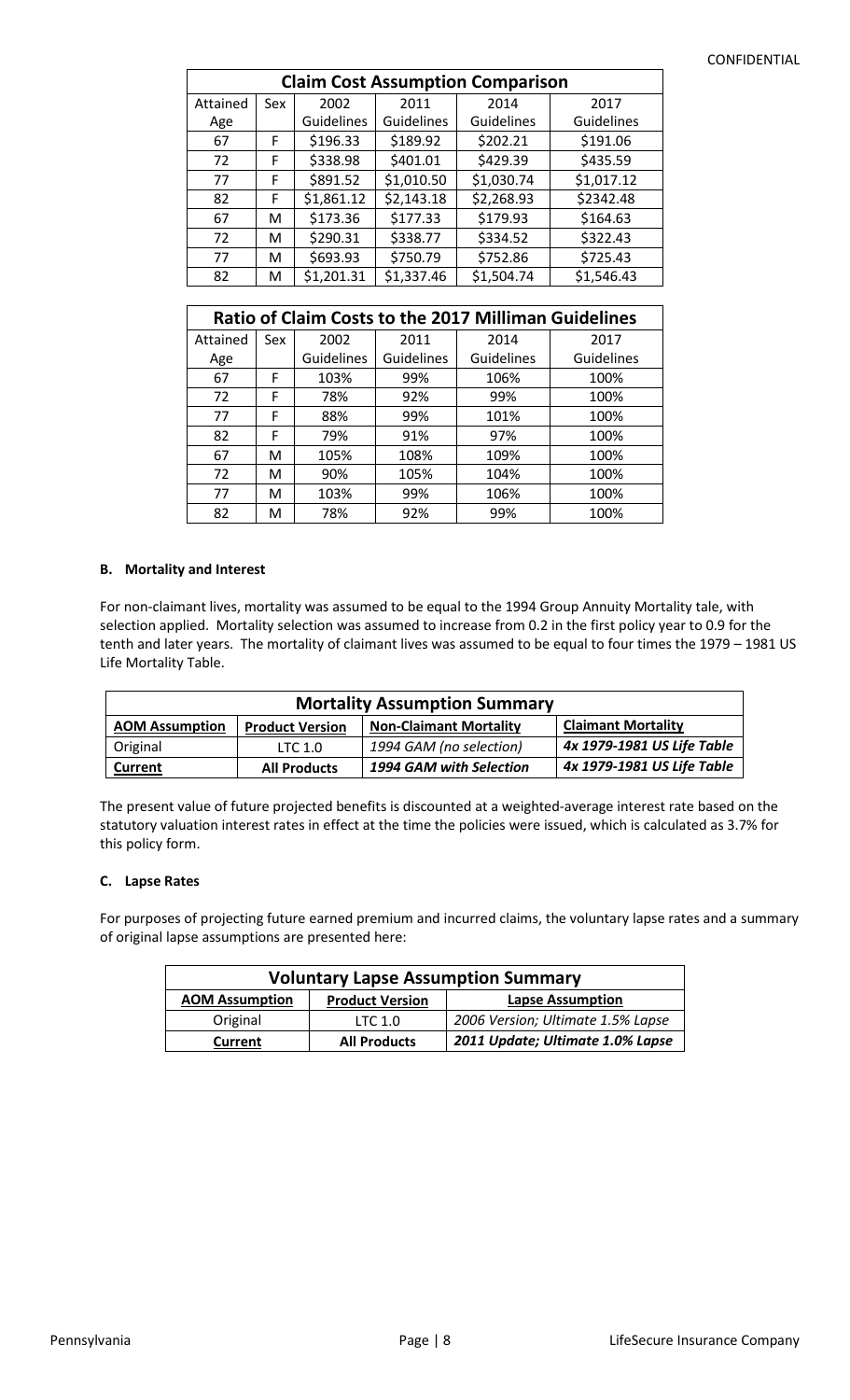The 2011 updated voluntary lapse assumptions were derived from total termination studies on the LTC 1.0 policy form and Milliman industry lapse data. The 2006 version was based solely Milliman industry lapse data.

| <b>2006 Version Voluntary Lapse</b> |                |               |  |  |  |  |
|-------------------------------------|----------------|---------------|--|--|--|--|
| Lapse Rates<br>Lapse Rates          |                |               |  |  |  |  |
| <b>Policy Duration</b>              | (Lifetime Pay) | (Limited Pay) |  |  |  |  |
| 1                                   | 8.0%           | 4.00%         |  |  |  |  |
| 2                                   | 5.0%           | 2.50%         |  |  |  |  |
| 3                                   | 3.5%           | 1.75%         |  |  |  |  |
| 4                                   | 2.5%           | 1.25%         |  |  |  |  |
| 5                                   | 2.0%           | 1.00%         |  |  |  |  |
| 6+                                  | 1.5%           | 0.75%         |  |  |  |  |
| Paid-Up Period                      | n/a            | $0.00\%$      |  |  |  |  |

| 2011 Update Voluntary Lapse Rates                                     |                                                 |       |       |  |  |  |  |  |
|-----------------------------------------------------------------------|-------------------------------------------------|-------|-------|--|--|--|--|--|
| Lifetime Pay                                                          |                                                 |       |       |  |  |  |  |  |
|                                                                       | Individuals and Employee-paid Members of Groups |       |       |  |  |  |  |  |
| Policy<br><b>Issue Ages</b><br><b>Issue Ages</b><br><b>Issue Ages</b> |                                                 |       |       |  |  |  |  |  |
| Duration                                                              | <50                                             | 50-64 | 65+   |  |  |  |  |  |
| 1                                                                     | 8.00%                                           | 5.50% | 4.00% |  |  |  |  |  |
| 2                                                                     | 6.00                                            | 3.75  | 3.00  |  |  |  |  |  |
| 3                                                                     | 4.00                                            | 2.50  | 2.00  |  |  |  |  |  |
| 4                                                                     | 3.00                                            | 1.75  | 1.75  |  |  |  |  |  |
| 5                                                                     | 2.50                                            | 1.50  | 1.50  |  |  |  |  |  |
| 6                                                                     | 2.00                                            | 1.25  | 1.25  |  |  |  |  |  |
| 7                                                                     | 1.50                                            | 1.25  | 1.25  |  |  |  |  |  |
| 8+                                                                    | 1.00                                            | 1.00  | 1.00  |  |  |  |  |  |

| 2011 Update Voluntary Lapse Rates<br>Limited Pay<br>Individuals and Employee-paid Members of Groups |                                                             |       |       |  |  |  |  |  |  |
|-----------------------------------------------------------------------------------------------------|-------------------------------------------------------------|-------|-------|--|--|--|--|--|--|
|                                                                                                     |                                                             |       |       |  |  |  |  |  |  |
|                                                                                                     | <b>Issue Ages</b><br><b>Issue Ages</b><br><b>Issue Ages</b> |       |       |  |  |  |  |  |  |
| <b>Policy Duration</b>                                                                              | <50                                                         | 50-64 | 65+   |  |  |  |  |  |  |
| 1                                                                                                   | 4.00%                                                       | 2.75% | 2.00% |  |  |  |  |  |  |
| 2                                                                                                   | 3.00                                                        | 1.88  | 1.50  |  |  |  |  |  |  |
| 3                                                                                                   | 2.00                                                        | 1.25  | 1.00  |  |  |  |  |  |  |
| 4                                                                                                   | 1.50                                                        | 0.88  | 0.88  |  |  |  |  |  |  |
| 5                                                                                                   | 1.25                                                        | 0.75  | 0.75  |  |  |  |  |  |  |
| 6                                                                                                   | 1.00                                                        | 0.63  | 0.63  |  |  |  |  |  |  |
|                                                                                                     | 0.75                                                        | 0.63  | 0.63  |  |  |  |  |  |  |
| 8+                                                                                                  | 0.50                                                        | 0.50  | 0.50  |  |  |  |  |  |  |
| Paid-Up Period                                                                                      | 0.00                                                        | 0.00  | 0.00  |  |  |  |  |  |  |

| 2011 Update Voluntary Lapse Rates<br>Individuals where Employer is Contributing         |      |          |  |  |  |
|-----------------------------------------------------------------------------------------|------|----------|--|--|--|
| Lapse Rates<br>Lapse Rates<br>(Lifetime Pay)<br>(Limited Pay)<br><b>Policy Duration</b> |      |          |  |  |  |
| 1                                                                                       | 8.0% | 4.00%    |  |  |  |
| 2                                                                                       | 5.0% | 2.50%    |  |  |  |
| 3                                                                                       | 5.0% | 2.50%    |  |  |  |
| 4                                                                                       | 4.0% | 2.00%    |  |  |  |
| 5                                                                                       | 3.5% | 1.75%    |  |  |  |
| 6+                                                                                      | 3.0% | 1.50%    |  |  |  |
| Attained Ages 65+                                                                       | 1.0% | 0.50%    |  |  |  |
| Paid-Up Period                                                                          | n/a  | $0.00\%$ |  |  |  |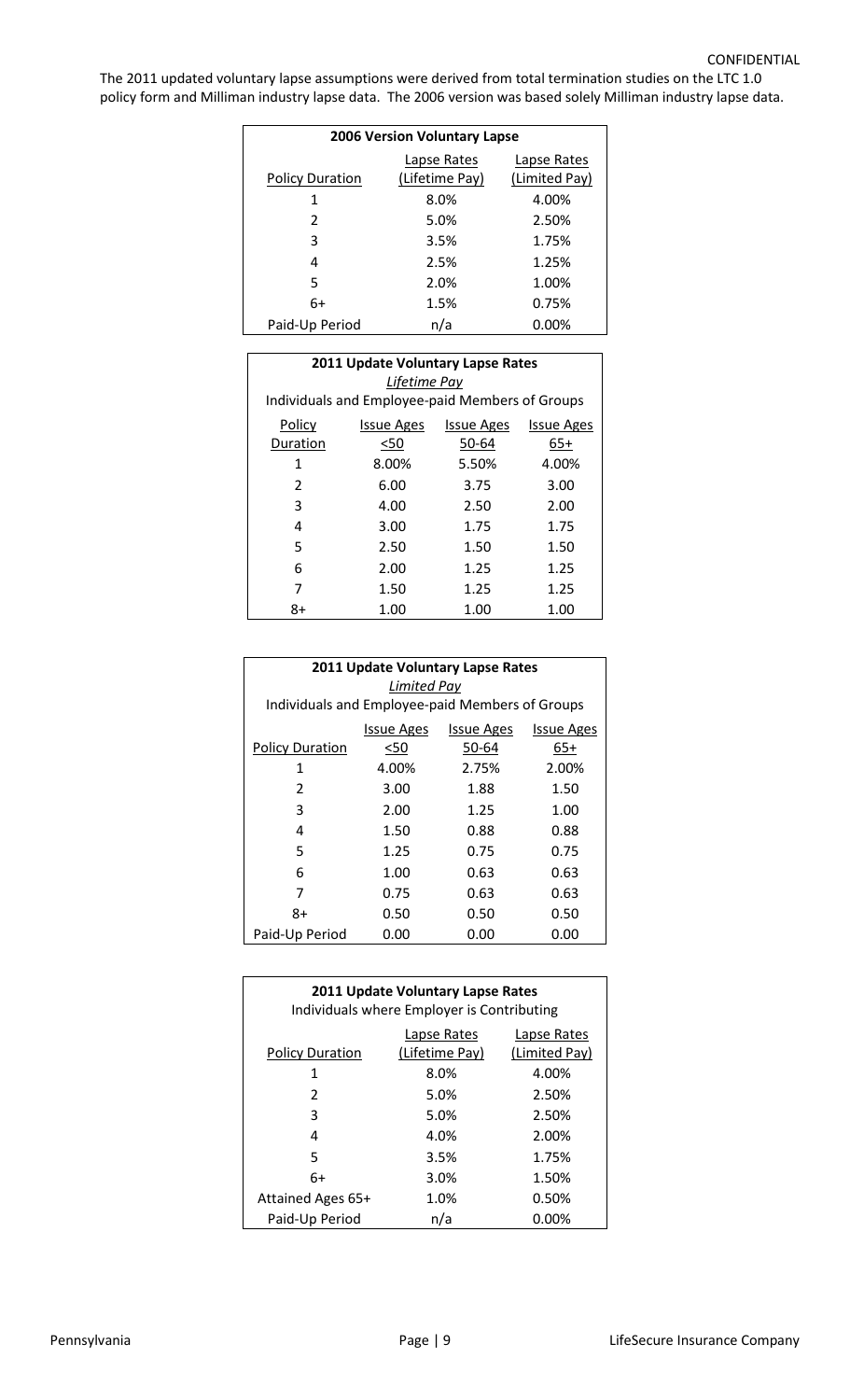## **17. Historical Experience**

The historical experience for the nationwide business since inception through 2020 is shown in Exhibit I. The following table summarizes the historical loss ratio:

|             |            |      | Earned Premium   Incurred Claims*   Actual Loss Ratio   Expected Loss Ratio   A/E Loss Ratio |      |
|-------------|------------|------|----------------------------------------------------------------------------------------------|------|
| 143.787.636 | 10.164.614 | 7.1% | 8.5%                                                                                         | 0.83 |
|             |            |      |                                                                                              |      |

Consistent with the original filing, incurred claims do not include active life reserves.

\*Incurred Claims are calculated as Paid Claims plus Claim Reserves and IBNR for claims through 12/31/2020.

#### **18. Projected Future Experience**

Future experience which has been projected 60 years using the assumptions described in section 6 is shown in Exhibit II. These are the company's best estimate assumptions without any additional margin for moderately adverse experience included. The following summarizes the nationwide anticipated future loss ratio without the requested rate increase:

|             |             |        | Earned Premium   Incurred Claims   Actual Loss Ratio   Expected Loss Ratio   A/E Loss Ratio |      |
|-------------|-------------|--------|---------------------------------------------------------------------------------------------|------|
| 168.443.553 | 211.268.352 | 125.4% | 116.8%                                                                                      | 1.07 |

#### **19. Lifetime Anticipated Loss Ratio**

The lifetime anticipated loss ratio is defined as the present value of the historical and projected future incurred claims divided by the present value of the historical and projected future earned premiums. The nationwide value, without the requested rate increase or any factors for moderately adverse experience applied, is summarized below:

|             |             |       | Earned Premium   Incurred Claims   Actual Loss Ratio   Expected Loss Ratio   A/E Loss Ratio |      |
|-------------|-------------|-------|---------------------------------------------------------------------------------------------|------|
| 312.231.189 | 221.432.966 | 70.9% | 59.9%                                                                                       | 1.18 |

Exhibit III shows the actual historical and projected future lifetime loss ratio exhibit with the requested rate increases.

#### **20. Rate Stability 58/85 Regulation Test**

The loss ratio standard on rate stability policies is 58% of the original premium schedule, plus 85% of the premium increase and is summarized in the following table. This table is used for the rate stability analysis. These values include the currently requested rate increase and any previously approved rate increases applied to the policy form and demonstrates that the combined rate increase does fall within the rate stability guidelines.

|      | <b>Total Policies</b>                                                  |             |
|------|------------------------------------------------------------------------|-------------|
|      | With Requested Rate Increase                                           |             |
|      | 58/85 Test                                                             |             |
| (1)  | Accumulated Total Past Premiums (Including Rate Increases)             | 143,787,636 |
| (2)  | Accumulated Past Premiums on an Original Basis                         | 134,773,372 |
| (3)  | Accumulated Past Premiums Attributable to Rate Increases (1) minus (2) | 9,014,264   |
| (4)  | PV Total Future Premiums (Including Rate Increases)                    | 202,592,566 |
| (5)  | PV Future Premiums on an Original Basis                                | 135,853,499 |
| (6)  | PV Future Premiums Attributable to Rate Increases (4) minus (5)        | 66,739,067  |
| (7)  | <b>Accumulated Past Incurred Claims</b>                                | 10,164,614  |
| (8)  | PV Future Incurred Claims                                              | 211,268,352 |
| (9)  | Total Incurred Claims $(7) + (8)$                                      | 221,432,966 |
| (10) | $0.58*[(2)+(5)]+0.85*[(3)+(6)]$                                        | 221,353,916 |
| (11) | Test: Is (9)>(10)?                                                     | <b>TRUE</b> |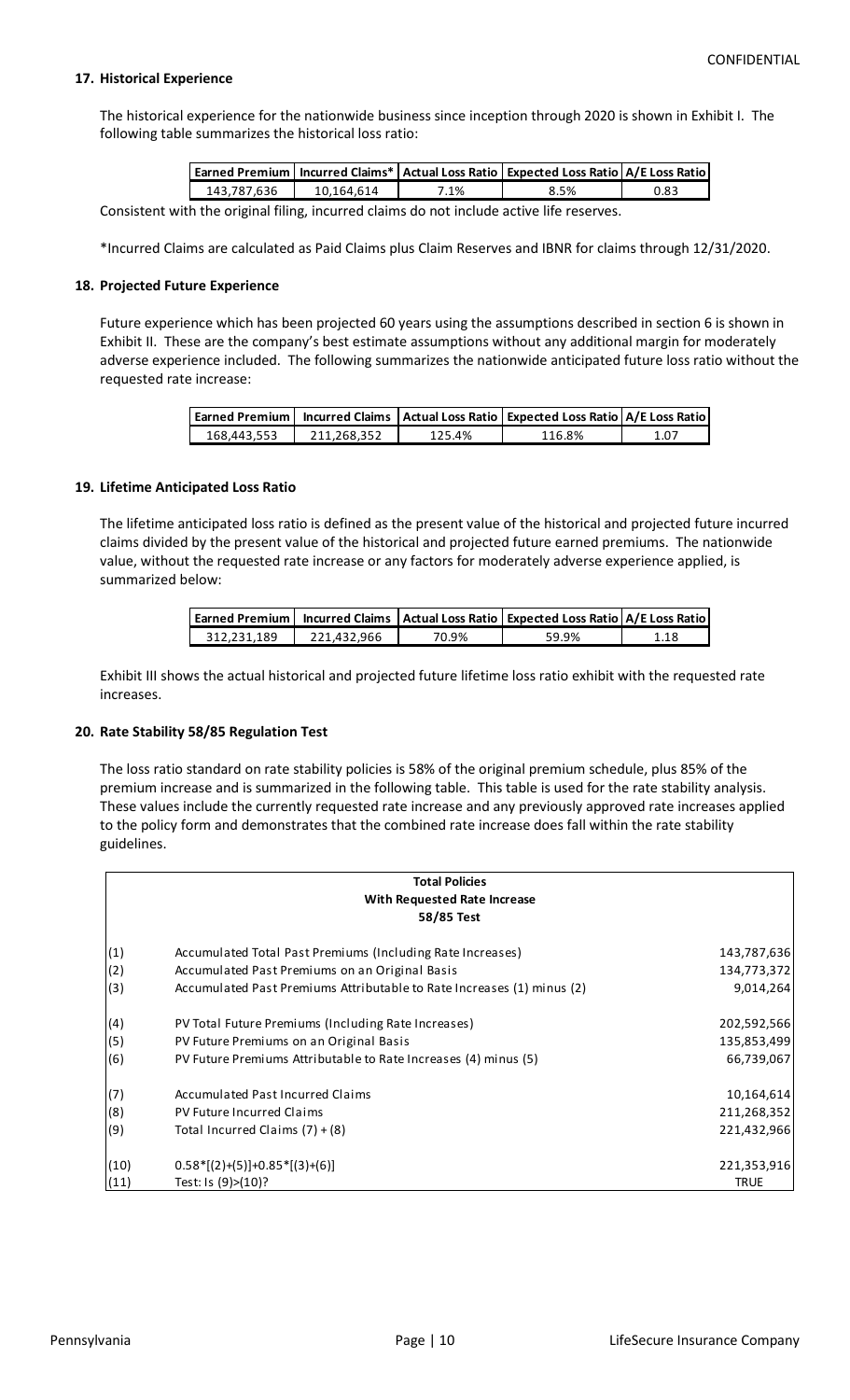### **21. Actuarial Certification**

I, Jason B. Bushey, am an Actuary at LifeSecure Insurance Company, a Fellow of the Society of Actuaries, and a member of the American Academy of Actuaries, and I meet the Academy's qualification standards for rendering this opinion. I am familiar with the requirements for filing long-term care insurance premiums.

I hereby certify that, to the best of my knowledge, this filing is in compliance with all applicable laws and regulations of Pennsylvania, and Actuarial Standard of Practice Number 8, "Regulatory Filings for Rates and Financial Projections for Health Plans," as adopted by the Actuarial Standards Board.

In my opinion, if the requested rate increase is implemented and the underlying assumptions emerge as expected, then the revised premium rate schedule is sufficient to cover anticipated costs under normal and moderately adverse experience. This would make the premium rates reasonably expected to be sustainable over the life of the forms without further rate increases being necessary or anticipated. The margin for moderately adverse experience defined for this form is an increase in the lifetime loss ratio of 10%.

I have reviewed and taken into consideration the policy design and coverage provided and our current underwriting and claims adjudication processes.

The premium rate schedules that the information in this actuarial memorandum applies to is included in the filing and named "Exhibit V and VI Pennsylvania Proposed Rate Sheets LS-0002 2021.08.12.pdf".

The premium rate schedules cap rate increases at currently marketed premium levels. Policies originally paying less than currently marketed premiums will receive a rate increase resulting in premiums that are not greater than the rate schedules for similar products currently being marketed.

The benefits are reasonable in relation to the premiums.

In forming my opinion, I have used actuarial assumptions, actuarial methods, and such tests of the actuarial calculations as I considered necessary. The assumptions present my best judgment and are consistent with LifeSecure's business plan at the time of the filing.

Respectfully Submitted,

Jay Budy

Jason B. Bushey, FSA, MAAA Senior Director of Actuarial & Risk Management LifeSecure Insurance Company 8/12/2021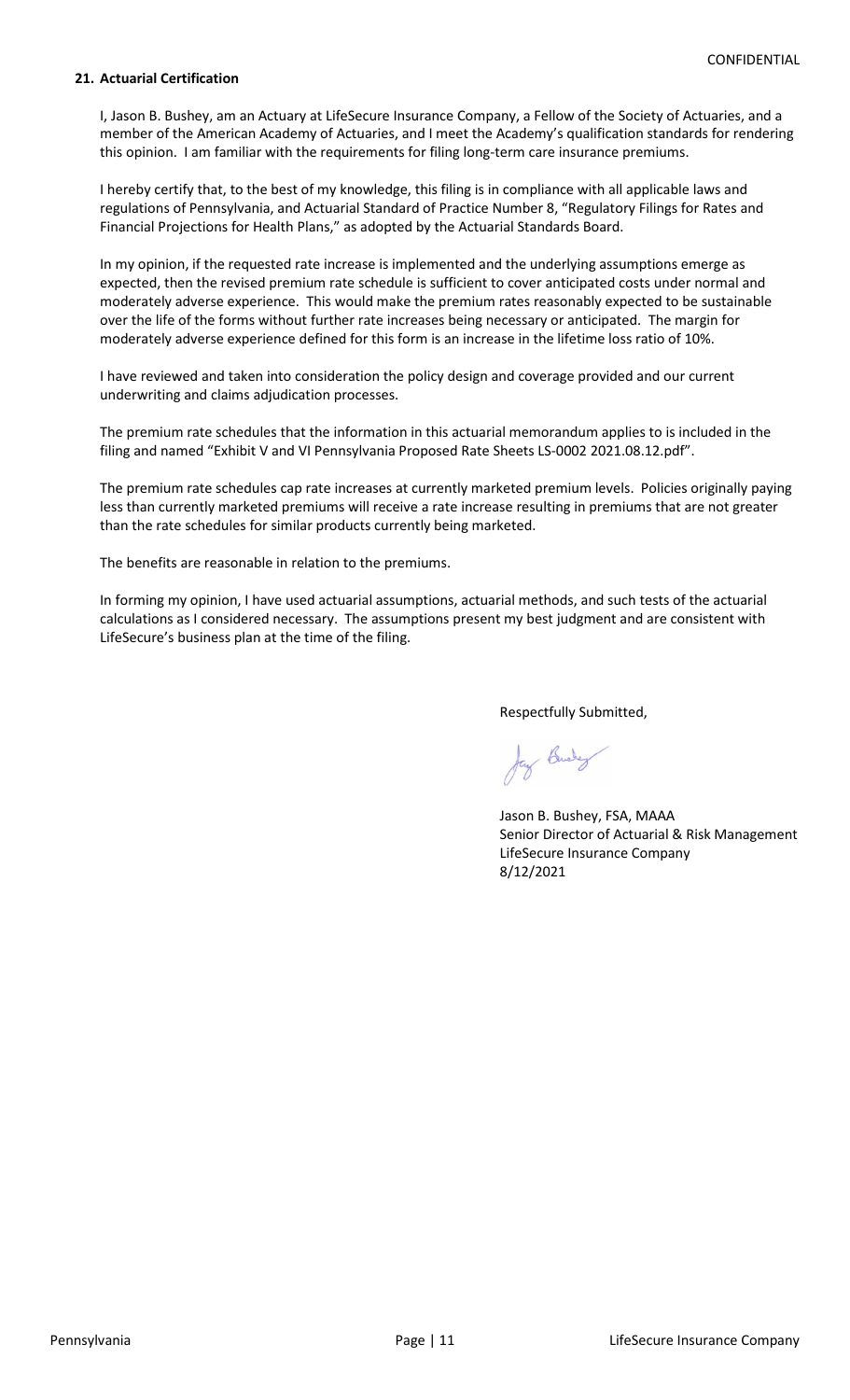# **Actual Historical Experience As of December 31, 2020**

# **Exhibit I Total Nationwide Policies**

| Policy Form LS-0002                      |             |            |       |  |  |  |
|------------------------------------------|-------------|------------|-------|--|--|--|
| <b>Actual Loss</b><br>Earned<br>Incurred |             |            |       |  |  |  |
| <b>Incurred Year</b>                     | Premium     | Claims     | Ratio |  |  |  |
| 2007                                     | 68,675      | 2,578      | 3.8%  |  |  |  |
| 2008                                     | 245,040     | 12,371     | 5.0%  |  |  |  |
| 2009                                     | 649,515     | 37,184     | 5.7%  |  |  |  |
| 2010                                     | 1,233,120   | 35,012     | 2.8%  |  |  |  |
| 2011                                     | 2,183,973   | 91,836     | 4.2%  |  |  |  |
| 2012                                     | 4,208,132   | 376,030    | 8.9%  |  |  |  |
| 2013                                     | 7,804,139   | 683,395    | 8.8%  |  |  |  |
| 2014                                     | 14,266,100  | 834,634    | 5.9%  |  |  |  |
| 2015                                     | 15,885,831  | 456,653    | 2.9%  |  |  |  |
| 2016                                     | 15,170,387  | 379,791    | 2.5%  |  |  |  |
| 2017                                     | 14,697,013  | 1,155,553  | 7.9%  |  |  |  |
| 2018                                     | 13,309,340  | 802,817    | 6.0%  |  |  |  |
| 2019                                     | 12,607,266  | 1,767,901  | 14.0% |  |  |  |
| 2020                                     | 12,285,396  | 2,331,028  | 19.0% |  |  |  |
| Total                                    | 114,613,926 | 8,966,784  | 7.8%  |  |  |  |
| Total w/Interest                         | 134,773,372 | 10,164,614 | 7.5%  |  |  |  |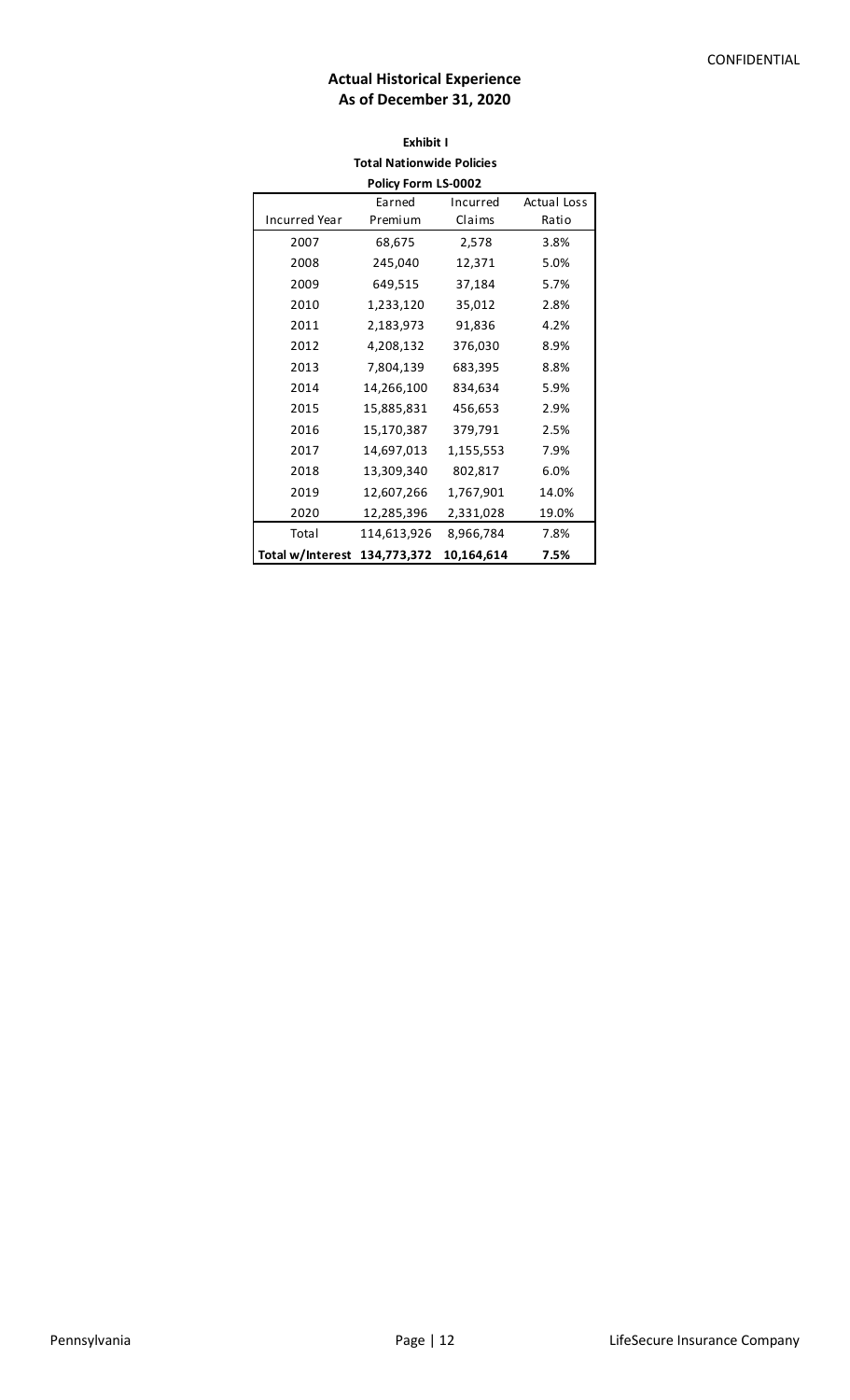#### **LifeSecure Insurance C o mpany Exhibit II With P rio r P ennsylvania A ppro ved R ate Increases A pplied N atio nwide A ctual H isto rical Experience and F uture B est Estimate P ro jectio ns T o tal LT C 1.0 N atio nwide P o licies**

|                                                  | Earned Premium           | <b>Incurred Claims</b>   | Loss Ratio         | Discount Rate at 3.7% |
|--------------------------------------------------|--------------------------|--------------------------|--------------------|-----------------------|
| 2007                                             | 68,675                   | 2,578                    | 3.8%               | 1.6331                |
| 2008                                             | 245,040                  | 12,371                   | 5.0%               | 1.5748                |
| 2009                                             | 649,515                  | 37,184                   | 5.7%               | 1.5186                |
| 2010                                             | 1,233,120                | 35,012                   | 2.8%               | 1.4645                |
| 2011<br>2012                                     | 2,183,973<br>4,208,132   | 91,836<br>376,030        | 4.2%<br>8.9%       | 1.4122<br>1.3618      |
| 2013                                             | 7,804,139                | 683,395                  | 8.8%               | 1.3132                |
| 2014                                             | 14,266,100               | 834,634                  | 5.9%               | 1.2664                |
| 2015                                             | 15,885,831               | 456,653                  | 2.9%               | 1.2212                |
| 2016                                             | 15,170,387               | 379,791                  | 2.5%               | 1.1776                |
| 2017                                             | 14,697,013               | 1,155,553                | 7.9%               | 1.1356                |
| 2018                                             | 15,801,304               | 802,817                  | 5.1%               | 10951                 |
| 2019<br>2020                                     | 15,681,005<br>15,270,138 | 1,767,901<br>2,331,028   | 11.3%<br>15.3%     | 1.0560<br>1.0183      |
| 2021                                             | 16,285,778               | 2,908,016                | 17.9%              | 0.9820                |
| 2022                                             | 15,684,603               | 3,462,705                | 22.1%              | 0.9470                |
| 2023                                             | 14,900,868               | 4,053,595                | 27.2%              | 0.9132                |
| 2024                                             | 13,474,687               | 4,651,321                | 34.5%              | 0.8806                |
| 2025                                             | 12,849,151               | 5,281,719                | 41.1%              | 0.8492                |
| 2026<br>2027                                     | 12,374,326<br>11,886,320 | 5,950,886<br>6,666,558   | 48.1%<br>56.1%     | 0.8189<br>0.7897      |
| 2028                                             | 11,386,418               | 7,432,777                | 65.3%              | 0.7615                |
| 2029                                             | 10,871,537               | 8,235,401                | 75.8%              | 0.7343                |
| 2030                                             | 10,346,064               | 9,066,893                | 87.6%              | 0.7081                |
| 2031                                             | 9,802,229                | 9,921,796                | 101.2%             | 0.6828                |
| 2032                                             | 9,256,085                | 10,797,419               | 116.7%             | 0.6585                |
| 2033<br>2034                                     | 8,712,819<br>8,165,834   | 11,667,971<br>12,531,222 | 133.9%<br>153.5%   | 0.6350<br>0.6123      |
| 2035                                             | 7,617,274                | 13,364,013               | 175.4%             | 0.5905                |
| 2036                                             | 7,070,227                | 14, 144, 596             | 200.1%             | 0.5694                |
| 2037                                             | 6,532,098                | 14,835,672               | 227.1%             | 0.5491                |
| 2038                                             | 6,003,267                | 15,413,278               | 256.7%             | 0.5295                |
| 2039                                             | 5,488,399                | 15,870,210               | 289.2%             | 0.5106                |
| 2040<br>2041                                     | 4,991,055<br>4,512,013   | 16,188,941<br>16,368,472 | 324.4%<br>362.8%   | 0.4924<br>0.4748      |
| 2042                                             | 4,047,938                | 16,372,383               | 404.5%             | 0.4579                |
| 2043                                             | 3,615,144                | 16,220,310               | 448.7%             | 0.4415                |
| 2044                                             | 3,212,699                | 15,920,965               | 495.6%             | 0.4258                |
| 2045                                             | 2,838,961                | 15,489,626               | 545.6%             | 0.4106                |
| 2046                                             | 2,494,793                | 14,938,127               | 598.8%             | 0.3960                |
| 2047<br>2048                                     | 2,180,542<br>1,895,958   | 14,273,714<br>13,523,102 | 654.6%<br>713.3%   | 0.3818<br>0.3682      |
| 2049                                             | 1,640,280                | 12,704,109               | 774.5%             | 0.3551                |
| 2050                                             | 1,412,321                | 11,856,347               | 839.5%             | 0.3424                |
| 2051                                             | 1,210,601                | 10,975,367               | 906.6%             | 0.3302                |
| 2052                                             | 1,033,338                | 10,086,508               | 976.1%             | 0.3184                |
| 2053<br>2054                                     | 878,639<br>744,468       | 9,220,774                | 1049.4%            | 0.3070<br>0.2961      |
| 2055                                             | 628,771                  | 8,384,989<br>7,594,471   | 1126.3%<br>1207.8% | 0.2855                |
| 2056                                             | 529,538                  | 6,855,855                | 1294.7%            | 0.2753                |
| 2057                                             | 444,817                  | 6,162,923                | 1385.5%            | 0.2655                |
| 2058                                             | 372,758                  | 5,532,051                | 1484.1%            | 0.2560                |
| 2059                                             | 311,668                  | 4,951,611                | 1588.7%            | 0.2469                |
| 2060<br>2061                                     | 260,015<br>216,448       | 4,415,167<br>3,918,353   | 1698.0%<br>1810.3% | 0.2381<br>0.2296      |
| 2062                                             | 179,771                  | 3,459,707                | 1924.5%            | 0.2214                |
| 2063                                             | 148,950                  | 3,049,498                | 2047.3%            | 0.2135                |
| 2064                                             | 123,103                  | 2,668,956                | 2168.1%            | 0.2059                |
| 2065                                             | 101,476                  | 2,327,187                | 2293.3%            | 0.1985                |
| 2066                                             | 83,424<br>68,380         | 2,014,287                | 2414.5%<br>2532.6% | 0.1915<br>0.1846      |
| 2067<br>2068                                     | 55,865                   | 1,731,770<br>1,482,757   | 2654.2%            | 0.1780                |
| 2069                                             | 45,472                   | 1,259,062                | 2768.8%            | 0.1717                |
| 2070                                             | 36,855                   | 1,060,005                | 2876.2%            | 0.1656                |
| 2071                                             | 29,726                   | 883,308                  | 2971.5%            | 0.1597                |
| 2072                                             | 23,848                   | 727,434                  | 3050.3%            | 0.1540                |
| 2073                                             | 19,027                   | 591,441                  | 3108.5%            | 0.1485                |
| 2074<br>2075                                     | 15,091<br>11,895         | 475,300<br>380,241       | 3149.5%<br>3196.6% | 0.1432<br>0.1381      |
| 2076                                             | 9,314                    | 302,256                  | 3245.0%            | 0.1331                |
| 2077                                             | 7,245                    | 238,412                  | 3290.7%            | 0.1284                |
| 2078                                             | 5,597                    | 187,685                  | 3353.1%            | 0.1238                |
| 2079                                             | 4,294                    | 144,639                  | 3368.7%            | 0.1194                |
| 2080                                             | 3,269                    | 112,690                  | 3447.4%            | 0.1151                |
| Accumulated and Present Values as of 12/31/2020: |                          |                          |                    |                       |
| Historical                                       | 143,787,636              | 10,164,614               | 7.1%               |                       |
| Projected                                        | 168,443,553              | 211,268,352              | 125.4%             |                       |
| Lifetime                                         | 312,231,189              | 221,432,966              | 70.9%              |                       |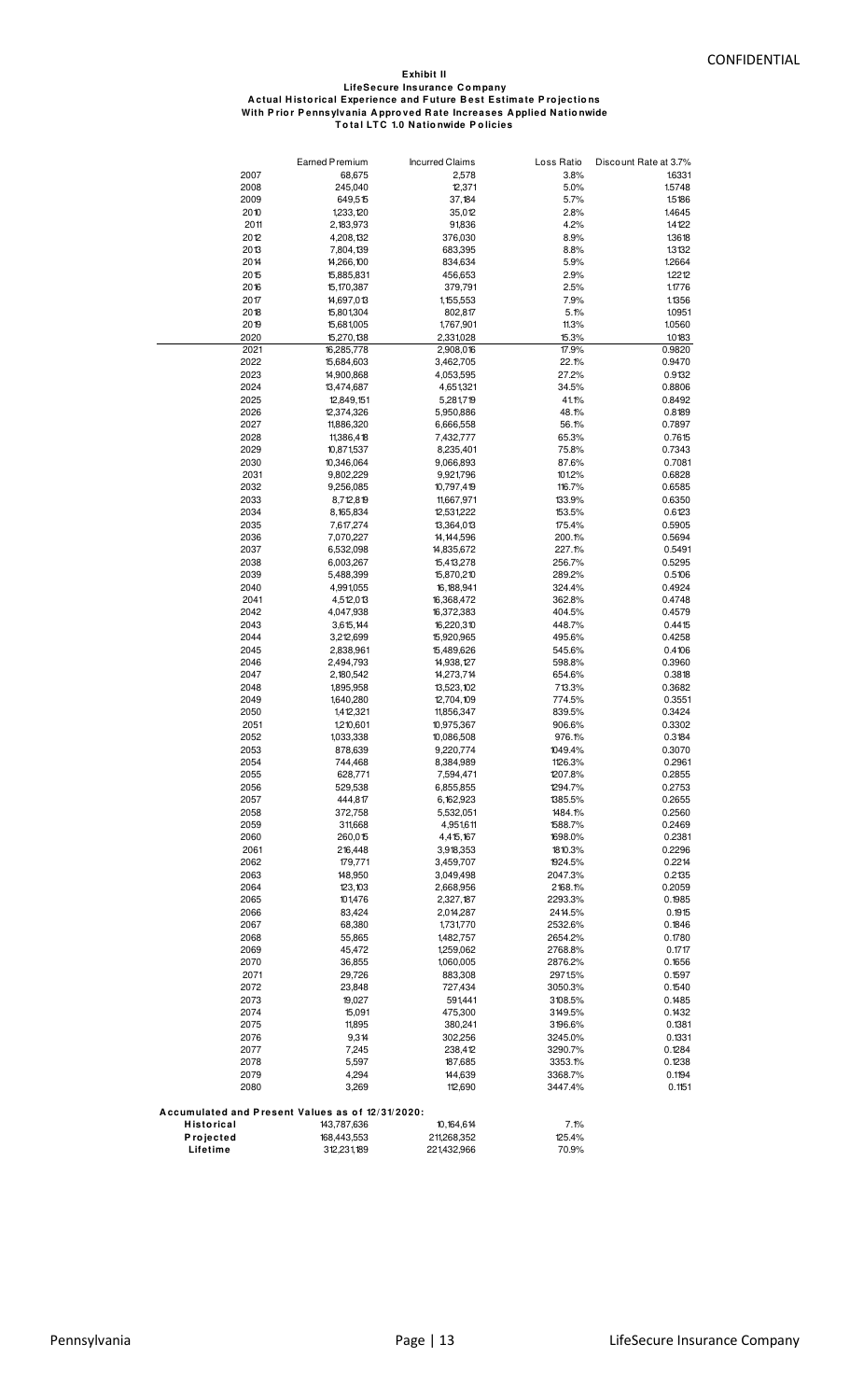#### **T o tal LT C 1.0 N atio nwide P o licies LifeSecure Insurance C o mpany With 22.4% R ate Increase Exhibit III A ctual H isto rical Experience and F uture B est Estimate P ro jectio ns**

|                                                  | Earned Premium             | <b>Incurred Claims</b>    | Loss Ratio         | Discount Rate at 3.7% |
|--------------------------------------------------|----------------------------|---------------------------|--------------------|-----------------------|
| 2007                                             | 68,675                     | 2,578                     | 3.8%               | 1.6331                |
| 2008                                             | 245,040                    | 12,371                    | 5.0%               | 1.5748                |
| 2009                                             | 649,515                    | 37,184                    | 5.7%               | 1.5186                |
| 2010<br>2011                                     | 1,233,120<br>2,183,973     | 35,012<br>91,836          | 2.8%<br>4.2%       | 1.4645<br>14122       |
| 2012                                             | 4,208,132                  | 376,030                   | 8.9%               | 1.3618                |
| 2013                                             | 7,804,139                  | 683,395                   | 8.8%               | 13132                 |
| 2014                                             | 14,266,100                 | 834,634                   | 5.9%               | 1.2664                |
| 2015                                             | 15,885,831                 | 456,653                   | 2.9%               | 1.2212                |
| 2016                                             | 15,170,387                 | 379,791                   | 2.5%               | 1.1776                |
| 2017<br>2018                                     | 14,697,013                 | 1,155,553                 | 7.9%<br>5.1%       | 1.1356<br>10951       |
| 2019                                             | 15,801,304<br>15,681,005   | 802,817<br>1,767,901      | 11.3%              | 1.0560                |
| 2020                                             | 15,270,138                 | 2,331,028                 | 15.3%              | 1.0183                |
| 2021                                             | 16,285,778                 | 2,908,016                 | 17.9%              | 0.9820                |
| 2022                                             | 19, 197, 954               | 3,462,705                 | 18.0%              | 0.9470                |
| 2023                                             | 18,238,662                 | 4,053,595                 | 22.2%              | 0.9132                |
| 2024<br>2025                                     | 16,493,017<br>15,727,361   | 4,651,321<br>5,281,719    | 28.2%<br>33.6%     | 0.8806<br>0.8492      |
| 2026                                             | 15,146,175                 | 5,950,886                 | 39.3%              | 0.8189                |
| 2027                                             | 14,548,855                 | 6,666,558                 | 45.8%              | 0.7897                |
| 2028                                             | 13,936,976                 | 7,432,777                 | 53.3%              | 0.7615                |
| 2029                                             | 13,306,762                 | 8,235,401                 | 61.9%              | 0.7343                |
| 2030                                             | 12,663,582                 | 9,066,893                 | 71.6%              | 0.7081                |
| 2031<br>2032                                     | 11,997,929<br>11,329,448   | 9,921,796<br>10,797,419   | 82.7%<br>95.3%     | 0.6828<br>0.6585      |
| 2033                                             | 10,664,490                 | 11,667,971                | 109.4%             | 0.6350                |
| 2034                                             | 9,994,981                  | 12,531,222                | 125.4%             | 0.6123                |
| 2035                                             | 9,323,544                  | 13,364,013                | 143.3%             | 0.5905                |
| 2036                                             | 8,653,958                  | 14, 144, 596              | 163.4%             | 0.5694                |
| 2037                                             | 7,995,288                  | 14,835,672                | 185.6%             | 0.5491                |
| 2038<br>2039                                     | 7,347,998<br>6,717,801     | 15,413,278<br>15,870,210  | 209.8%<br>236.2%   | 0.5295<br>0.5106      |
| 2040                                             | 6,109,051                  | 16,188,941                | 265.0%             | 0.4924                |
| 2041                                             | 5,522,704                  | 16,368,472                | 296.4%             | 0.4748                |
| 2042                                             | 4,954,676                  | 16,372,383                | 330.4%             | 0.4579                |
| 2043                                             | 4,424,936                  | 16,220,310                | 366.6%             | 0.4415                |
| 2044<br>2045                                     | 3,932,343<br>3,474,889     | 15,920,965<br>15,489,626  | 404.9%<br>445.8%   | 0.4258<br>0.4106      |
| 2046                                             | 3,053,627                  | 14,938,127                | 489.2%             | 0.3960                |
| 2047                                             | 2,668,983                  | 14,273,714                | 534.8%             | 0.3818                |
| 2048                                             | 2,320,652                  | 13,523,102                | 582.7%             | 0.3682                |
| 2049                                             | 2,007,703                  | 12,704,109                | 632.8%             | 0.3551                |
| 2050<br>2051                                     | 1,728,681<br>1,481,776     | 11,856,347<br>10,975,367  | 685.9%<br>740.7%   | 0.3424<br>0.3302      |
| 2052                                             | 1,264,805                  | 10,086,508                | 797.5%             | 0.3184                |
| 2053                                             | 1,075,455                  | 9,220,774                 | 857.4%             | 0.3070                |
| 2054                                             | 911,229                    | 8,384,989                 | 920.2%             | 0.2961                |
| 2055                                             | 769,615                    | 7,594,471                 | 986.8%             | 0.2855                |
| 2056                                             | 648,154                    | 6,855,855                 | 1057.8%            | 0.2753                |
| 2057<br>2058                                     | 544,456<br>456,256         | 6,162,923<br>5,532,051    | 1131.9%<br>1212.5% | 0.2655<br>0.2560      |
| 2059                                             | 381,482                    | 4,951,611                 | 1298.0%            | 0.2469                |
| 2060                                             | 318,259                    | 4,415,167                 | 1387.3%            | 0.2381                |
| 2061                                             | 264,933                    | 3,918,353                 | 1479.0%            | 0.2296                |
| 2062                                             | 220,040                    | 3,459,707                 | 1572.3%            | 0.2214                |
| 2063<br>2064                                     | 182,314                    | 3,049,498                 | 1672.7%<br>1771.3% | 0.2135                |
| 2065                                             | 150,679<br>124,206         | 2,668,956<br>2,327,187    | 1873.7%            | 0.2059<br>0.1985      |
| 2066                                             | 102,111                    | 2,014,287                 | 1972.7%            | 0.1915                |
| 2067                                             | 83,697                     | 1,731,770                 | 2069.1%            | 0.1846                |
| 2068                                             | 68,379                     | 1,482,757                 | 2168.4%            | 0.1780                |
| 2069                                             | 55,658                     | 1,259,062                 | 2262.1%            | 0.1717                |
| 2070<br>2071                                     | 45,110<br>36,384           | 1,060,005<br>883,308      | 2349.8%<br>2427.7% | 0.1656<br>0.1597      |
| 2072                                             | 29,190                     | 727,434                   | 2492.1%            | 0.1540                |
| 2073                                             | 23,289                     | 591,441                   | 2539.6%            | 0.1485                |
| 2074                                             | 18,472                     | 475,300                   | 2573.1%            | 0.1432                |
| 2075                                             | 14,560                     | 380,241                   | 2611.6%            | 0.1381                |
| 2076                                             | 11,401                     | 302,256                   | 2651.2%            | 0.1331                |
| 2077<br>2078                                     | 8,868<br>6,851             | 238,412<br>187,685        | 2688.5%<br>2739.5% | 0.1284<br>0.1238      |
| 2079                                             | 5,255                      | 144,639                   | 2752.2%            | 0.1194                |
| 2080                                             | 4,001                      | 112,690                   | 2816.5%            | 0.1151                |
|                                                  |                            |                           |                    |                       |
| Accumulated and Present Values as of 12/31/2020: |                            |                           |                    |                       |
| Historical<br>Projected                          | 143,787,636<br>202,592,566 | 10,164,614<br>211,268,352 | 7.1%<br>104.3%     |                       |
| Lifetime                                         | 346,380,202                | 221,432,966               | 63.9%              |                       |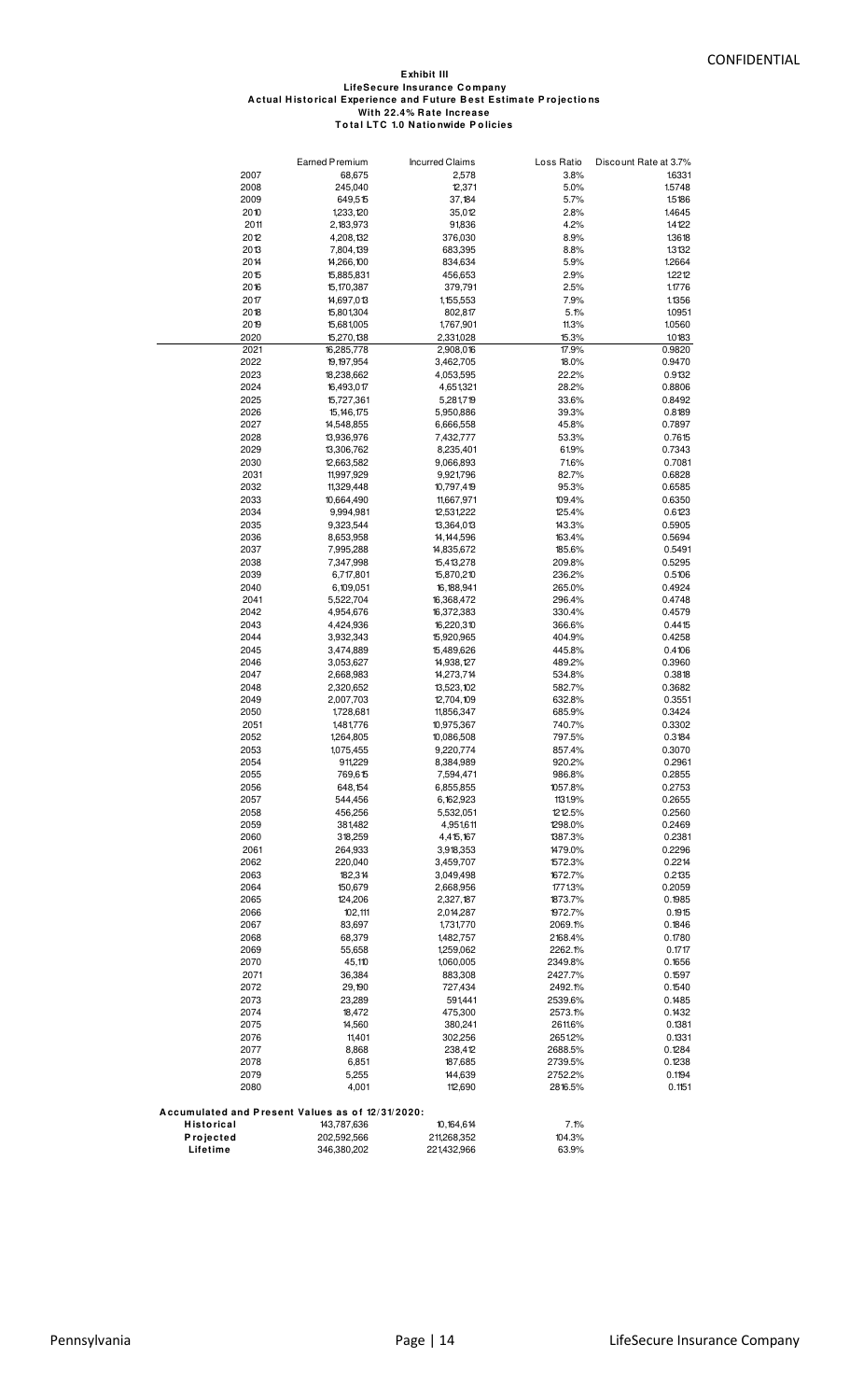# **Exhibit IV – Projection Assumptions**

#### 1. Interest

A 3.7% effective annual rate of interest for this policy form has been assumed for accumulating historical experience and for discounting projected future experience. This is the average of the prescribed statutory valuation interest rates by policy issue year weighted on sales premium.

#### 2. Mortality

For non-claimant lives, mortality was assumed to be equal to the 1994 Group Annuity Mortality table, with selection applied. Mortality selection was assumed to increase from 0.2 in the first policy year to 0.9 by the tenth year. The mortality of claimant lives was assumed to be equal to four times the 1979-1981 US Life Mortality Table. This is consistent with the assumptions used for the currently marketed product.

#### 3. Voluntary Lapse Rates

The voluntary lapse rates assumed are as follows:

| Voluntary Lapse Rates - Individuals and Employee-paid<br><b>Members of Groups</b> |                   |                   |                   |  |
|-----------------------------------------------------------------------------------|-------------------|-------------------|-------------------|--|
| Policy                                                                            | <b>Issue Ages</b> | <b>Issue Ages</b> | <b>Issue Ages</b> |  |
| Duration                                                                          | $50$              | 50-64             | 65+               |  |
| 1                                                                                 | 8.00%             | 5.50%             | 4.00%             |  |
| 2                                                                                 | 6.00              | 3.75              | 3.00              |  |
| 3                                                                                 | 4.00              | 2.50              | 2.00              |  |
| 4                                                                                 | 3.00              | 1.75              | 1.75              |  |
| 5                                                                                 | 2.50              | 1.50              | 1.50              |  |
| 6                                                                                 | 2.00              | 1.25              | 1.25              |  |
| 7                                                                                 | 1.50              | 1.25              | 1.25              |  |
| 8+                                                                                | 1.00              | 1.00              | 1.00              |  |

| Voluntary Lapse Rates - Individuals<br>where Employer is Contributing |                                 |  |  |
|-----------------------------------------------------------------------|---------------------------------|--|--|
| <b>Policy Duration</b>                                                | Lapse Rates<br>(All Issue Ages) |  |  |
| 1                                                                     | 8.00%                           |  |  |
| $\mathfrak{p}$                                                        | 5.0                             |  |  |
| 3                                                                     | 5.0                             |  |  |
| 4                                                                     | 4 O                             |  |  |
| 5                                                                     | 3.5                             |  |  |
| 6+ (through age 64)                                                   | 3.0                             |  |  |
| Attained ages 65+                                                     | 1.0                             |  |  |

These rates are consistent with the assumptions used for the currently marketed product.

#### 4. Morbidity

Milliman's 2017 Long Term Care Cost Guidelines were utilized. Milliman's basis for the cost guidelines is governmental studies, experience of clients, and the expertise and judgment of Milliman actuaries.

To these claim costs, durational select factors, also determined by Milliman, were applied to allow for the impact of underwriting. Durational select factors vary by married and single applicants, to reflect the different morbidity experienced by those two groups. Different select factors were used for sales made using simplified underwriting.

These claim costs are consistent with the company's current pricing assumptions.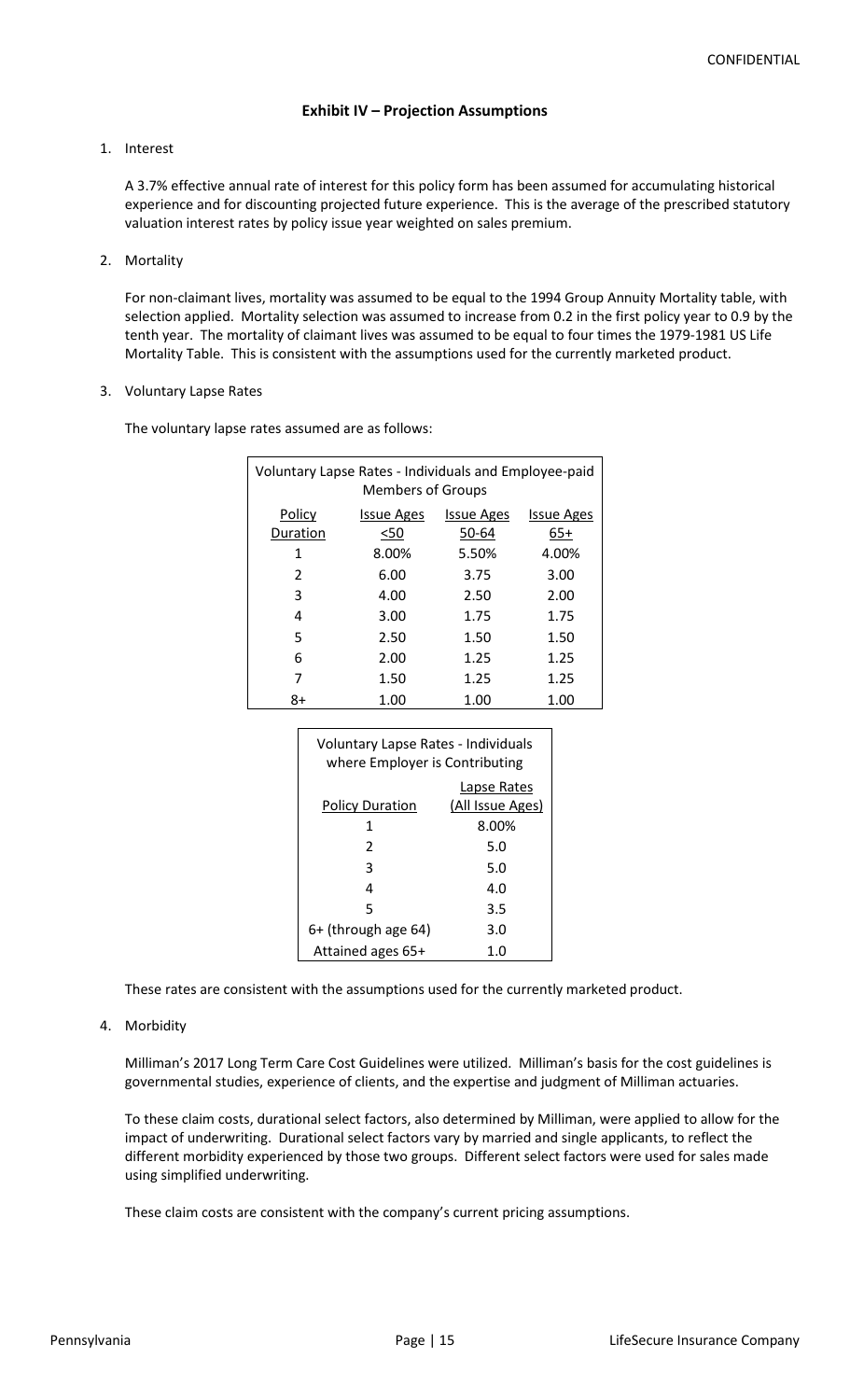

LifeSecure Insurance Company Policyholder Support P.O. Box 1019 Brighton, MI 48116 Fax: 877.226.0925

[Mailing Date]

# **Important Notice: Upcoming Long Term Care Premium Rate Increase**

[Policyholder Name] Policy Number: [ ]

[Address] [City, State and Zip]

#### **This is not a bill - you do not need to send any payment to us at this time.**

Dear [Policyholder Name]:

We are grateful to have earned your trust in us over the years, and we are committed to providing you with quality long term care coverage as cost-effectively as possible. This means ensuring the benefits will be there for claims that arise for our policyholders. As such, LifeSecure regularly reviews its long term care insurance policies to ensure that it has the ability to administer future claims. Our recent review confirmed it is necessary to increase premiums on certain policy series to reflect the future claims expected on these policies.

This increase was a difficult decision and one we do not take lightly. **Please be assured this premium increase impacts a broad group of policyholders in the state that your policy was issued and is not due to changes in your age, personal health or claims history.** We also want to assure you this premium adjustment was not caused by the COVID-19 pandemic. Implementing this increase now will allow us to deliver strong protection you and all our policyholders need today and in the future.

Premium increases have occurred industry wide and are not isolated to LifeSecure. You can rest assured LifeSecure is strong and financially viable. We are a majority-owned subsidiary of the largest health insurance company in Michigan and market long term care insurance nationally in 45 states (plus D.C.). The rate increase was filed in accordance with the laws and regulations of the state in which your policy was issued. We maintain the right to raise premiums in the future as stated in your policy, and any such increase would be in accordance with applicable laws and regulations.

#### **What this means to you:**

- The following chart represents the upcoming change to your premium. The rate increase will go into effect on the Increase Effective Date shown below.
- The enclosed Selection Option Form outlines options that are available to you. If you decide not to choose an option by the effective date shown below, your new premium shown below will go into effect. [Additional options may also be available to you to reduce premium, and we encourage you to call us to discuss these options or any questions you may have.]

If your premium is currently being waived because of your claim status, you will not be affected by this rate increase until your premium is no longer being waived.

If you have received, recently accepted, or are expecting to receive a Guaranteed Future Purchase Offer or made any other changes to your policy, the new premium shown below may not reflect the recent changes.

| <b>Your Current Premium</b>                        | <b>Your New Premium</b>                 | Percentage of<br><b>Increase</b> | <b>Increase Effective</b><br><b>Date</b> |
|----------------------------------------------------|-----------------------------------------|----------------------------------|------------------------------------------|
| [Current Premium]<br><b>ICurrent Premium Model</b> | [New Premium]<br>[Current Premium Mode] | [%]                              | <b>IEffective Datel</b>                  |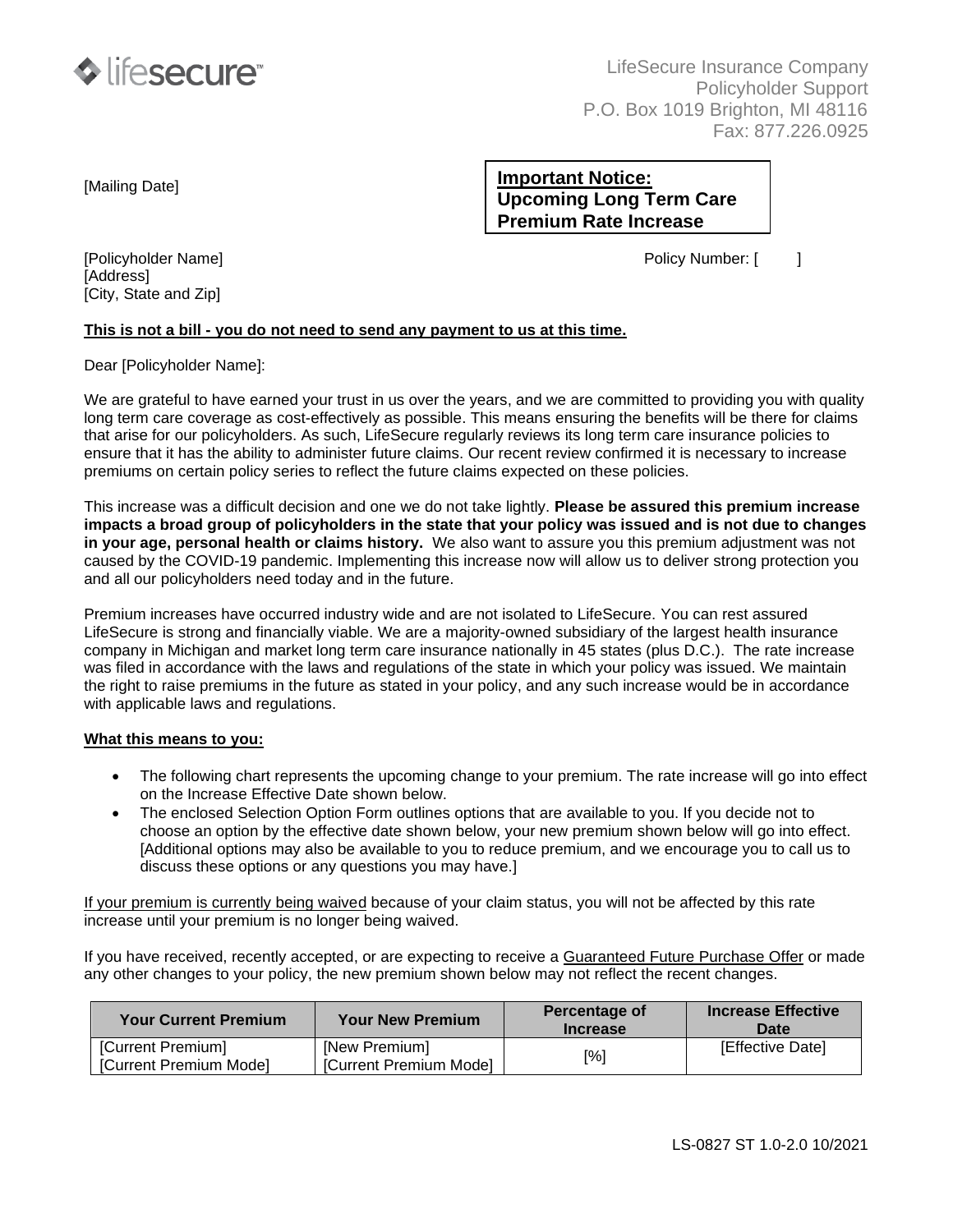

If your current plan meets the requirements for Partnership Plan Certification in your state, reducing coverage may disqualify your eligibility.

We hope you keep your long term care policy. It provides great peace of mind in knowing that if you need long term care, you won't have to bear the cost burden all on your own. We are happy to answer any questions you might have. Please call our Policyholder Support team at 888.575.8246 or e-mail us at [phs@yourlifesecure.com.](mailto:phs@yourlifesecure.com)

Sincerely,

LifeSecure Policyholder Support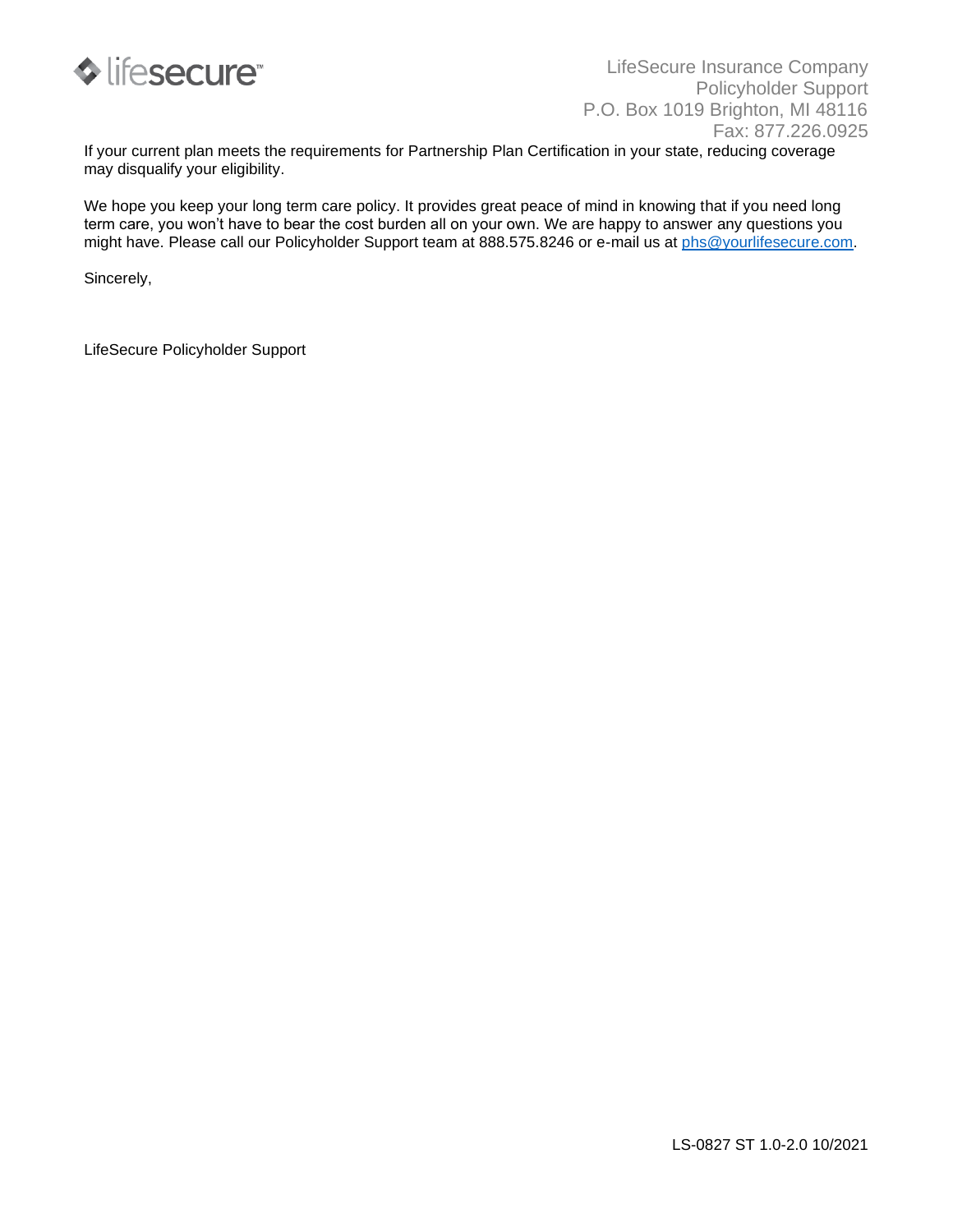January 4, 2022

RE: LifeSecure Insurance Company Individual Long Term Care Rate Increase Filing Pennsylvania Objection Response

Dear Mr. Laverty:

The following are LifeSecure's responses to your objections sent on September 6, 2021:

1. **It appears that LS-0002 PA 07/07 policyholders who do not purchase the 3% or 5% compound inflation options will automatically be given the GPO option. This means that all PA policyholders fall into one of three inflation indexing options: (i) GPO, (ii) 3% compound, or (iii) 5% compound. Please confirm if my impression is correct.**

That is correct. All policies either have 3% compound inflation, 5% compound inflation, or receive guaranteed purchase offers (GPO).

2. **On Dec 6, 2017, the Department approved rate increases of 17%, 29%, and 29% for GPO, 3% Compound Inflation, and 5% Compound Inflation policies, respectively. How many current PA policies in force with the GPO option received a 17% increase? How many current PA policies in force with 3% compound inflation received a 29% increase? How many current PA policies in force with 5% compound inflation received a 29% increase?**

Using inforce policies as of 12/31/2020, 47 out of 61 total policies inforce with the GPO option received the full 17% rate increase. Out of the 14 remaining GPO policies, 2 received an 11.9% rate increase, 1 received a 5.4% rate increase, 1 received a 3.5% rate increase, 1 received a 1.7% rate increase, and the remaining 9 received no rate increase.

For the PA policies inforce as of 12/31/2020 with 3% compound inflation, all 100 of them received the full 29% rate increase. The 8 PA policies with 5% compound inflation all received the full 29% rate increase as well.

#### 3. **Is the 90-day elimination period the only choice available?**

Yes, the 90-day elimination period is the only choice available.

4. **Please provide the rate increase history by state on this series (include a column that shows the cumulative increase) in an Excel spreadsheet.**

The rate increase history by state is included in Attachment I in the spreadsheet "PA Objection Exhibits 2022.01.04.xlsx".

5. **Please provide a table in an Excel spreadsheet (perhaps similar to Exhibit II) for this nationwide block of policies which shows the historical and projected nationwide earned premium and incurred claims on a calendar year basis assuming no rate increase is granted. Please restate the nationwide historical and projected earned premium so that the business from inception appears to have all been earned at the current Pennsylvania rate level.**

Since Pennsylvania approved a previous rate increase of 17% for GPO policies and 29% for compound inflation policies, the current Pennsylvania rate level includes those. Thus, Attachment IIa in the spreadsheet "PA Objection Exhibits 2022.01.04.xlsx" is the lifetime loss ratio exhibit for all nationwide policies with the prior approved Pennsylvania rate increase applied since inception.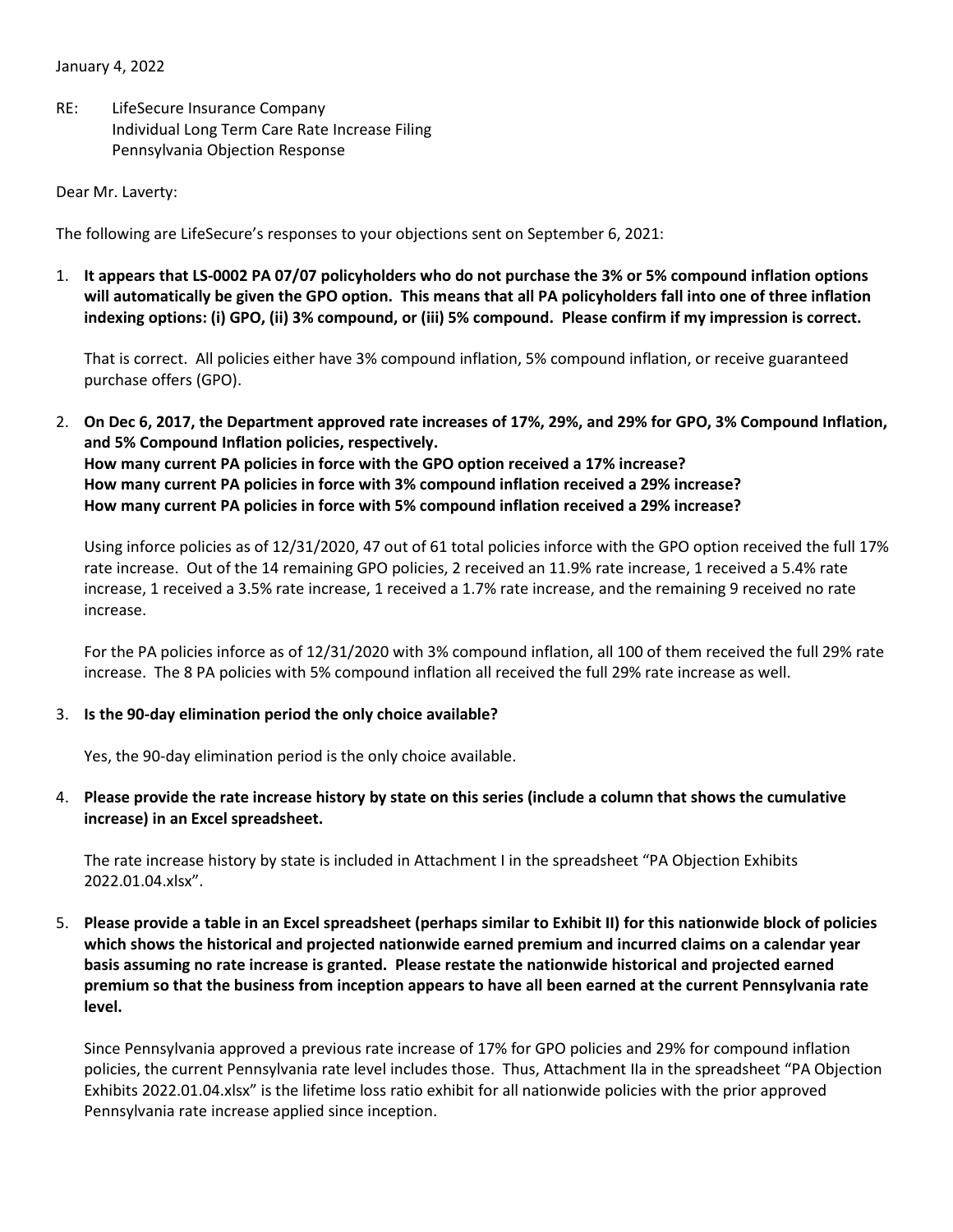6. **Please provide a table in an Excel spreadsheet (perhaps similar to Exhibit II) for this nationwide block of policies which shows the historical and projected nationwide earned premium and incurred claims on a calendar year basis assuming no rate increase is granted. Please restate the nationwide historical and projected earned premium so that the business from inception appears to have all been earned at the original rate level. The original rate level is the rate level that would have existed if no increase was ever granted on any policy nationwide.**

Attachment IIb in the spreadsheet "PA Objection Exhibits 2022.01.04.xlsx" is the lifetime loss ratio exhibit with all nationwide policies at the original rate level and no rate increases applied.

## 7. **Please provide the percent of active policyholders remaining on this block on a nationwide basis. How many policies were issued nationwide? How many policies remain in force nationwide?**

Nationwide there were 14,616 policies issued. This excludes policies that canceled during their free look period, policies that converted from a previous policy number, and other things like that, in order to avoid double counting. As of 12/31/2020, there were 8,895 policies inforce nationwide. Thus, the percent of active policyholders remaining on this block is approximately 60.86%.

### 8. **What is the weighted average increase experienced by the LS-0002 PA 07/07 policies currently in force in PA?**

As of 12/31/2020, the weighted average increase experienced by policies inforce in Pennsylvania was approximately 25.9%.

### 9. **Please provide Exhibits II and III in Excel.**

Exhibits II and III are included in the attached spreadsheet "PA Objection Exhibits 2022.01.04.xlsx".

Thank you for your time and consideration of this filing.

Sincerely,<br>and Maunt

Jodi McAllister Senior Actuarial Analyst LifeSecure Insurance Company Brighton, MI